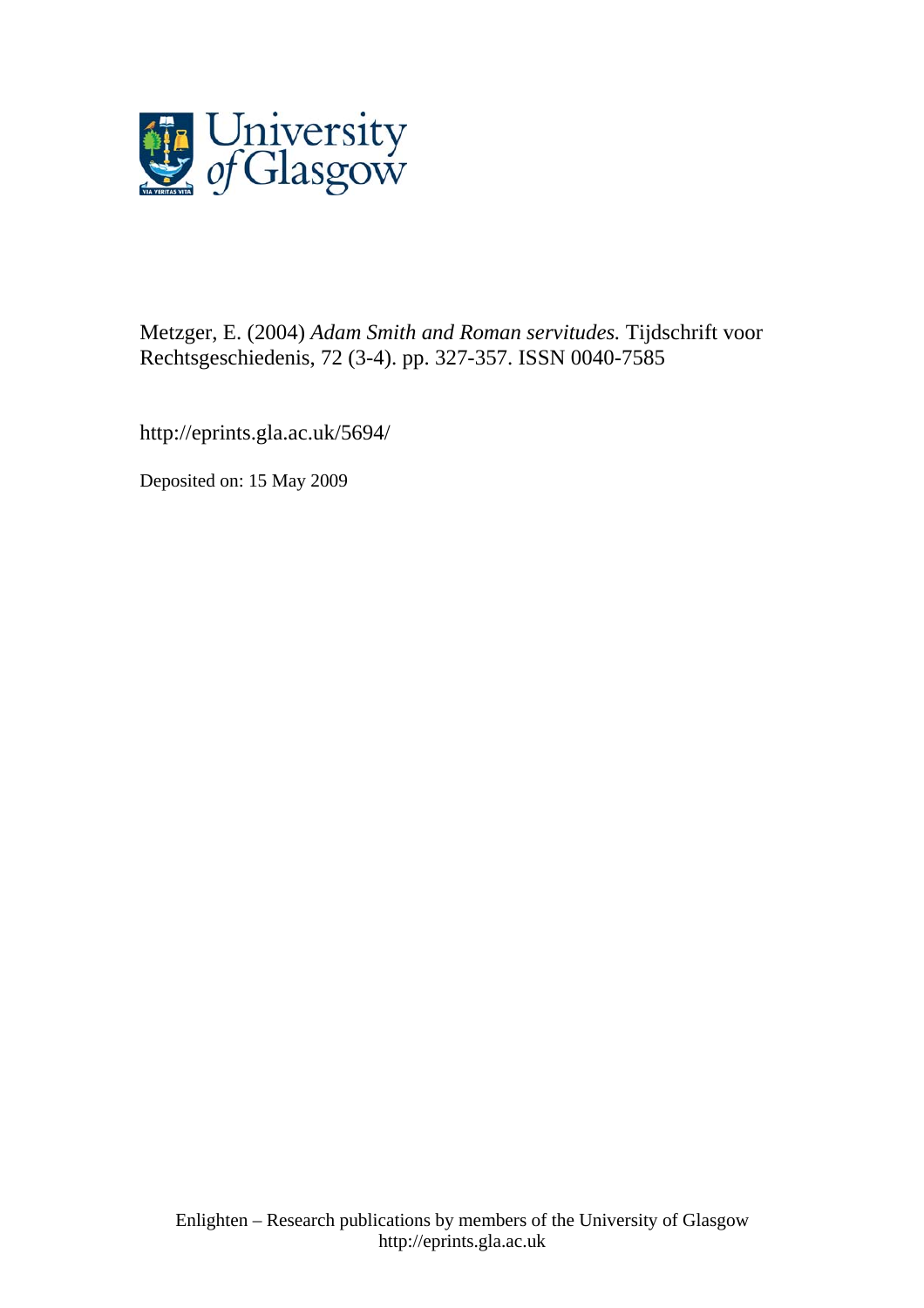<span id="page-1-1"></span>This is an electronic preprint from *Roman Law Resources* (www.IusCivile.com). Copyright © 2003 by Ernest Metzger. All rights reserved. This preprint is dated 17 December 2003. An article based on this preprint will appear as E. Metzger, 'Adam Smith and Roman Servitudes', in the Tijdschrift voor Rechtsgeschiedenis. All enquiries concerning the use or reproduction of this material should be addressed to the author.

# Adam Smith and Roman Servitudes

Ernest Metzger, *University of Aberdeen*[\\*](#page-1-0)

- 1. Smith's two accounts of Roman servitudes
- 2. A modern critique
- 3. Smith's historical jurisprudence
- 4. Model rights and historical rights
- 5. The sources of Smith's account of servitudes
- 6. The problem
- 7. Progress of Smith's views
- 8. The wider problem, of which servitudes in an example
- 9. Appendix: Cocceji on servitudes

Adam Smith lectured in jurisprudence during his time as Professor of Moral Philosophy in the University of Glasgow (1752-1764). Jurisprudence covered private law and most of public law, and Smith cites generous amounts of Roman law, English law, and Scots law. The lectures are known to us mainly through two sets of students' notes, based on lectures given in 1762-63 and (probably)  $1763-64$  respectively<sup>1</sup>[.](#page-1-1) These lectures were part of a larger

<span id="page-1-0"></span><sup>\*</sup> The author is grateful to have had the advice of Peter Stein and John Cairns in preparing this essay.

The two lectures are published together in the critical edition: Adam Smith, *Lectures on Jurisprudence*, ed. R. L. Meek, D. D. Raphael, and P. G. Stein, Oxford 1978, reprinted Indianapolis 1982. The editors have assigned the title 'Report of 1762-63' to the earlier, and 'Report dated 1766' to the later, of the notes; references to these reports are abbreviated below to LJ(A) and LJ(B), respectively. Interest in these lectures is high, because the notes to LJ(A) were discovered comparatively recently, in 1958. The notes to LJ(B) were discovered in 1895, and published in Adam Smith, *Lectures on Justice, Police, Revenue and Arms, delivered in the University of Glasgow*, ed. E. Cannan, Oxford 1896. In addition to these two sets of notes, we possess some extracts from a student's notes to an earlier course of Smith's lectures, perhaps given in the middle 1750s: R. L. Meek, *New Light on Adam Smith's Glasgow Lectures*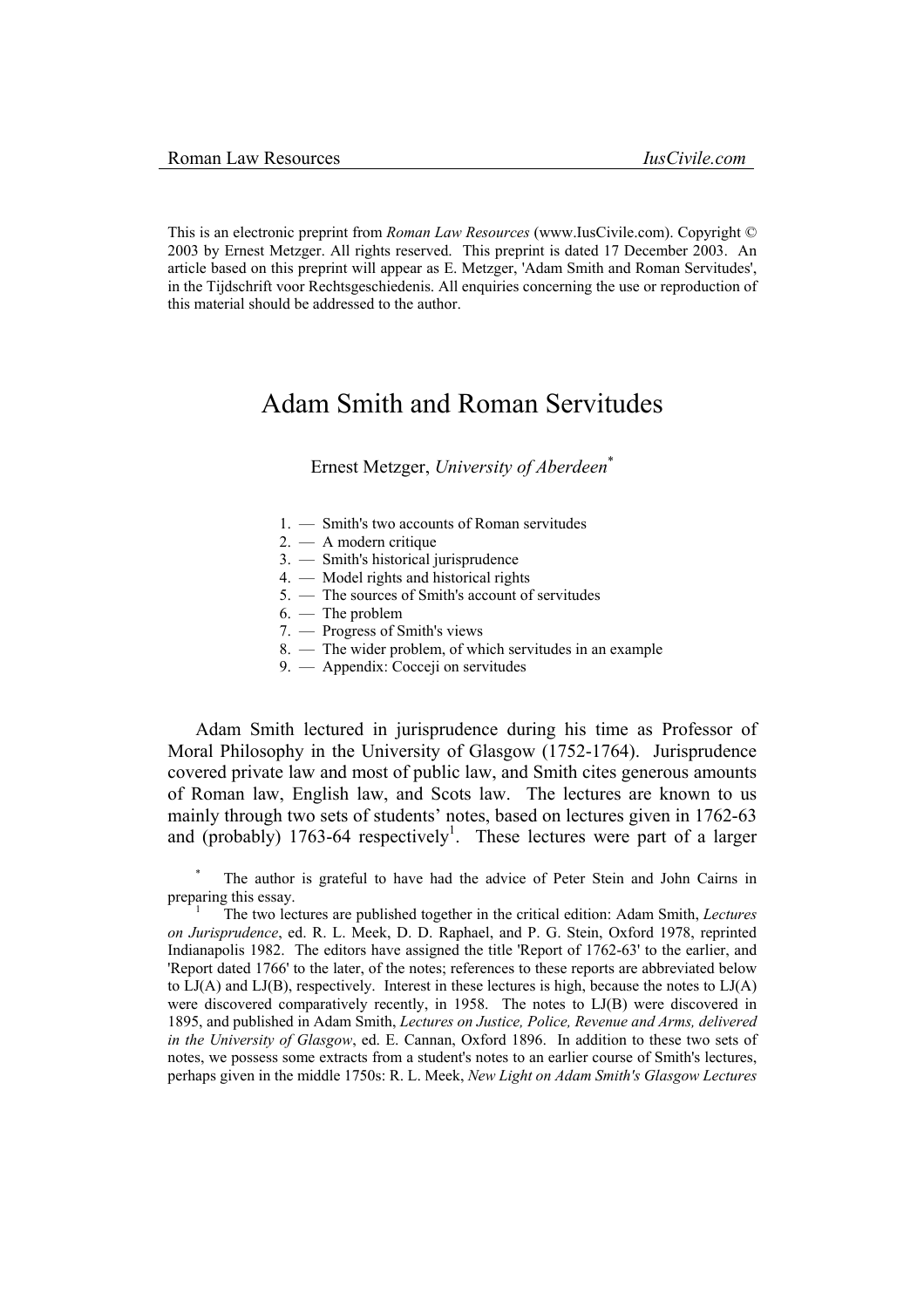course of lectures on moral philosophy<sup>[2](#page-2-0)</sup>, and presented the history of laws and institutions in the framework of a certain historical jurisprudence. This historical jurisprudence was not peculiar to Smith; it had been used by some of his contemporaries and predecessors. Montesquieu was probably the first to use it<sup>[3](#page-2-1)</sup>, and other writers, French and Scottish, quickly took it up<sup>4</sup>[.](#page-2-2) Smith was one of its principal contributors<sup>[5](#page-2-3)</sup>, refining the ideas and combining them with the ethics he had developed in *The Theory of Moral Sentiments*<sup>6</sup> [.](#page-2-4) 

*on Jurisprudence*, History of Political Economy, 8 (1976), p. 466-77 [ = R. L. Meek, *Smith, Marx and After*, London 1977, p. 81-91] ('Anderson Notes'). There are also some brief remarks on the lectures related by Dugald Stewart, professor of moral philosophy at Edinburgh, from an account given to him by one of Smith's pupils: Dugald Stewart, *Account of the Life and Writings of Adam Smith, LL.D.* [1793], in: Adam Smith: Essays on Philosphical Subjects, ed. W. P. D. Wightman, J. C. Bryce, and I. S. Ross, Oxford 1980, reprinted Indianapolis 1982, p. 273-76.<br><sup>2</sup> On the content, see Stewart, *Account* (*supra*, n. 1), p. 274-75 (account of John

<span id="page-2-0"></span>Millar). The moral philosophy lectures covered natural theology, ethics, and jurisprudence, the last of these subdivided into justice and 'political regulations founded on the principle of expediency' (= police, revenue, and arms). The distinction between 'justice' and 'police, revenue, and arms' in Smith's thought is based on ideas developed in *TMS*, ideas which Smith presented in the lectures on ethics. Ibid., 274.

<span id="page-2-1"></span> Montesquieu, *De l'esprit des lois* XVIII ('Des lois, dans le rapport qu'elles ont avec la nature du terrain'). MacCormick has found suggestions of this jurisprudence earlier, in Stair (see Viscount of Stair [James Dalrymple], *The Institutions of the Law of Scotland*, ed. D. M. Walker, Edinburgh 1981, p. 306-307 (at 2.1.29-32)). N. MacCormick, *Law and Enlightenment*, in: The Origins and Nature of the Scottish Enlightenment, ed. R. H. Campbell and A. S. Skinner, Edinburgh 1982, p. 160-63. His larger point is that a belief in a rational natural law is not incompatible with a belief in social change. Ibid., 160.<br><sup>4</sup> The subject has been treated extensively in R. L. Meek, *Social Science and the* 

<span id="page-2-2"></span>*Ignoble Savage*, Cambridge 1976. Among the French writers after Montesquieu, Turgot is the most prominent: see Anne Robert Jacques Turgot, *A Philosophical Review of the Successive Advances of the Human Mind*, in: R. L. Meek, ed., Turgot on Progress, Sociology and Economics, Cambridge 1973, p. 41-59; idem, *Plan d'un ouvrage sur la géographie politique*, in: Oeuvres de Turgot, 1, ed. G. Schelle, Paris 1913, p. 259-60. Among the Scottish writers, besides Smith, the most prominent contributors are Kames, Sir John Dalrymple of Cranstoun, and John Millar. See Lord Kames [Henry Home], *Historical Law-Tracts*, 2nd ed., Edinburgh 1761, p. 81-100; John Dalrymple, *An Essay Towards a General History of Feudal Property in Great Britain*, 2nd ed., London 1758, p. 75-78 (under the title 'History of the Alienation of Land-property'); John Millar, *An Historical View of the English Government*, London 1787, p. 27-41 (under the title 'Character and Manner of the Saxon').<br>
S Meek says that a good case may be made that Smith was the originator of the theory

<span id="page-2-3"></span>in its most famous form: the 'four stages theory'. Meek, *Social Science* (*supra*, n. 4), p. 99. More guarded: A. S. Skinner, *Historical Theory*, in: A System of Social Science: Papers Relating to Adam Smith, 2nd ed., Oxford 1996, p. 98-99.<br><sup>6</sup> For discussions of this combination of historical jurisprudence and morals, see P.

Stein, *Legal Evolution: The Story of an Idea*, Cambridge 1980, p. 39-46; K. Haakonssen, *The* 

<span id="page-2-4"></span>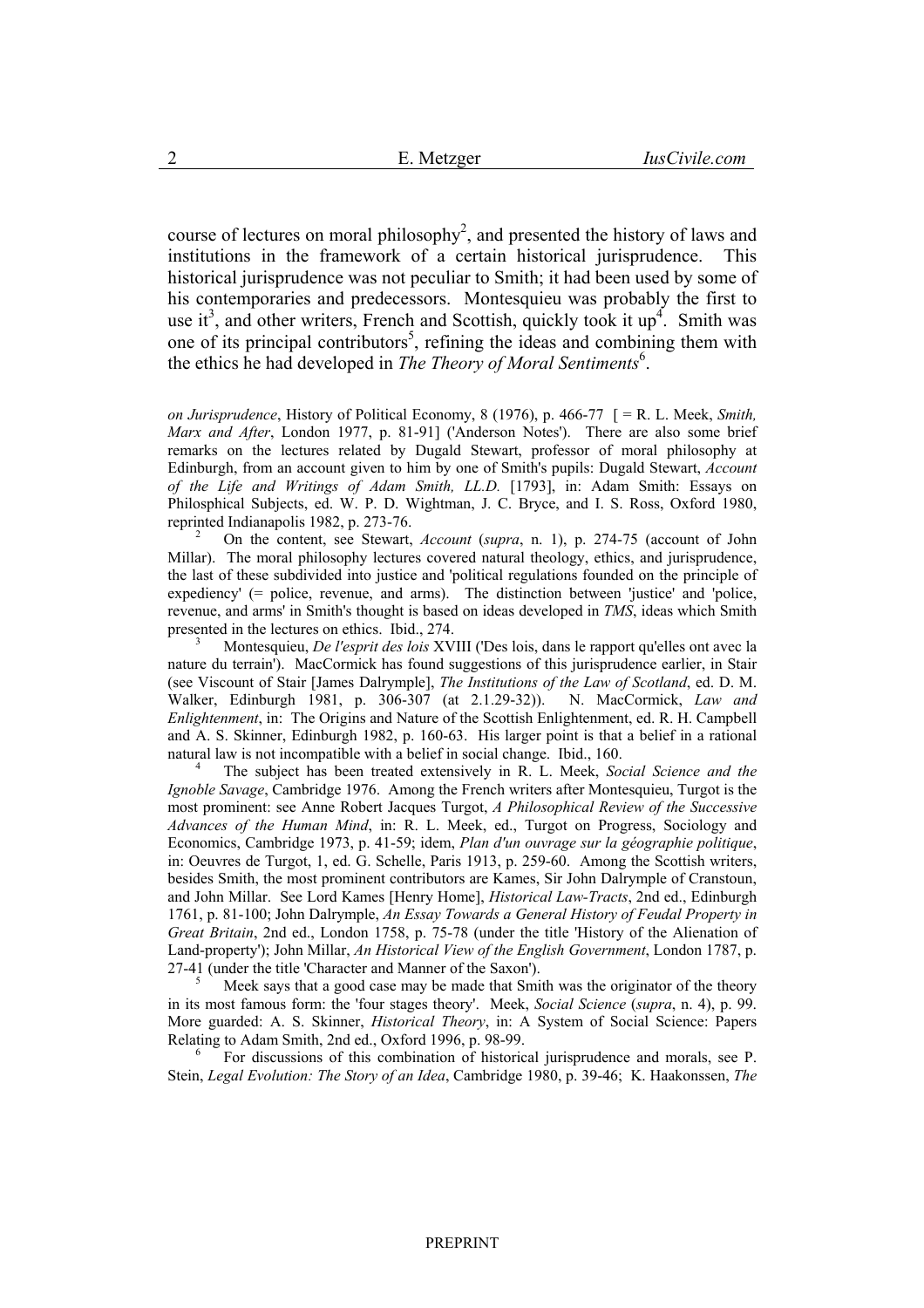This essay discusses Smith's treatment of Roman servitudes and the difficulties he met in bringing servitudes into his historical jurisprudence. These difficulties are not specific to servitudes, but part of a wider problem affecting Smith's project. The problem very briefly is this. Smith was a highly learned man and entirely at home in the sources of antiquity<sup>7</sup>. But he had set himself the difficult task of explaining the 'causes' of laws and institutions, and Roman law gave him a surfeit of information. This information had to be accommodated to the theory, even when it was awkward to do so. Writers in the earlier tradition had attributed certain rules to the existence of civil authority, reserving others to the state of nature. Smith aspired to something more difficult and could not be so general in his conclusions: a civilization existed in one or another distinct 'age', and the historical data had to be explained causally with respect to each age.

The success of Smith's historical jurisprudence has always been uncertain. He hoped in his lifetime to complete a book on the general principles of law and government, and he probably intended to treat his jurisprudence more thoroughly there $\overset{8}{\cdot}$ [.](#page-3-1) He was not able to complete the book, and he directed the drafts to be burned before his death. The reasons for his failure to complete the book are not known, and some have speculated that he met a serious obstacle he could not overcome<sup>9</sup>[.](#page-3-2) I suggest below that servitudes caused him to stumble, but not that the wider problem which servitudes represented was a serious obstacle. To the contrary, I suggest that Smith may have recognized the problem and undertaken to solve it by being more selective in his use of Roman law sources.

*Science of the Legislator: The Natural Jurisprudence of David Hume and Adam Smith*, Cambridge 1981, chh. 5-8. References below to *The Theory of Moral Sentiments* (TMS) are to the critical edition: Adam Smith, *The Theory of Moral Sentiments*, ed. D. D. Raphael and A. L. Macfie, Oxford 1976, reprinted Indianapolis 1982.

<span id="page-3-0"></span> See Stewart, *Account* (*supra*, n. 1), p. 272; P. G. Stein, *Adam Smith's Theory of Law and Society*, in: Classical Influences on Western Thought, A.D. 1650-1870, ed. R. R. Bolgar, Cambridge 1979, p. 265-73; G. Vivenza, *Adam Smith and the Classics: The Classical Heritage in Adam Smith's Thought*, Oxford 2001, p. 1-6.

<span id="page-3-1"></span> His *Wealth of Nations* fulfilled his goal so far as political regulations were concerned, but not so far as justice was concerned. References below to *Wealth of Nations* (WN) are to the critical edition: Adam Smith, *An Inquiry into the Nature and Causes of the Wealth of Nations*, ed. R. H. Campbell, A. S. Skinner, and W. B. Todd, Oxford 1976, reprinted Indianapolis 1981, 2 vols.<br><sup>9</sup> See C. Griswold, *Adam Smith and the Virtues of Enlightenment*, Cambridge 1999, p.

<span id="page-3-2"></span>30-31, 256-58, and the discussion and literature cited in D. Winch, *Adam Smith's Politics: an Essay in Historiographic Revision*, Cambridge 1978, p. 12-27.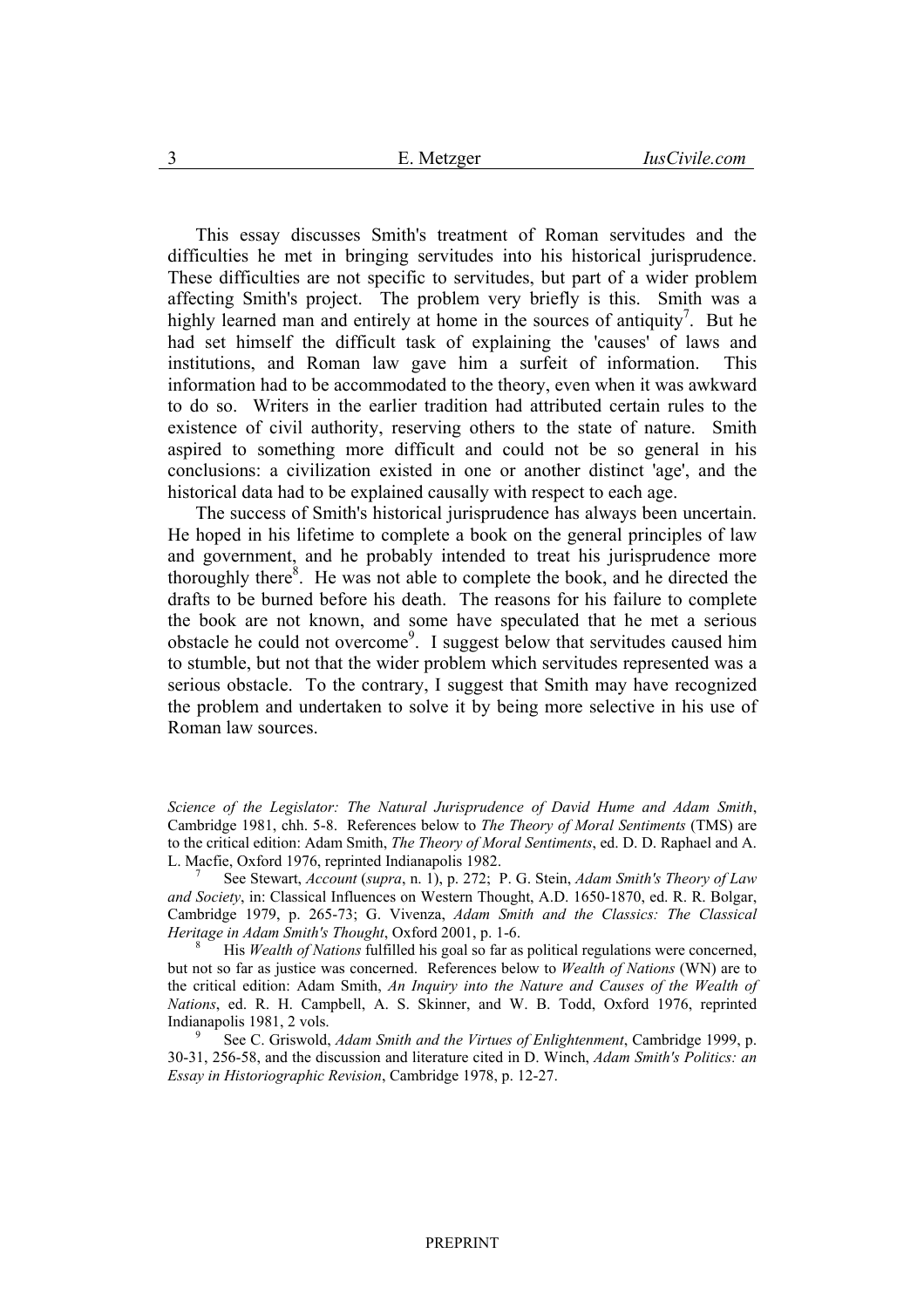#### 1. — Smith's two accounts of Roman servitudes

The excerpts from Smith's lectures given below are very slightly abbreviated. I have omitted some of the conventional portions of his account<sup>10</sup> in order to focus on what is unique $11$ .

#### *a) Lectures of 1762-63*

Smith discusses servitudes under the heading of real rights. In this passage he gives the fullest description of his views $^{12}$ .

Servitudes are burthens or claims that one man has on the property of another. The Romans considered servitudes as being either real or personal; i.e. as being due by a certain person or by a certain thing. . . . It is to be observed that all servitudes were originally personall; and this will easily appear if we consider the manner in which they have been introduced. Thus to take a common instance, we shall suppose that the farm of one man lies betwixt the high way or the market town and the farm of his neighbour. Here it will be very convenient if not highly necessary that the possessor of the former farm should have the liberty of a road thro the farm of his neighbour. This he may obtain for a certain gratuity from the possessor; and take his obligation to grant him that liberty in time to come. This would be given him not as being such a man but as being possessor of such a farm, and would be stipulated not only for him but for his heirs and successors likewise. And if he should afterwards sell or dispose of his farm he would account that liberty as a part of his possessions, and demand some reasonable compensation for it from the purchaser as well as for the farm itself.—But let us suppose that the proprietor of the servient farm should dispose of his farm, and that he should according to agreement with the owner of the dom. praed. take the purchaser bound to grant him the liberty stipulated; that the farm in this manner passes thro three or four different hands; and that the 4th possessor refuses to grant him the liberty stipulated. In what manner shall he compel him to perform it. He is bound indeed to the third possessor, but not to him, so that the dom. prae. dom. can have no action against him. He can only come at his right by raising an action against the first possessor, to make him perform the obligation he had come under. He again might compel the 2d, and he the third, and he the 4th; or he might raise an action against the 1st to oblige him to cede to him the obligation the 2d had come under, and then the 2d the 3rd and so on. To prevent such a multiplicity of actions, which would often be very troublesome, it came to be enacted by actio servitia [sc. actio Serviana], and afterwards by the actio quasi servit. [sc. actio quasi-Serviana], first that some and afterwards that the greater part of servitudes should be considered as real rights. . . .

<span id="page-4-0"></span> $10$  LJ(A) i.17-18 gives a more conventional treatment: it is set out below in the text accompanying note 114, where I discuss its significance.<br><sup>11</sup> I have reproduced the spelling and punctuation of the critical edition without noting

<span id="page-4-1"></span>where they would depart from modern conventions.<br> $^{12}$  LJ(A) ii.14-16, 19.

<span id="page-4-2"></span>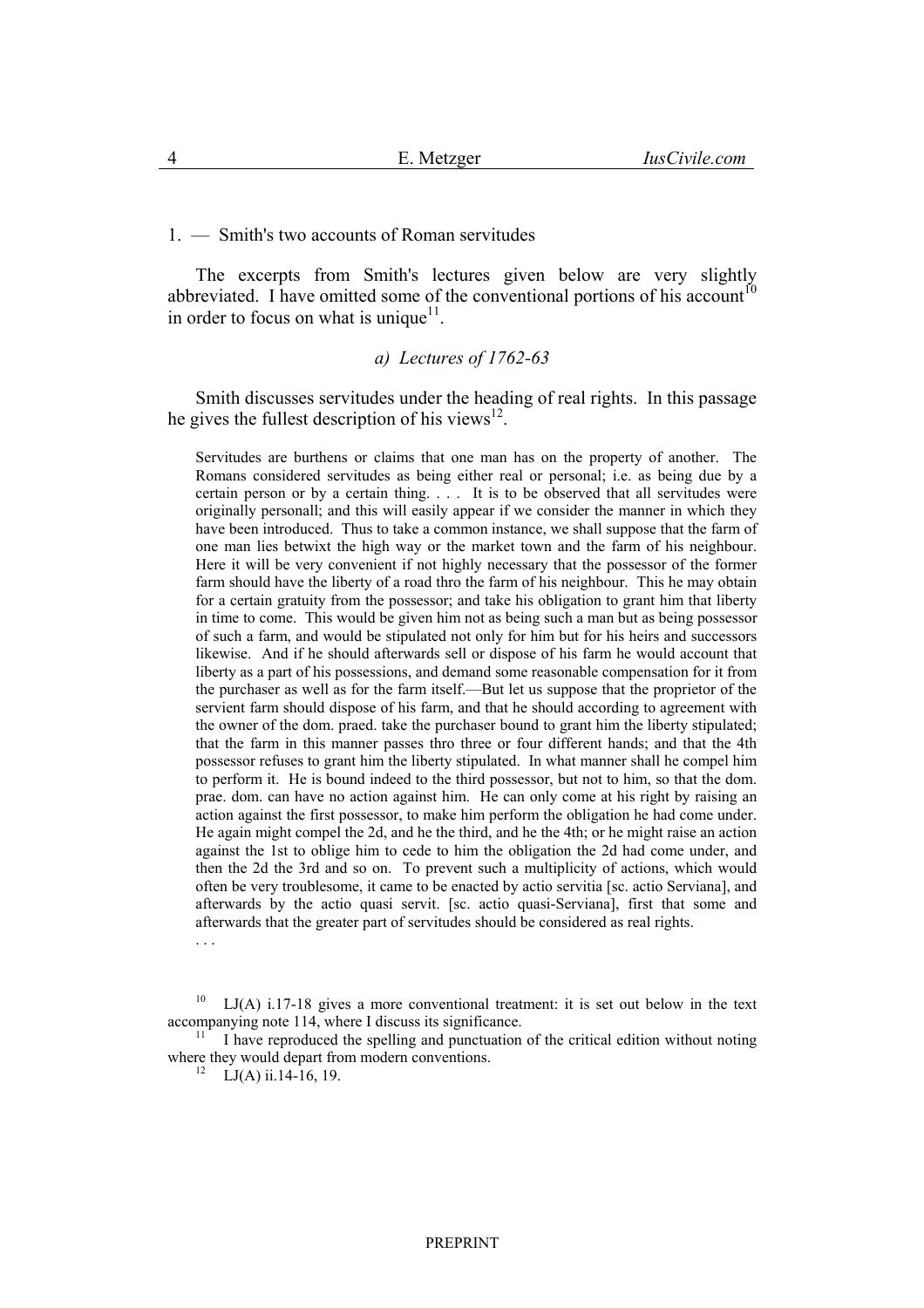All burthens on property, as they can only have taken their rise from a contract, must originally have been personall, as was said, for a contract can produce nothing but a personall right. They became real only by the intervention of the law.

He goes on to discuss other real rights, and concludes: $13$ 

I have now considered the severall real rights, not only property but also servitudes and pledges, and shown that these were originally merely personall rights, tho by the determination of the legislature, to prevent the confusion this was found to produce, they were afterwards changed into real rights.

# *b) Lectures of 1763-64*

In this set of lectures, some of the relevant discussion falls at the very beginning, by way of introduction to the lectures as a whole.<sup>[14](#page-5-1)</sup>

Servitudes are burthens upon the property of another. Thus I may have a liberty of passing thro' a field belonging to another which lyes between me and the high way, or if my neighbour have plenty of water in his fields and I have none in mine for my cattle, I may have a right to drive them to his. Such burthens on the property of another are called servitudes. These rights were originally personal, but the trouble and expence of numerous lawsuits in order to get possession of them, when the adjacent property which was burthened with them passed thro' a number of hands, induced legislators to make them real, and claimable a quocumque possessore. Afterwards the property was transferred with these servitudes upon it.

Further on is a fuller discussion, corresponding to the first of the quoted passages from the earlier lectures:<sup>[15](#page-5-2)</sup>

The second species of real rights is servitudes, or burthens which one man has on the property of another. These rights were at first personal, as they were entered into by a contract between the persons. It is necessary that I should have a road to the market town. If a man's estate lye between me and it, I must bargain with him for the priviledge of a road thro' it. This contract produces only a personal right, tho' I should bind him not to sell this estate without the burthen. But here was an inconveniencey, for if the land were sold and the new proprietor refused the road, I could not sue him on a personal right upon the former proprietor. Before I can come at the new purchaser I must pursue the person from whom I had the right, who must pursue him to whom he sold it. If the land has gone thro' several hands this is very tedious and inconvenient. The law, to remedy this, made servitudes real rights, demandable a quocumque possessore. . . . [Servitudes] are all naturaly personal rights and are only made real by lawyers.

<span id="page-5-1"></span><span id="page-5-0"></span><sup>13</sup> LJ(A) ii.37.<br><sup>14</sup> LJ(B) 9.<br><sup>15</sup> LJ(B) 172.

<span id="page-5-2"></span>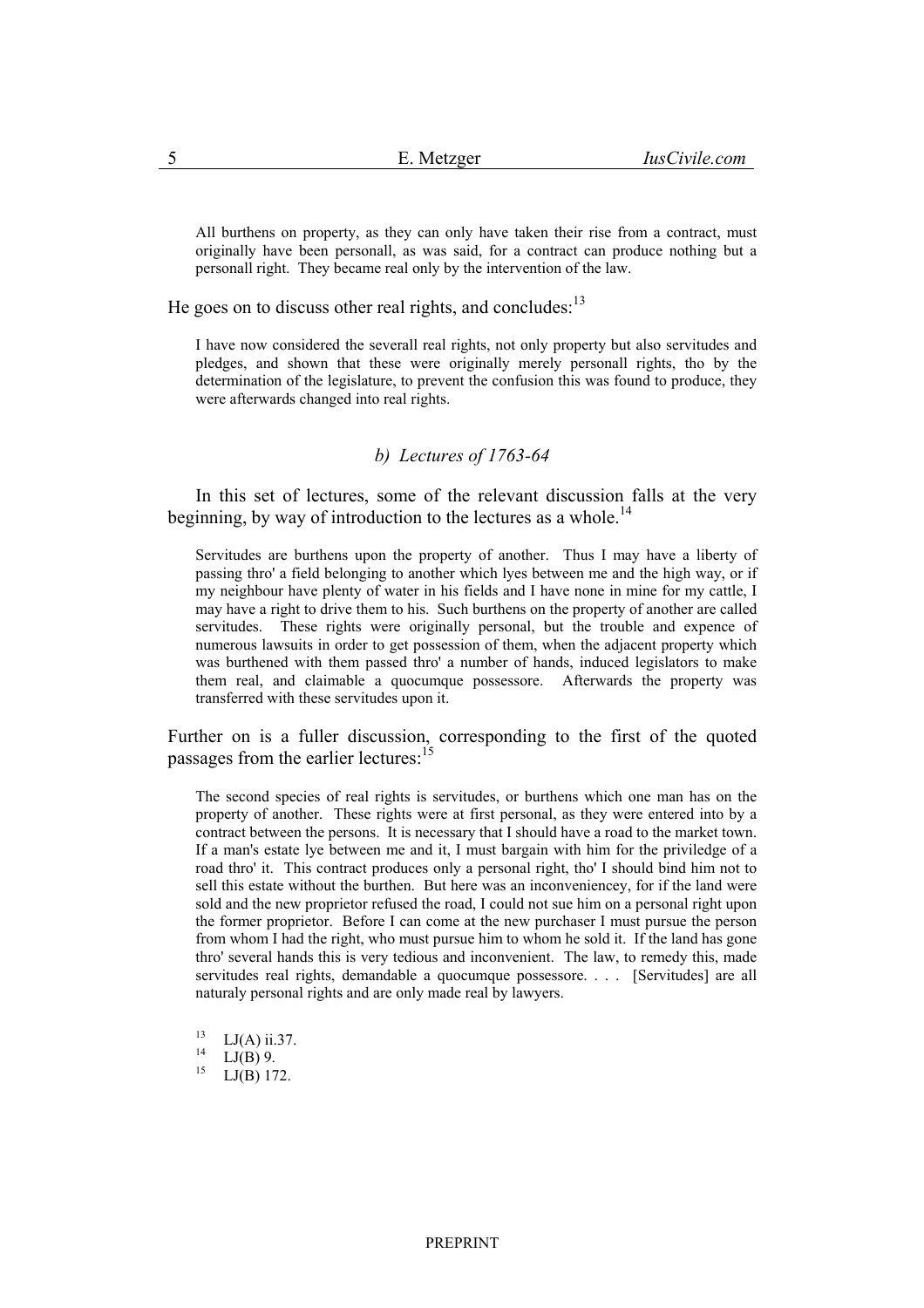### 2. — A modern critique

What is unusual here is the proposition that servitudes originally gave rise to personal rights. It will be useful to set down how a modern reader would probably respond to this proposition before discussing the significance of these passages.

(1) It is hazardous to speculate about the real or personal character of rights in early Rome [16.](#page-6-0) In the classical law, where litigation was carried out with clear, written pleadings and where a substantial juristic literature helps us to distinguish one claim from another, distinctions such as 'real' and 'personal' are relatively easy to identify<sup>17</sup>. But in the pre-classical law, where information is limited and strict legal forms dominated in both transactions and litigation, the modern reader tends to rely heavily on the forms, and does not leap to characterize an institution as real or personal without evidence. To understand what character a servitude assumed in the earliest law, a modern reader would consider, e.g., how servitudes were created, extinguished, or enforced<sup>18</sup>.

(2) The view that Roman predial servitudes (the focus of Smith's discussion) were originally personal in nature, but were then made real by law, is an eccentric view<sup>19</sup>. The modern view is the very opposite, that predial servitudes, if anything, were historically even more profoundly tied to the property that was their object. The four original servitudes (*iter*, *actus*, *via*, *aquae ductus*) were *res mancipi* and transferred by *mancipatio*: this suggests that ownership of a servitude was originally regarded as the ownership of a corporeal thing (a patch of earth, a spring), the ownership being shared in

<span id="page-6-2"></span>and in particular Gaius' discussion of the *legis actio* procedure. On the remedies for enforcement of ancient servitudes, see M. Kaser, *Das römische Privatrecht*, 1, 2nd ed., Munich 1971, p. 143; cf. G. Diósdi, *Ownership in Ancient and Preclassical Roman Law*, Budapest 1970, p. 115 (discussing the inadequacy of the *legis actio sacramento in rem* for protecting ancient servitudes).<br><sup>19</sup> But see below notes 138 to 144 and accompanying text.

<span id="page-6-3"></span>

<span id="page-6-0"></span>I pass over the question whether it is correct to speak of 'rights' at all in early (or classical) Rome. See H. F. Jolowicz, *Roman Foundations of Modern Law*, Oxford 1957, p. 73. It almost certainly is not, but the point is not relevant to the present discussion. 17 See W. W. Buckland and A. D. McNair, *Roman Law and Common Law: A* 

<span id="page-6-1"></span>*Comparison in Outline*, 2nd ed. rev. F. H. Lawson, Cambridge 1952, p. 89 (the distinction between *iura in rem* and *iura in personam* is 'clearly expressed throughout the Roman system'.). In the *formulae* for actions claiming or denying servitudes, the nature of the right is always clear: *ius esse* or *ius non esse*. See D. Mantovani, *Le Formule del Processo Privato Romano*, 2nd ed., Padova 1999, p. 41-44.<br><sup>18</sup> In this respect Smith was at a disadvantage, not having the benefit of Gaius' *Institutes*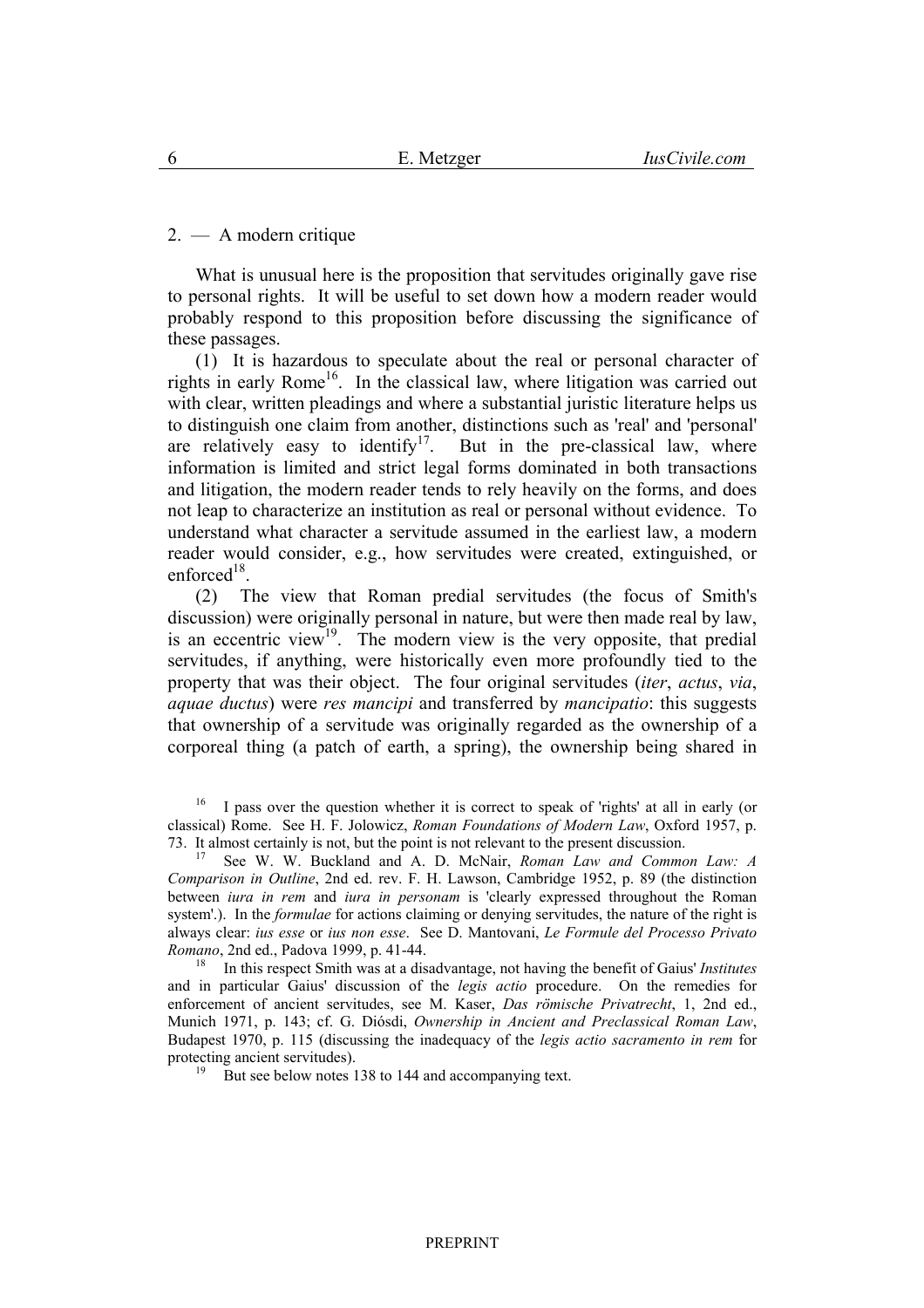some respect between the persons involved $2<sup>0</sup>$ . Watson says: 'It seems now to be completely accepted that the four original servitudes were in early law regarded in some way as involving ownership over the objects of the servitudes.<sup>[21](#page-7-1)</sup>

(3) The Servian action and the quasi-Servian action are miscited by  $\sinh^{22}$ . These actions relate to pledge and hypothec: the Servian permitted the landlord of an agricultural tenant to recover pledged property from third persons, while the quasi-Servian extended the protection, eventually to cover all property under hypothec<sup>23</sup>. Neither action has anything to do with servitudes.

From the above, we might conclude that Smith did not intend what he expressed, but committed an error. We might, for example, conclude that Smith's misunderstanding of the Servian and quasi-Servian actions led him to attribute to servitudes what is true only of pledge and hypothec. I do not believe this is what Smith has done, however. The references to the Servian and quasi-Servian actions are of course wrong but, as I suggest below, their appearance here is probably the result of Smith misremembering his source, rather than a conscious error on his part<sup>24</sup>. A second possibility is that Smith somehow missed the nuance of 'real servitude' and 'personal servitude', and became confused<sup>25</sup>. This possibility is supported by a sentence in LJ(A) ii.14, quoted above, where Smith says that servitudes are 'either real or personal; i.e. as being *due by* a certain person or by a certain thing'. But again, I do not believe Smith has fallen into this trap either. Further on in this lecture he shows that he understands entirely the nuance of the phrase 'real servitude': 'A real servitude, servitus realis, is not a servitude upon a certain thing, *for all* 

<span id="page-7-0"></span>20 M. Talamanca, *Istituzioni di Diritto Romano*, Milan 1990, p. 456-57; Kaser, *Privatrecht*, 1 (*supra*, n. 18), p. 143; A. Watson, *The Law of Property in the Later Roman Republic*, Oxford 1968, p. 184; H. F. Jolowicz and B. Nicholas, *Historical Introduction to the*  Study of Roman Law, 3rd ed., Cambridge 1972, p. 158.<br>
<sup>21</sup> Watson, *The Law of Property (supra, n. 20), p. 184.*<br>
<sup>22</sup> As noted by the editors: see LJ(A), p. 77 n.83.<br>
<sup>23</sup> J. *Inst.* 4.6.7, 31; D.20.1.10, h.t.21.3, 20.6.

<span id="page-7-1"></span>

<span id="page-7-3"></span><span id="page-7-2"></span>

*dig.*); D.16.1.13.1 (Gaius 9 *ed. prov.*).<br><sup>24</sup> It might be useful here to mention that in LJ(B) 174 there is a somewhat misleading

<span id="page-7-4"></span>abbreviation by the note-taker. Smith here refers to the ability of a landlord to claim the stock of his tenant from any possessor, and because the reference is introduced by the word 'anciently', this might be taken as a reference to the *actio Serviana*. However, a comparison with the corresponding passage in the earlier notes, LJ(A) ii.24, shows that he is speaking of Scots law. 25 Perhaps on reading D.8.5.2 pr. (Ulpian 17 *ed*.): *De servitutibus in rem actiones* 

<span id="page-7-5"></span>*conpetunt nobis ad exemplum earum quae ad usum fructum pertinent*.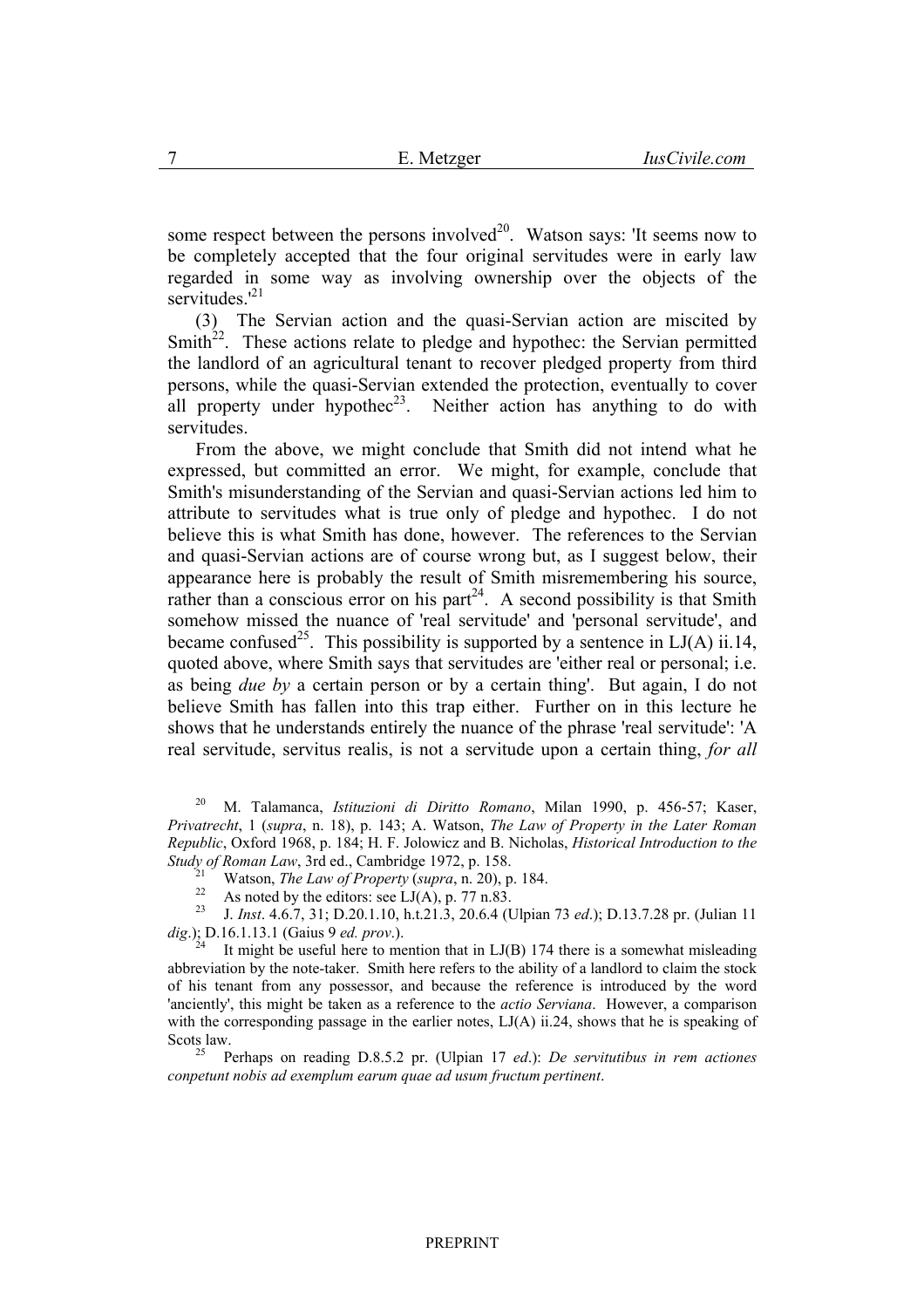<span id="page-8-2"></span>*servitudes are due in that manner*, but a servitude which is due to a person not as being such an one but as being the owner of such a farm; it is said to be *due to* such a thing.<sup>26</sup> Several works familiar to Smith also make the distinction between real and personal servitudes very clear, and it is hard to believe he was not aware of  $it^{27}$ . That in one place the text reads 'due by' rather than 'due to' is probably a slip, either Smith's or the note-taker's.

Smith's theory of the origin of servitudes, I argue, was conscious and deliberate. We can identify some of the sources for this theory fairly confidently, and we can also speculate on the reasons why he adopted this theory. Before discussing these matters I give short description of Smith's historical jurisprudence.

### 3. — Smith's historical jurisprudence

Smith's historical jurisprudence is based on the idea that a civilization provides for its subsistence in a certain way, and that the way it does so provokes the creation of certain legal ideas. This jurisprudence is part of a larger historical theory, according to which a civilization progresses from one mode of subsistence to another—one 'age' to another—with each age giving rise to certain characteristics<sup>28</sup>. In *Wealth of Nations*, for example, he writes

<span id="page-8-0"></span>LJ(A) ii.52 (emphasis added). See also LJ(A) ii.37-38, where Smith takes pains to distinguish an 'exclusive privilege' from a servitude which, judging by context, is probably a personal servitude. 27 See especially Pufendorf, *De officio hominis et civis* 1.12.8; Gerschom Carmichael,

<span id="page-8-1"></span>*Supplementa et Observationes ad Clarissimi Viri Samuelis Pufendorfii Libros Duos De Officio Hominis et Civis*, Glasgow 1718, p. 142; Francis Hutcheson, *A Short Introduction to Moral Philosophy*, Glasgow 1747, p. 169; idem, *A System of Moral Philosophy*, 1, London 1755, p. 351. Similarly, Johann Gottlieb Heineccius, *Elementa juris civilis secundum ordinem Institutionum*, 6th ed., Leiden 1751, § 392.<br><sup>28</sup> Smith's remarks on the ages of civilisation are included in many places in his works;

some of the more extended treatments may be found in: LJ(A) i.26-35, iv.1-40; LJ(B) 19-30, 149-151; WN V.i.a-b.17; Meek, ed., *Anderson Notes* (*supra*, n. 1), p. 467-68. There are also some brief remarks on the ages of civilization and division of labour in a fragment of Smith's own notes from the 1760s: Adam Smith, *First Fragment on the Division of Labour*, in: Adam Smith, Lectures on Jurisprudence, ed. R. L. Meek, D. D. Raphael, and P. G. Stein, Oxford 1978, reprinted Indianapolis 1982, p. 583-84. The subject has been discussed a great deal. Meek discusses in detail the development of these ideas over several centuries in Meek, *Social Science* (*supra*, n. 4). Some of his account is challenged in P. Stein, *The Four Stage Theory of the Development of Societies*, in: The Character and Influence of the Roman Civil Law: Historical Essays, London 1988, p. 395-409. Haakonssen discusses Smith's historical jurisprudence with special attention to Smith's projected corpus. Haakonssen, *Science* (*supra*, n. 6), p. 154-77. Other treatments may be found in: Campbell, et al., edd., *General*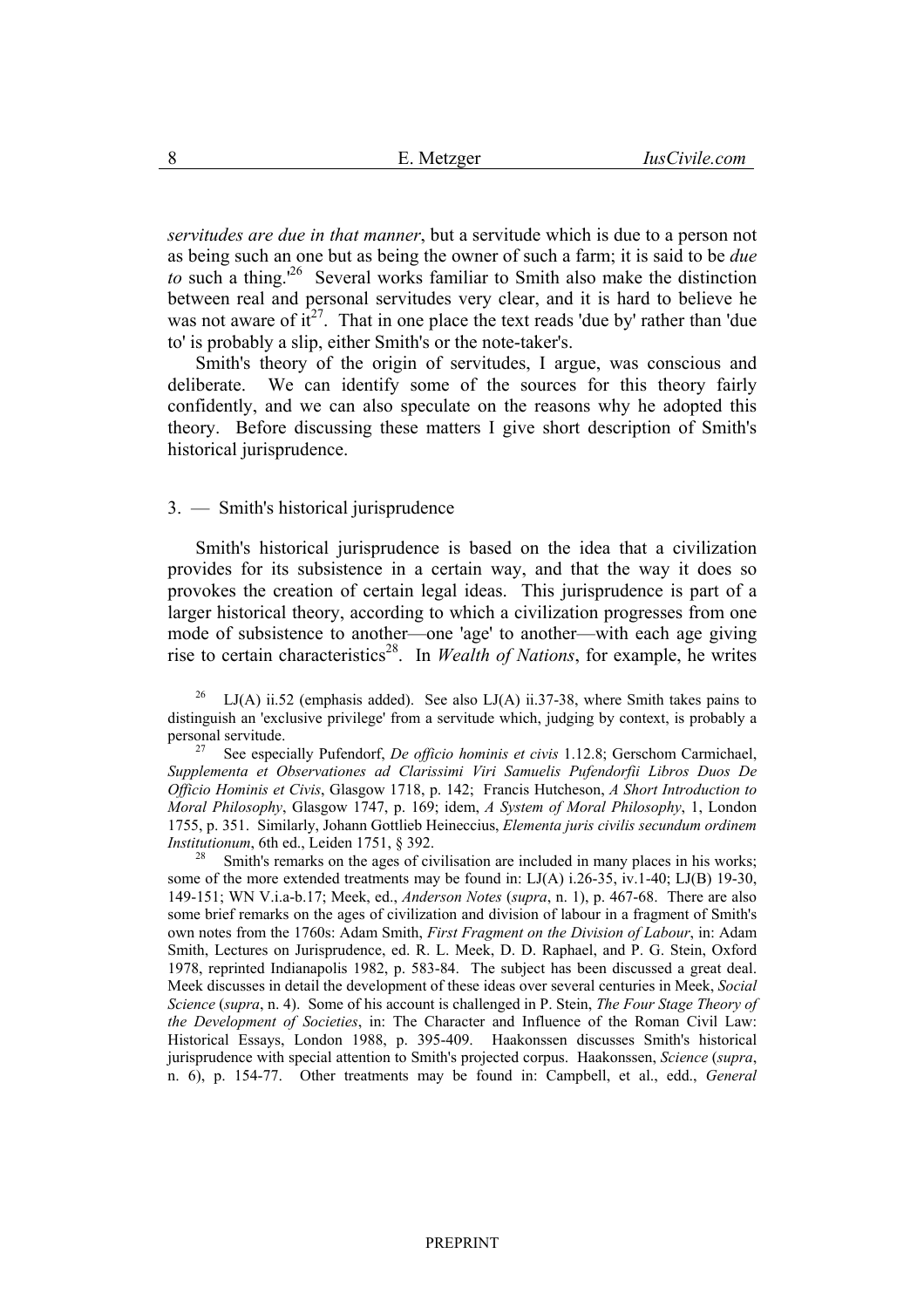about how the demands of defence are met differently in different ages, how different ages administer justice, and how division of labour differs from age to age<sup>29</sup>. These ideas are less polished in the jurisprudence lectures, though the general scheme is the same: a civilization exists in a certain age, exhibiting legal ideas which are in some way appropriate to that age.

Smith does not argue that a civilization necessarily progresses through these ages, or progresses in a certain order $30$ . How far Smith believed these ages determined the lives of those who lived in them is nevertheless a matter of debate<sup>31</sup>. So far as the law is concerned, the better view is that Smith believed certain ages tended to produce certain laws, but many other influences were at work as well<sup>32</sup>, and in any event individuals always retain the power to make decisions about the law<sup>33</sup>. Smith's scheme is therefore 'determinative' of the law only in the sense that a given legal idea would not arrive until a given age, and it is 'progressive' only in the sense that some legal ideas remain and continue to be used in subsequent ages. His historical jurisprudence is therefore not based on the proposition that certain laws are

*Introduction*, in: Wealth of Nations (*supra*, n. 8), p. 11-18; Skinner, *Historical Theory* (*supra*, n. 5), p. 76-105; P. Stein, *Adam Smith's Jurisprudence—Between Morality and Economics*, in: Jubilee Lectures Celebrating the Foundation of the Faculty of Law, University of Birmingham, London 1981, p. 142-52; idem, *Legal Evolution: The Story of an Idea*, Cambridge 1980, p. 29-46. A good popular treatment is J. Z. Muller, *Adam Smith in His Time*  and Ours, Princeton 1993, p. 117-25.<br>
<sup>29</sup> See, respectively, WN V.i.a.1-15, V.i.b.1-17, V.i.f.50-51.<br>
<sup>30</sup> See Skinner, *Historical Theory (supra, n. 5), p.* 82-83.<br>
<sup>31</sup> Discussed in J. Salter, *Adam Smith on Feudalism,* 

<span id="page-9-0"></span>

<span id="page-9-2"></span><span id="page-9-1"></span>

Political Thought, 13 (1992), p. 219-24. Salter argues that Smith's account of progress is indeed materialistic to a degree, but it is not so determined an account as to leave no room for normative laws.<br><sup>32</sup> Haakonssen, *Science* (*supra*, n. 6), p. 185-89.<br><sup>33</sup> Ibid., p. 186 ('... although in our social and historical explanations we shall often be

<span id="page-9-4"></span><span id="page-9-3"></span>

unable to point out the necessary and sufficient conditions of events, we shall yet be able to make these events intelligible by pointing out some of the more or less necessary conditions.'); Stein, *Adam Smith's Jurisprudence* (*supra*, n. 28), p. 151-52, and especially 152 ('Starting from a desire to distinguish what a man can be compelled to do from what he ought to do, he was led to the position that what a man can be compelled to do depends on the economic state of the society in which he lives.'); A. Fitzgibbons, *Adam Smith's System of Liberty, Wealth, and Virtue*, Oxford 1995, p. 126 ('Smith's theory of history indicated not an inevitable economic fate, but the need for moral choice.'); N. MacCormick, *Adam Smith on Law*, in: K. Haakonssen, ed., Adam Smith, Aldershot 1998, p. 200-203, and especially 202 ('The more we know and understand of our own circumstances, the more we can make genuinely rational choices guided by a well-founded view of individual or of collective interests.'). Cf. J. Crospey, *Polity and Economy*, rev. ed., South Bend 2001, p. 68-69 ('. . . the element of rational choice in the process of social evolution is precisely what Smith denies.').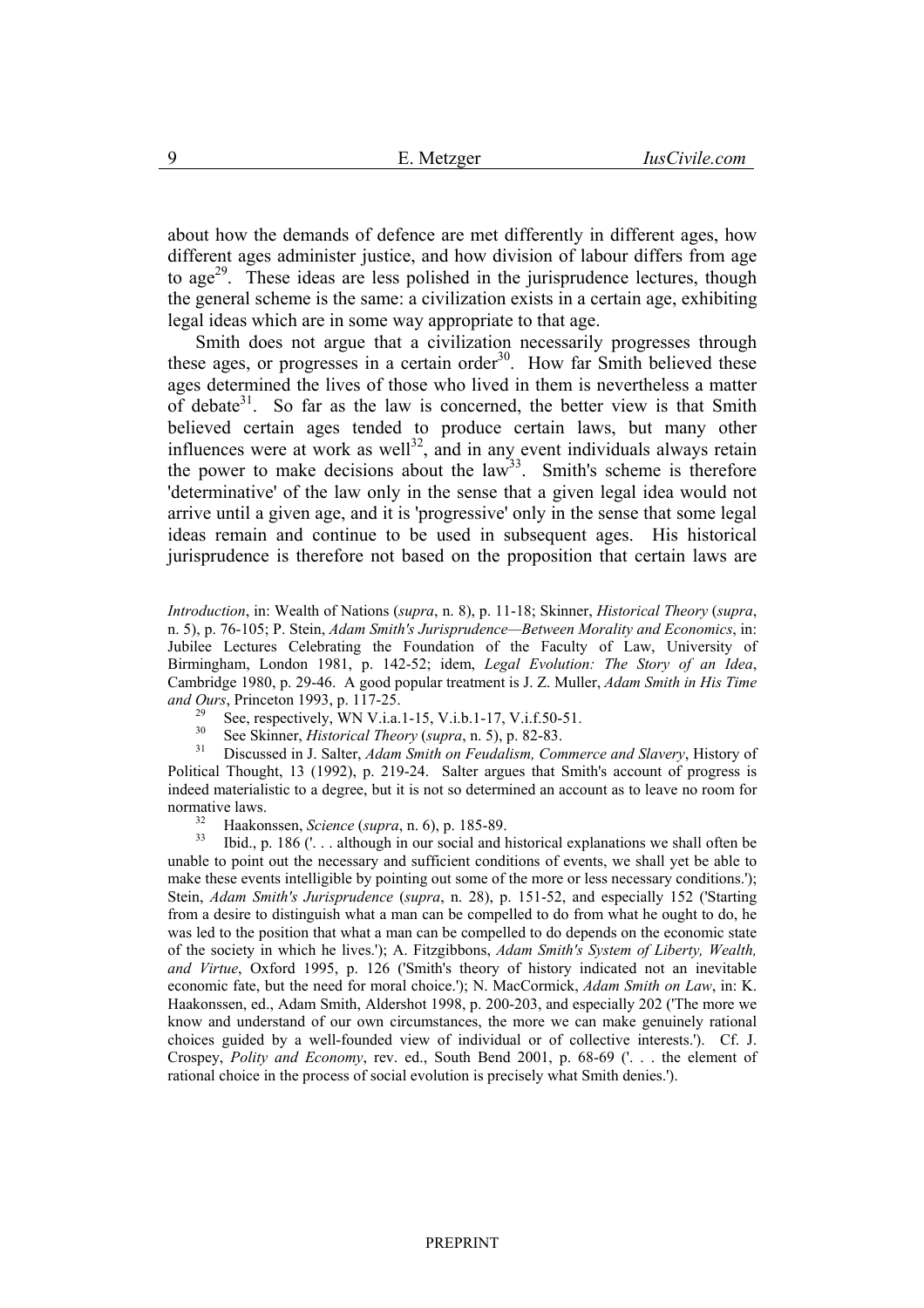peculiar to certain ages, or that certain ages necessarily produce certain laws, or that laws undergo a certain evolution. It is instead a kind of genetic theory, which attempts to explain the origins—some of the origins—of a selection of legal ideas by reference to mode of subsistence. That only a selection of ideas is explained in this way requires a brief explanation of Smith's moral theory<sup>34</sup>.

Smith accepted that people feel a sense of obligation to do or to refrain from certain acts, and he set out to explain how people come to acquire that sense of obligation. He argued that, though people in different times and places arrive at different moral judgments, the mechanism by which they arrive at those judgments is the same. The mechanism, which Smith explored at length, relies heavily on the idea that people spontaneously experience a fellow-feeling or 'sympathy' with other people. When they see someone doing something (good or bad) to another person, they spontaneously imagine themselves doing it, and spontaneously weigh the propriety of the act. Similarly, they spontaneously imagine themselves the object of the act, and consider how they would feel about it. They then come to a judgment about whether the act should be answered by punishment, reward, or indifference. Their judgment, however, is not based on fixed criteria or their own idiosyncratic feelings, but rather on the experience of having lived in society and having been themselves the object of others' sympathetic observations. Each person who has himself been an object of these observations has thereby received certain ideas of expected behaviour and from them created a second self, which Smith called an impartial spectator. The impartial spectator judges others' behaviour on the person's behalf, so to speak, and communicates his judgment to the person. This is Smith's moral theory at its briefest. For present purposes the most important points to take away are that (1) spectatorsympathy may vary considerably over time and place—only the mechanism for making judgments stays the same; and (2) certain injuries tend to be felt more keenly, and refraining from these injuries falls within the ambit of justice.

History (and particularly mode of subsistence) *sometimes* plays a role in moral judgment. This is because what members of a community regard as an injustice depends on how spectator-sympathy directs them, and spectatorsympathy sometimes varies with the circumstances of the spectator. The way

<span id="page-10-0"></span>The following account is my own; many good accounts are available. For concise discussions see D. D. Raphael, *Adam Smith*, in: Concepts of Justice, Oxford 2001, p. 113-25; K. Haakonssen, *Introduction*, in: Adam Smith, The Theory of Moral Sentiments, ed. K. Haakonssen, Cambridge 2002, p. vii-xxi. For a longer, recent discussion see J. R. Otteson, *Adam Smith's Marketplace of Life*, Cambridge 2002, chs. 1-2.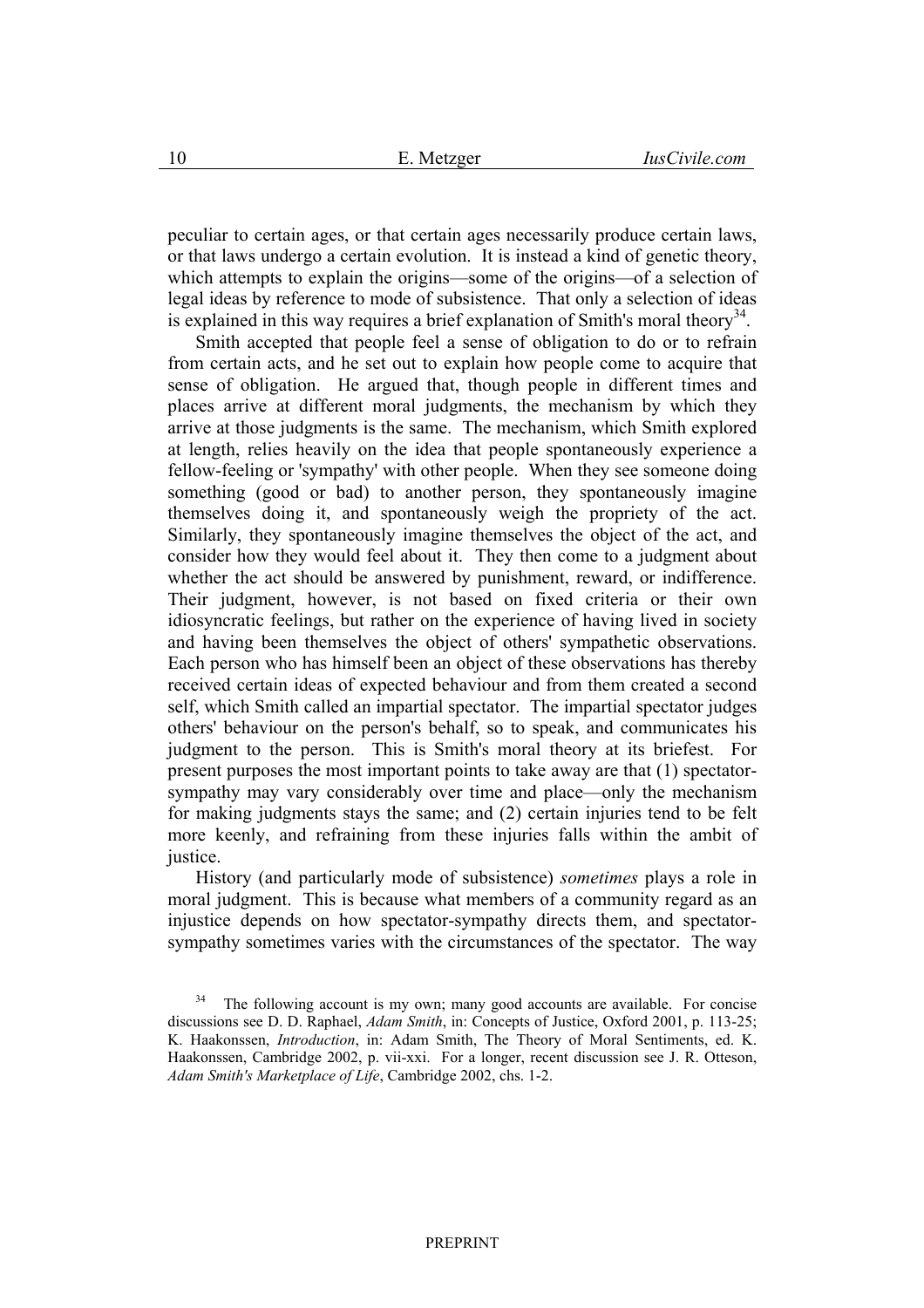in which a community finds its subsistence alters spectator-sympathy in clear and observable ways, and therefore provides Smith with a framework for explaining why certain historical ages produce certain laws. Not every injustice, however, is so variable: there are some injustices which the spectator feels so consistently that the prohibition against them becomes, incidentally, a universal, or as close to a universal as Smith's system is capable of creating. This is why Smith's ages of civilization explain the genesis of some legal ideas, but not all.

The ages of civilization are: the Age of Hunters, the Age of Shepherds, the Age of Agriculture, and the Age of Commerce. The last of these is not relevant to this essay and, in fact, presents unique problems that prevent any simple summary<sup>35</sup>. The first three are summarized below.

*The Age of Hunters*. Those who live in this age sustain themselves by collecting wild fruit, catching wild animals, and fishing<sup>36</sup>. The idea of 'property' in any exclusive sense is almost unknown<sup>37</sup>. The inhabitants possess the items they have caught or collected, and if someone were to take an item directly from another's physical possession, the inhabitants would see the act as a transgression. But taking something that is not in a person's physical possession is not seen as a transgression, though it might cause annoyance to one who formerly possessed the item or anticipated possessing it. In this age, therefore, 'property' extends no further than possession<sup>38</sup>. Moreover, there is nothing at this time that one could call 'government<sup>139</sup>.

*The Age of Shepherds*. Smith regards the step between the Age of Hunters and this age to be the 'greatest in the progress of society'[40 b](#page-11-5)ecause the notion of property is no longer limited to possession. The change comes about because, with increasing population, the people who lived by hunting, etc., are forced to make more careful provision for their sustenance. This leads them to store goods and eventually to keep and tame animals $4<sup>41</sup>$ . These are items of property which cannot always be in one's immediate possession. The inhabitants therefore naturally come to regard it as a transgression for a person to take an item to which another person has established some connection, even

<span id="page-11-0"></span><sup>35</sup> See especially Salter, *Feudalism*, *Commerce and Slavery* (*supra*, n. 31), p. 219-24.<br>
<sup>36</sup> LJ(A) i.27-28; LJ(B) 149.<br>
<sup>37</sup> LJ(A) i.44; LJ(B) 150; WN V.i.b.2.<br>
<sup>38</sup> LJ(A) i.41-44, iv.19, 22; LJ(B) 149-150. See also

<span id="page-11-1"></span>

<span id="page-11-3"></span><span id="page-11-2"></span>

(*supra*, n. 1), p. 467 (a similar point, but the significance of 'immediate possession' is not made out).  $39$ 

<span id="page-11-4"></span><sup>39</sup> LJ(A) iv.4, 6-7, 19; LJ(B) 19-20.<br><sup>40</sup> LJ(A) ii.97.<br><sup>41</sup> LJ(A) i.28, 44-45; LJ(B) 20, 149.

<span id="page-11-5"></span>

<span id="page-11-6"></span>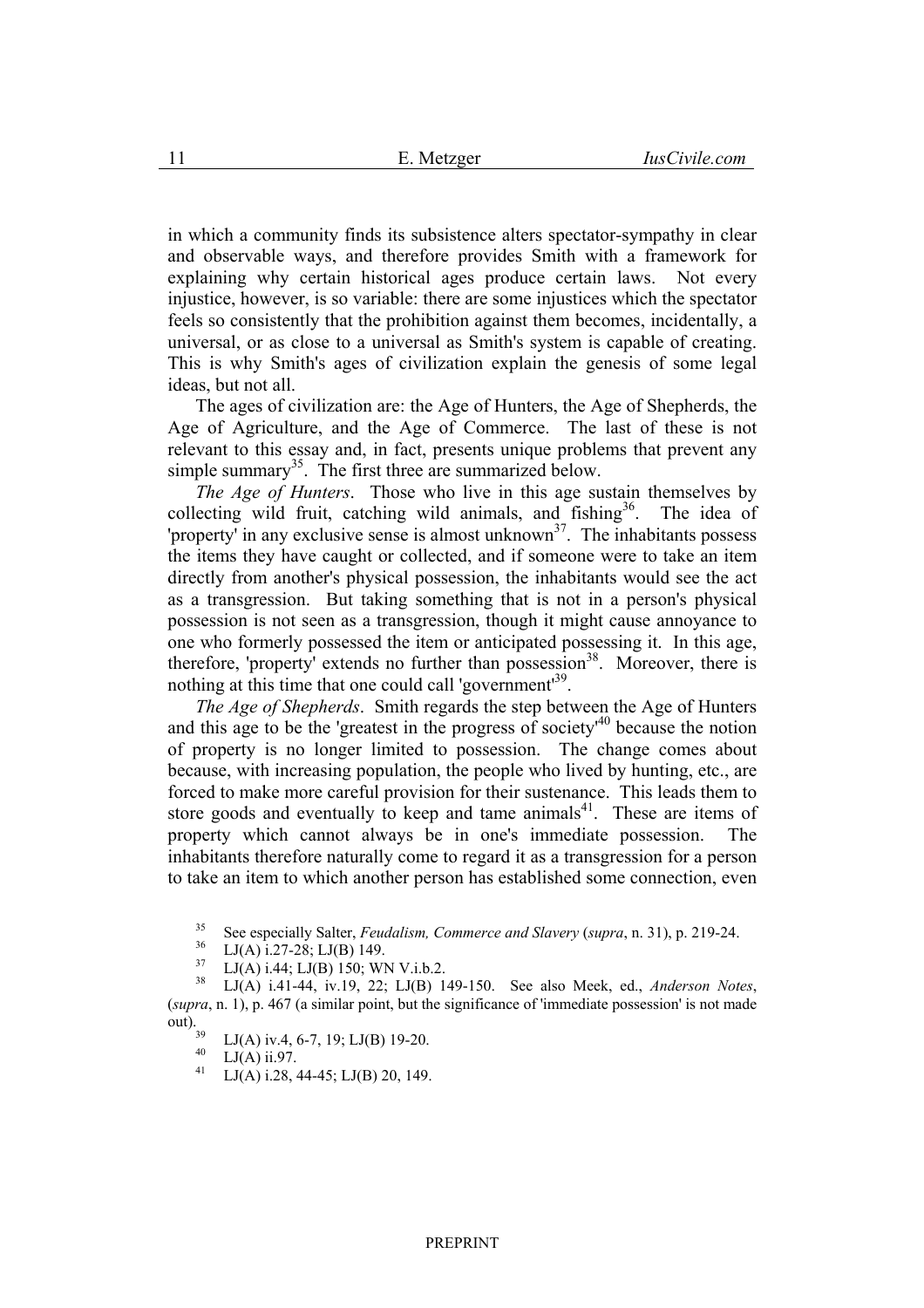when that item is not in that person's possession<sup>42</sup>. In short, property in movables is recognized $43$ .

The recognition of property in movables is accompanied by the first appearance of what may be called government<sup>44</sup>. Executive power is exercised by those with large possessions $45$ , and there is little or no legislative power<sup>46</sup>. The judicial power is especially noteworthy, because it develops in significant ways over this period of time. The main point is that, with the recognition of property, disputes multiply, and this affects the nature of the tribunals. In the beginning the judicial power is exercised by an assembly of the whole people and there are relatively few causes for disputes<sup>47</sup>. But in time, the number of disputes increases and the judicial power is assumed by certain individuals<sup>48</sup>. In fact, quite soon after the beginning of this age, agreements of various kinds appear: at first, agreements do not sustain any  $\arctan^{49}$  but in time testaments, marriage agreements, and other agreements concerning property appear<sup>50</sup>. Exactly how many of these disputes are heard by the tribunals is not clear from Smith's account: the tribunals exist because disputes exist, but Smith does say that 'for some time' the judicial power was limited 'with regard to the private affairs of individualls<sup>'51</sup>.

*The Age of Agriculture*. The hallmark of this age is the recognition of property in land<sup>52</sup>, but it does not come about right away. The benefits of agriculture itself come to a people's attention when they find it difficult to sustain themselves by herds and flocks alone, and when they observe that seeds produce plants similar to the plants that bore them<sup>53</sup>. The land they tended would at first be held in common, but as individuals begin to make their home in fixed places and collect into cities, the fields they cultivated would lie most contiguous to their respective homes. Then, the leaders of

- <span id="page-12-1"></span><span id="page-12-0"></span>
- <sup>42</sup> LJ(A) i.45.<br>
<sup>43</sup> LJ(A) i.45-46, iv.43; LJ(B) 150-151; Meek, ed., *Anderson Notes* (*supra*, n. 1), 467.<br>
<sup>44</sup> LJ(A) iv.13-14; LJ(B) 20-21.<br>
<sup>45</sup> LJ(A) iv.13-14; LJ(B) 20-21.<br>
<sup>46</sup> LJ(A) iv.14-15, 18; LJ(B) 22-23.<br>
<sup></sup>
- <span id="page-12-2"></span>
- <span id="page-12-3"></span>
- <span id="page-12-4"></span>
- <span id="page-12-5"></span>
- <span id="page-12-6"></span>
- <span id="page-12-7"></span>
- <span id="page-12-8"></span>
- <span id="page-12-10"></span><span id="page-12-9"></span>

Similarly, Kames, *Historical Law-Tracts* (*supra*, n. 4), p. 95; Dalrymple, *General History* (*supra*, n. 4), p. 77.<br>  $LI(A)$  i.30-31; LJ(B) 149.

<span id="page-12-11"></span>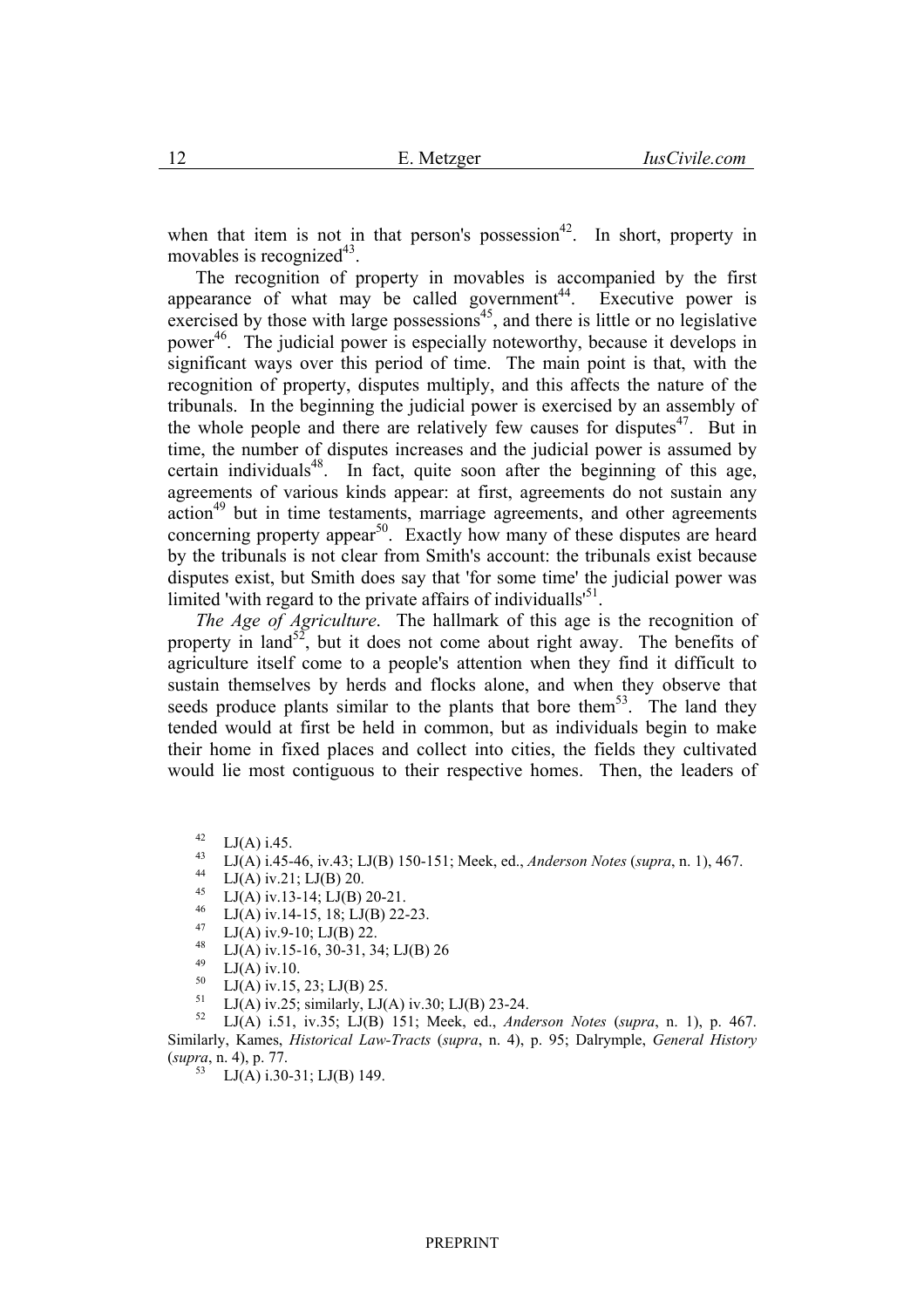these communities would assign portions of land to individuals and families<sup>54</sup>.

Smith's moral theory and historical jurisprudence were an innovation to the course of Glasgow lectures he inherited, but were nevertheless adaptable to the subject. An earlier holder of Smith's chair, Gershom Carmichael (1672- 1729), had selected Pufendorf's *De officio hominis et civis* for use in the 'moral philosophy' portion of the lectures<sup>55</sup>, and Pufendorf's distinction between duties owed in a 'natural state' and those owed in an 'adventitious state<sup>56</sup> was used by Carmichael and his successors, including Smith. Carmichael had inverted Pufendorf's 'duties' into natural and adventitious rights<sup>57</sup>, a scheme

<span id="page-13-0"></span> $LJ(A)$  i.50-53;  $LJ(B)$  151. The particular manner in which these assignments are made is discussed below, note 111 and accompanying text.<br><sup>55</sup> Carmichael determined that moral philosophy (broadly) at Glasgow would consist of

<span id="page-13-1"></span>lectures in natural theology followed by lectures in moral philosophy based on natural law. Carmichael's contributions to the curriculum are discussed in J. Moore and M. Silverthorne, *Gershom Carmichael and the Natural Jurisprudence Tradition in Eighteenth-Century Scotland*, in: Wealth and Virtue. The Shaping of Political Economy in the Scottish Enlightenment, ed. I. Hont and M. Ignatieff, Cambridge 1983, p. 74-76; idem, *Natural Sociability and Natural Rights in the Moral Philosophy of Gerschom Carmichael*, in: Philosophers of the Scottish Enlightenment, ed. V. Hope, Edinburgh 1984, p. 2; J. W. Cairns, *Adam Smith's Lectures on Jurisprudence: Their Influence on Legal Education*, in: Adam Smith: International Perspectives, ed. H. Mizuta and C. Sugiyama, Basingstoke 1993, p. 64- 65. For the course, Carmichael prepared an edition of Pufendorf supplemented with his own extensive commentary. Carmichael, *Supplementa* (*supra*, n. 27). There is a new English translation of parts of Carmichael's commentary together with other writings: J. Moore and M. Silverthorne, edd., *Natural Rights on the Threshold of the Scottish Enlightenment: The Writings of Gershom Carmichael*, Indianapolis 2002. In the preface to his edition of Pufendorf, Carmichael explains at length his adoption of natural law as the proper basis of moral philosophy. This preface is translated and included in the new edition, ibid., p. 9-20. Pufendorf's natural law continued to influence the Glasgow moral philosophy lectures of Carmichael's successor, Francis Hutcheson (1694-1746), as well as of Smith, a later holder of the chair. See Cairns, *Adam Smith's Lectures*, p. 80 n.31; P. Stein, *From Pufendorf to Adam Smith: The Natural Law Tradition in Scotland*, in: The Character and Influence of the Roman Civil Law, London 1988, p. 381-93.

<span id="page-13-2"></span><sup>56</sup> According to Pufendorf, when mankind lived in a natural state, each man was answerable only to God, not to one another. See *De officio hominis et civis* 2.1.5, 8. Nothing belonged to one person any more than to another. Ibid., 1.12.2. In time, items in lesser abundance come to be divided, with agreements (sometimes tacit) used to divide ownership. The duties created by these agreements are adventitious, which is to say, 'man-made'. This progress from so-called 'negative' to 'positive' community is described in ibid., 1.12.2, 4; idem, *De jure naturae et gentium* 4.4.14. See also S. Buckle, *Natural Law and the Theory of Property*, Oxford 1991, p. 97-100; J. Kilcullen and J. Scott, *A Translation of William of Ockham's Work of Ninety Days*, New York 2001, p. 917-20 (Appendix 2: 'The Origin of Property: Ockham, Grotius, Pufendorf, and Some Others'). The last cited essay discusses at length the antecedents to Pufendorf's theory of property.<br><sup>57</sup> See Moore and Silverthorne, *Natural Sociability* (*supra*, n. 55), p. 6-8.

<span id="page-13-3"></span>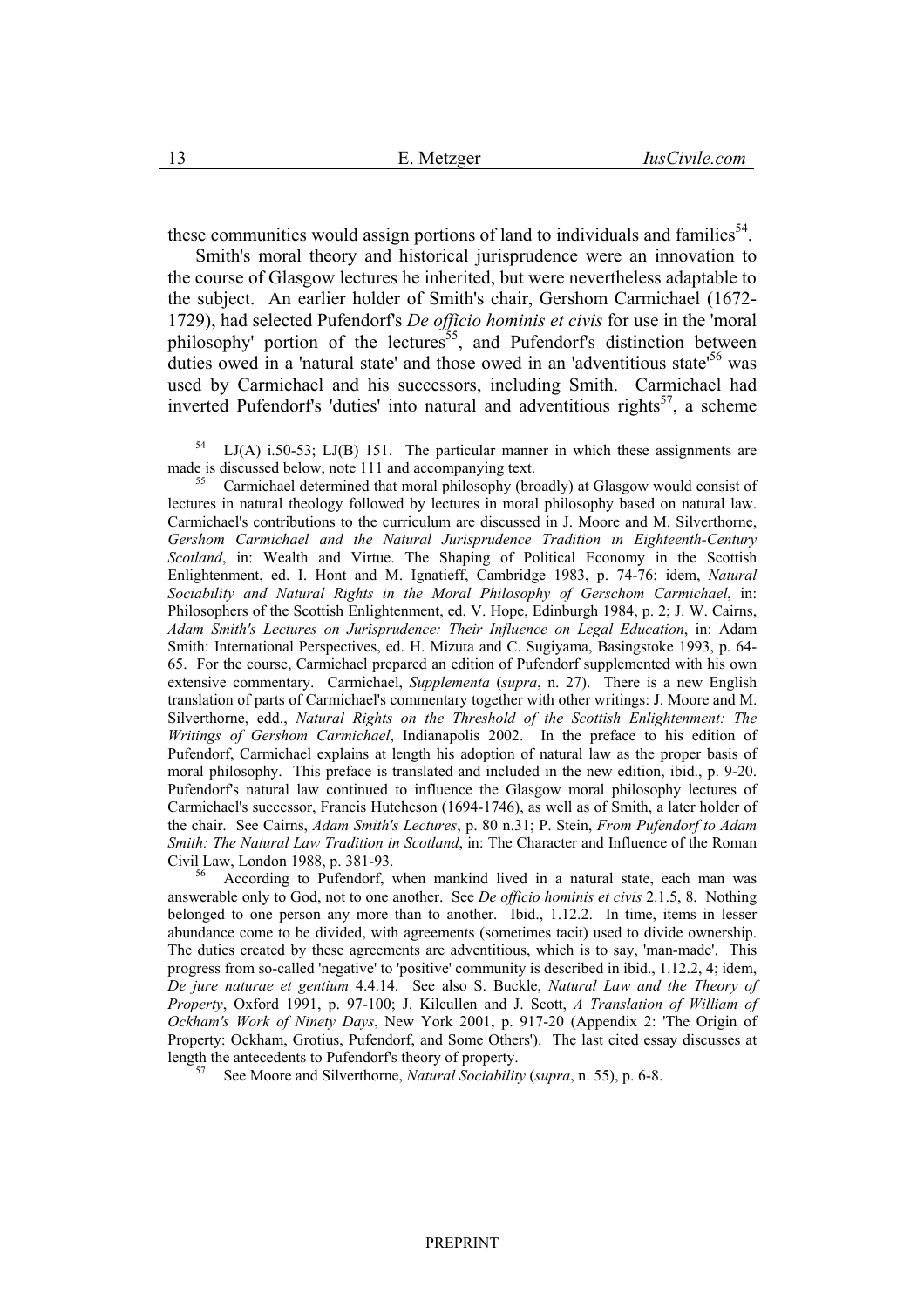continued by Hutcheson, and Smith did not need to disturb the categories; he simply gave them new meanings<sup>58</sup>. As discussed above, to Smith human nature reckons all rights by the same mechanism. Accordingly, the psychological forces which determine the content of any right is the same, whether the right is natural or adventitious. What varies is the certainty of the content. Man's psychology, for whatever reason, consistently recognizes certain rights as compelling; these are 'natural'. Other rights may be no less compelling, and their violation no less unjust, but their content is not so certain because circumstances alter it; these are 'adventitious'. The distinction itself is perhaps not very important in Smith's jurisprudence<sup>59</sup>, but the really striking thing is what Smith has done with these ordinary categories. A person who came to hear or read Smith's treatment for the first time would probably have assumed that *natural* rights deserved and would receive the lion's share of attention for being natural and, so to speak, scientific, the other rights being merely 'man-made'. But Smith announces instead that he will make a scientific study of the man-made rights: a close study of their history can reveal some of their causes, in the same way one uncovers causes in the physical sciences. This must have been quite a surprising change of emphasis, and of course signalled Smith's break with his Glasgow predecessors.

#### 4. — Model rights and historical rights

I argue below that Smith had difficulty fitting the law of servitudes into his historical jurisprudence, or more specifically, that he had difficulty explaining its genesis. To make the argument clear I must say something further about Smith's treatment of rights. His jurisprudence, as just discussed, is a historical account of the development of rights, but in his account a right can be two very different things, and the distinction is important for purposes of the present discussion. He can speak of a right (such as a property right or a contractual right) in a general way, abstracted from any legal system, as in the statement 'Private property in land never begins till a division be made from common agreement  $\cdots$  .<sup>60</sup> But he can also speak of a right historically, that

<span id="page-14-2"></span>

<span id="page-14-0"></span><sup>58</sup> See K. Haakonssen, *Adam Smith Out of Context: His Theory of Rights in Prussian Perspective*, in: Natural Law and Moral Philosophy, Cambridge 1996, p. 130-34; idem, *Science* (*supra*, n. 6), p. 100-103.<br><sup>59</sup> Haakonssen suggests the distinction was used by Smith to emphasize to his students

<span id="page-14-1"></span>that some rights are more dependent on history than others. Haakonssen, *Science* (*supra*, n. 6), p. 102.<br> $LJ(B)$  151.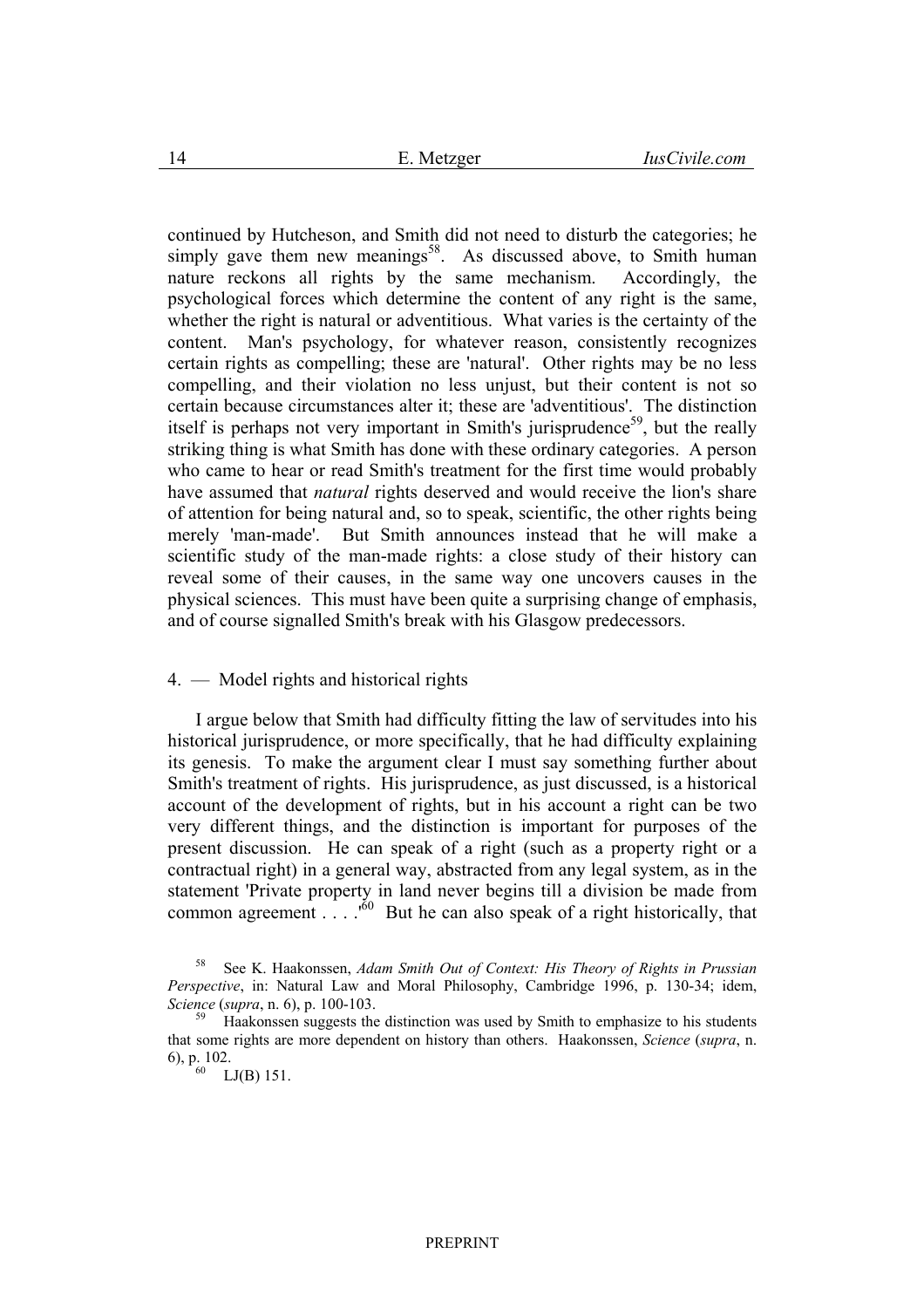is, a right as it actually exists or existed in a given legal system: 'By the civil law the first promises that sustained action were those entered into in presence of a court  $\dots$ .  $\cdot$ <sup>61</sup> The first, 'abstracted' right is a kind of model: whether a person possesses a right of this kind depends on whether the right corresponds to an 'injury', as defined in Smith's theory of morals. Certain injuries (and therefore rights) are good for all time (natural), because spectator-sympathy always recognizes them as such, while other injuries depend on the circumstances (adventitious) $62$ . In either case, these model rights serve Smith's argument in two ways: (1) they allow Smith to speculate about the development of historical rights whose history is otherwise unknown, and (2) they reveal how some historical rights have deviated from the model $^{63}$ .

Smith begins by setting out the model rights he intends to discuss<sup>64</sup>. Both courses of lectures (the second less so than the first<sup> $(5)$ </sup>) follow to some degree an outline taken from Hutcheson, who himself followed an outline in the tradition of Grotius and Pufendorf $^{66}$ . A man can be injured in three different ways:

- 1. as a man
- 2. as a member of a family (adventitious)
- 3. as a citizen or member of a state (adventitious)

The first of these is subdivided further.

- 1. as a man, in one of three respects:
	- a. in his person (natural)
	- b. in his reputation (natural)
- <span id="page-15-1"></span><span id="page-15-0"></span>

61 LJ(B) 177. 62 On natural and adventitious rights in Smith's system, see Haakonssen, *Science* (*supra*, n. 6), 100-103. There is quite a different use of 'natural' in Smith's works: his 'natural jurisprudence' is an attempt to set out principles of moral decision-making, principles which, though 'natural' and remaining the same, produce results that are to some degree historically determined. See K. Haakonssen, *What Might Properly be Called Natural Jurisprudence?*, in: K. Haakonssen, ed., Adam Smith, Aldershot 1998, p. 176-78; Stein, *Legal Evolution* (*supra*, n. 6), p. 44-46.<br><sup>63</sup> TMS VII.iv.36: 'In no country do the decisions of positive law coincide exactly, in

<span id="page-15-2"></span>every case, with the rules which the natural sense of justice would dictate. Systems of positive law, therefore, though they deserve the greatest authority, as the records of the sentiments of mankind in different ages and nations, yet can never be regarded as accurate systems of the rules of natural justice.<br>
<sup>64</sup> The outline is discussed in detail in Haakonssen, *Science* (*supra*, n. 6), ch. 5.<br>
<sup>65</sup> See Meek, ed., *Anderson Notes* (*supra*, n. 1), p. 461-66.<br>
<sup>66</sup> Haakonssen, *Adam Smith Out of Con* 

- <span id="page-15-3"></span>
- <span id="page-15-4"></span>
- <span id="page-15-5"></span>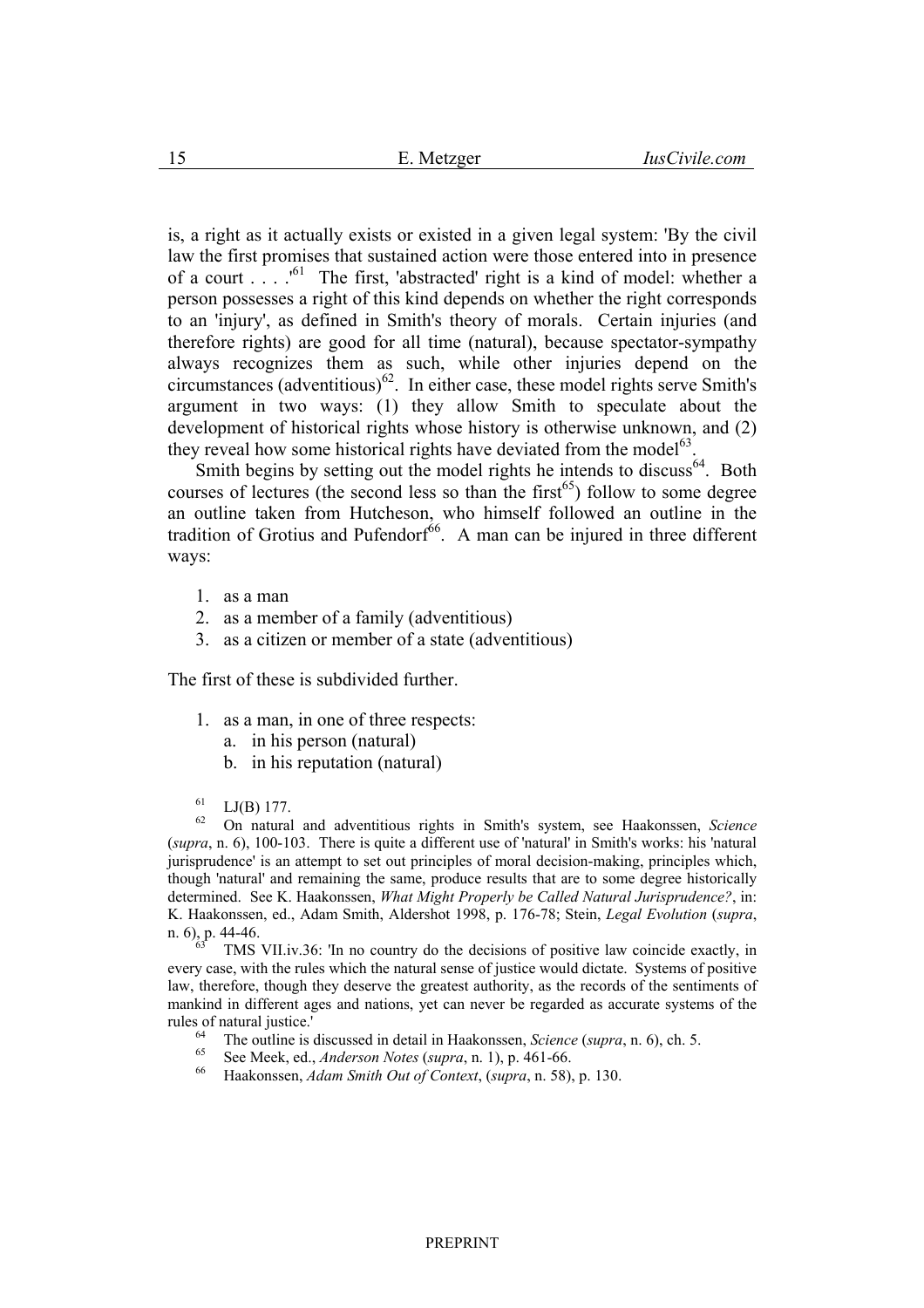# c. in his estate (adventitious)

The injuries a man may suffer 'as a man' cover much of private law, including injury to the body, restriction on freedom, affront to reputation, as well as property and contract rights. This outline, though borrowed by Smith from his predecessors, fits his theory of morals extremely well. The first two injuries a man may suffer as a man—in his person, in his reputation—are 'natural' for Smith as they had been for Hutcheson<sup>67</sup>. In Smith's case, this is because these kinds of injuries receive a more determinate measure of spectator-sympathy, as Smith makes clear in *The Theory of Moral Sentiments*<sup>68</sup>:

The most sacred laws of justice, therefore, those whose violation seems to call loudest for vengeance and punishment, are the laws which guard the life and person of our neighbour; the next are those which guard his property and possessions; and last of all come those which guard what are called his personal rights, or what is due to him from the promises of others.

For example, when a man strikes another man, the quality of the injury is such that spectator-sympathy always recognizes it as an injury. Neither 'mode of subsistence' nor, one presumes, any other factor, will alter the fact that an 'injury' has taken place. It is 'non-contingent'[69.](#page-16-2) All of the other rights in the outline are adventitious. They are measured by the same spectator-sympathy as the natural rights, the only difference being that the spectator, when placed in different circumstances, will judge the injury differently. Spectatorsympathy in the Age of Hunters is different from spectator-sympathy in the Age of Shepherds, and the injuries recognized in each age will differ accordingly. Adventitious rights are in this respect 'contingent'<sup>70</sup>.

These are what I call model rights. The literature on Smith does not ordinarily distinguish model rights from historical rights, but I do so here, not to complicate things, but to highlight an important part of Smith's project.

<span id="page-16-0"></span>67 Francis Hutcheson, *Philosophiae Moralis Institutio Compendiaria*, 2nd ed., Glasgow 1745, book 2, ch. 4; idem, *System* (*supra*, n. 27), book 2, ch. 5; idem, *Short Introduction* (*supra*, n. 27), p. 141-43.<br><sup>68</sup> TMS II.ii.2.2.<br><sup>69</sup> This description of natural and adventitious rights in most respects follows

<span id="page-16-2"></span><span id="page-16-1"></span>

Haakonssen (*supra*, n. 6), p. 100-103. I prefer 'non-contingent' to, e.g., 'non-historical', to make clear that natural rights are perhaps independent not only of mode of subsistence, but non-historical factors as well: fortune, rank, etc.<br>
<sup>70</sup> The question 'exactly what are they contingent on?' would return us to the matter of

<span id="page-16-3"></span>determinism, see notes 30 to 33 and accompanying text. That adventitious rights are to some degree contingent on history is clear, but I cannot otherwise attempt to answer this question here.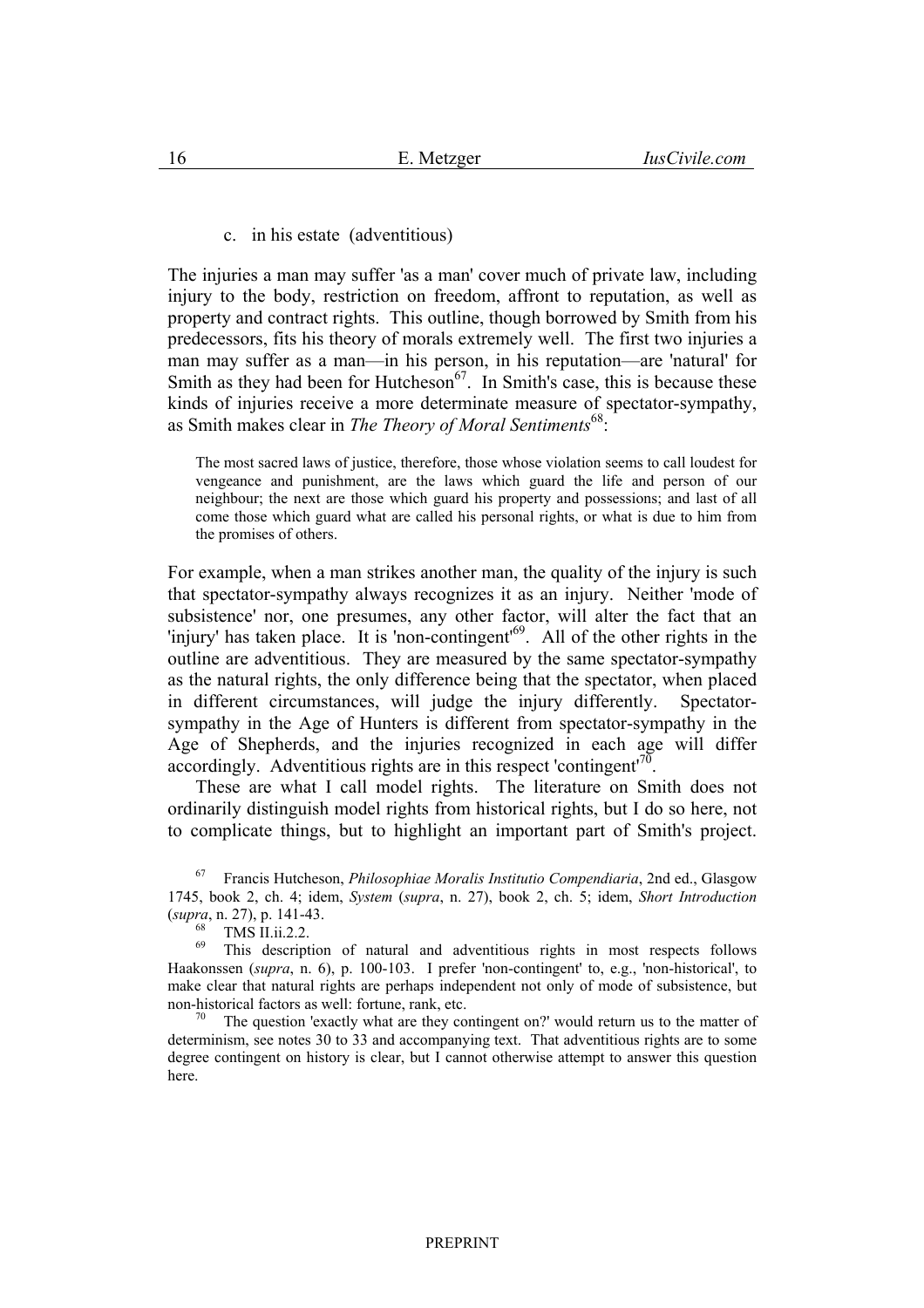Historical rights are marked by historical accidents and carry refinements the legal system saw fit to add for whatever reason. A legal system can put a number of different rights under a single rubric (consider, e.g., what falls under Roman 'accession'), and it can classify a right in any number of unusual ways. This means that when Smith attempts to classify, e.g., Roman-law rights according to his system, he cannot always accept the way the sources have chosen to characterize those rights. He must sometimes accommodate the historical data to the model by looking behind the forms. This does not detract from the enterprise in any way, quite the opposite: it is a necessary step in demonstrating how historical rights developed, and it shows off Smith's critical powers $\frac{1}{1}$ .

Smith's discussion of *hereditas*—a historical right—is an example. Smith introduces *hereditas* among three other real rights (*dominium*, *servitus*, *pignus*) [72,](#page-17-1) but tells us right away that his interest in it is limited. The rights of an heir after he has entered into an inheritance, Smith says, are not different in quality from the rights of his predecessor. But before the heir has entered into the inheritance, and while he is deciding whether to accept it, this 'real right' takes on a special character and can be reckoned what Smith calls an 'exclusive privilege'. In this respect it is like a monopoly, an intellectual property right, or other 'option' granted to certain individuals to the exclusion of others. Hence Smith chooses to speak of 'exclusive privilege', instead of *hereditas*, as the fourth category of real rights<sup>73</sup>. At this point a reader might expect to find that the right of the heir, being a 'real right', is a right that a man enjoys 'as a man, in his estate', and is therefore *adventitious* according to the system of rights. But this is not the case: though most exclusive privileges owe their existence to civil government and are therefore adventitious, the privilege of the heir who has not yet entered into the inheritance is a *natural*

<span id="page-17-0"></span>In two places in the earlier set of notes, there is some genuine ambiguity about historical and model rights. In the first,  $LJ(A)$  i.12-13, Smith seems to say that a certain litany of natural rights can be 'reduced to the *three* above mentioned', ostensibly referring to the three ways a man may be injured 'as a man'. If taken literally this means that the rights of a man in his estate are natural. From context, however, it is clear that 'three' is a slip for 'two' and that 'estate' is excluded from natural rights. In the second passage, LJ(A) i.24, however, Smith makes this statement: 'The only case where the origin of naturall rights is not altogether plain, is in that of property.' Haakonssen takes this as a mistake by the student, Haakonssen, *Science* (*supra*, n. 6), p. 205 n.10, but the statement is a correct one, so long as we take Smith to mean 'Some rights which legal systems treat as property rights are in fact natural.'<br><sup>72</sup> LJ(A) i.19-20, ii.26-41; LJ(B) 9-10, 174-175. In the second course of<br><sup>73</sup> LJ(A) i.19-20, ii.27-28; LJ(B) 8, 9-10, 149, 174-175.

<span id="page-17-2"></span><span id="page-17-1"></span>

lectures, the transformation is complete, and Smith no longer speaks of *hereditas* as the fourth real right at all, but as an example of exclusive privilege.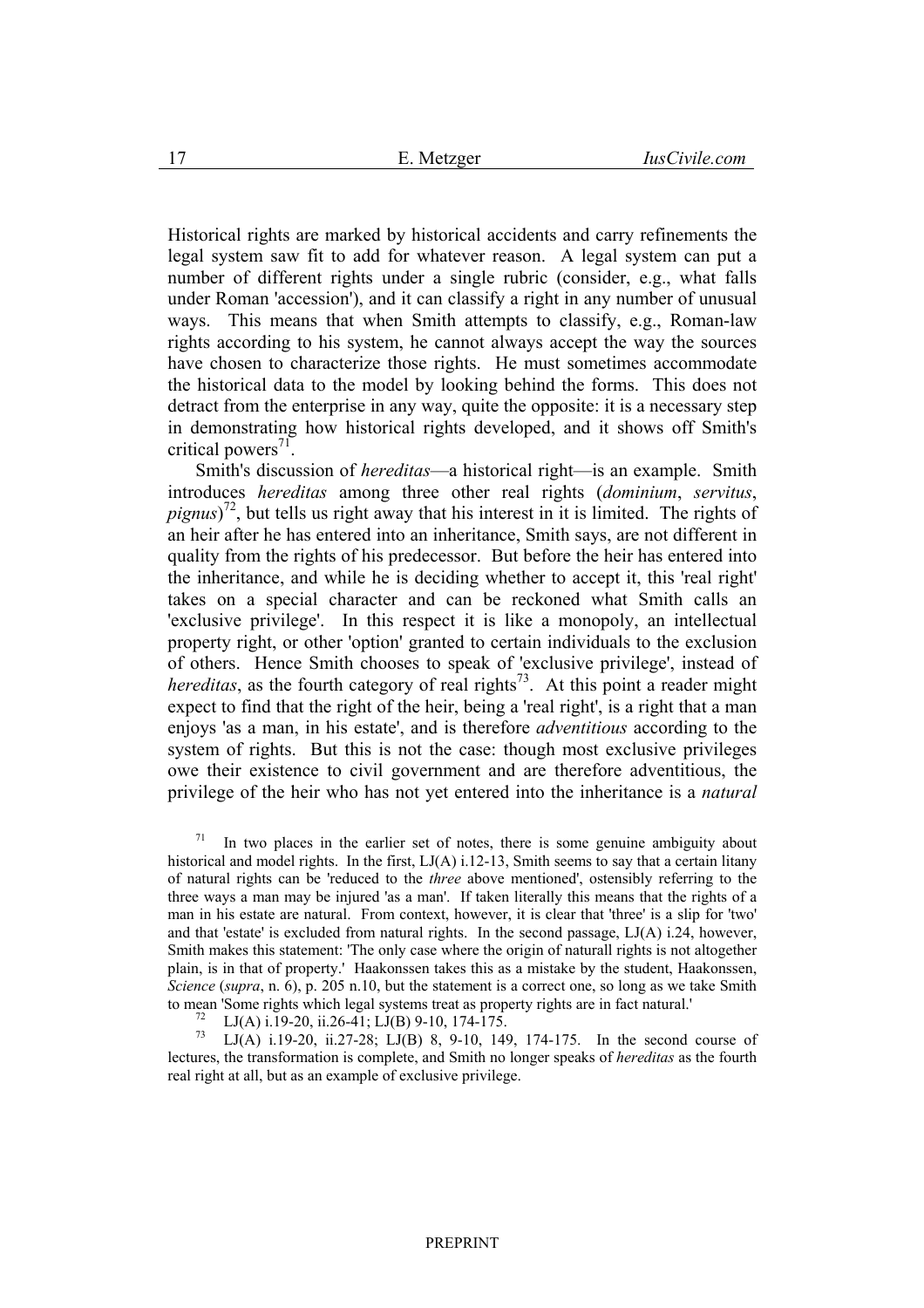right. It is analogous, according to Smith, to the right of a man who is pursuing a wild animal but has not yet brought it into his possession; another may not step in and take it<sup>74</sup>. This is not, Smith insists, a breach of property, but it is an injury all the same<sup>75</sup>; Smith would presumably class both rights as among a man's (natural) right to liberty, or some other right belonging to 'a man, in his person'.

This is an example of Smith's method: he examines various rights as a legal system presents them, and by careful analysis shows what underlies the superficialities. Historical rights are broken down and fitted into the model. In the example just given, Smith shows how a natural right lies hidden in the Roman law of property. One should note, however, that it is not one of Smith's principal tasks to uncover natural rights and distinguish them from adventitious ones: he is far more concerned with adventitious rights alone<sup>76</sup>. He is particularly concerned to show in what respect an adventitious right is adventitious, by uncovering what circumstances—above all, mode of subsistence—provoked a given right to be recognized. This requires him to examine the historical rights, break them down, and assign the individual parts to one or another historical age.

The best example of this is Smith's treatment of occupation. It is treated in both sets of lecture notes, but much more thoroughly in the earlier. The various rules by which a person acquires ownership by occupation are considered separately and assigned a place chronologically.

## *In the Age of Hunters*:

(1) At first, ownership is not acquired until actual possession is acquired, and a mere expectation that something will come into one's possession is not enough to engage the sympathy of the spectator<sup>77</sup>. Under these conditions ownership is lost when possession is  $\text{lost}^{78}$ .

(2) But in time, the sympathy of the spectator broadened, so that even when possession, once obtained, was temporarily lost, the (former) possessor

- <span id="page-18-2"></span>
- <span id="page-18-4"></span><span id="page-18-3"></span>

possession. They conceived that a thing was no longer ours in any way after we had lost the immediate property of it.' LJ(B) 150: 'Among savages property begins and ends with possession . . . .' In the same passage, however, Smith notes that some 'lawyers' have regarded it as a breach of *property* to intervene in the chase of a wild beast that another has started.

<span id="page-18-1"></span><span id="page-18-0"></span>

<sup>&</sup>lt;sup>74</sup> LJ(A) i. 20, ii.28-29; LJ(B) 9-10, 174.<br><sup>75</sup> LJ(A) ii.28-29; LJ(B) 174 (editors' emendation). See also LJ(A) i.41-42, 43-44 (same point made in discussion of occupation).<br>
<sup>76</sup> Haakonssen, *Science* (*supra*, n. 6), p. 103.<br>
<sup>77</sup> LJ(A) i.37-40; 42-43.<br>
<sup>78</sup> LJ(A) i.41: 'At first property was conceived to end as well as to begin with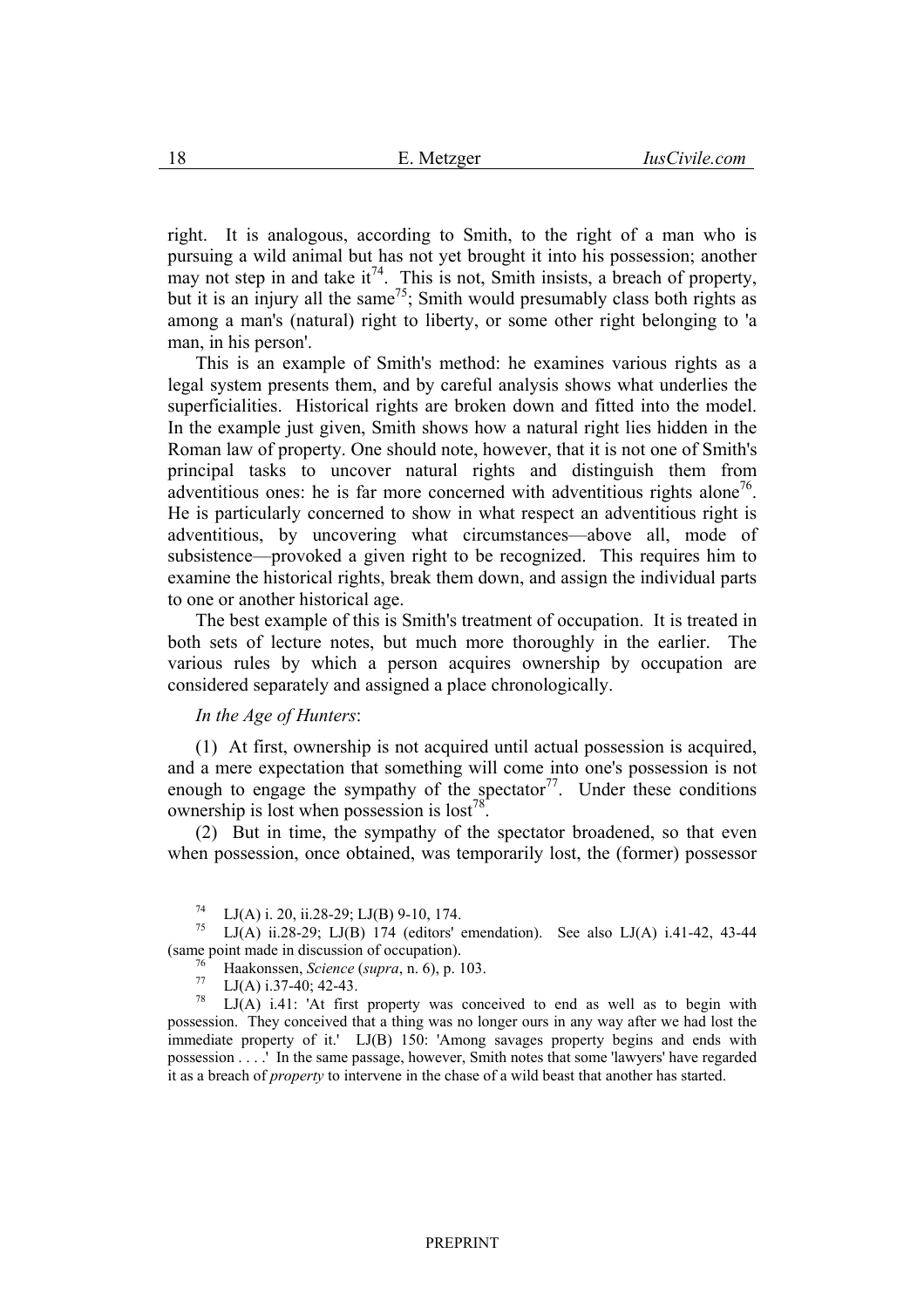<span id="page-19-6"></span>was still regarded as having some sort of claim so long as he had some hope of recovering the thing<sup>79</sup>.

*In the Age of Shepherds*:

When people began to keep animals, a class of animals arose ('mansuefactae [naturae]') which return to their possessor even when let out of his power: these came to be regarded as owned by the possessor $80$ . At the very beginning of this time (with which the Age of Shepherds begins), all animals would be either *mansuefactae* or *ferae*. When properly tamed (*mansuetae*) animals appear, they are treated as owned by their possessor in the same way as animals *mansuefactae* with a habit of returning<sup>81</sup>.

(4) 'But in process of time, when some species of animalls came to be nowhere met but in the state of mansuefactae, they lost that name and became mansuetae.<sup>82</sup> This brings about a 'great extention of the notion of property', because an animal which had been out of a person's power for a long time could be regarded as belonging to that person still, so long as that person could be distinguished in some way as its master  $83$ .

Smith is here taking a specific historical right—the right to property by occupation in Roman law—and, by considering where spectator-sympathy would lie, attributing individual rules to different historical ages. He does the same elsewhere; in the case of contract, for example, he says that the first periods of society did not perceive that an injury took place when a person broke his promise, and even when spectator-sympathy did first acknowledge the injury, it acknowledged it only in the case of *verborum obligationes*, where the expectations of the parties were clear<sup>84</sup>. Delict likewise gives Smith an opportunity to attribute certain rights to certain ages<sup>85</sup>.

- <span id="page-19-0"></span>
- <span id="page-19-1"></span>
- <span id="page-19-2"></span>
- <span id="page-19-3"></span>
- <span id="page-19-5"></span><span id="page-19-4"></span>

79 LJ(A) i.41, 43-44.<br>
<sup>80</sup> LJ(A) i.44-46.<br>
<sup>81</sup> LJ(A) i.45-46.<br>
<sup>82</sup> LJ(A) i.46, iv.21; LJ(B) 151.<br>
<sup>84</sup> LJ(A) ii.46-49, 56-63; LJ(B) 176-177. This is discussed in Stein, *Adam Smith's Theory of Law and Society* (*supra*, n. 7), p. 267; idem, *Adam Smith's Jurisprudence* (*supra*, n. 28), p. 149; MacCormick, *Adam Smith on Law* (*supra*, n. 33), p. 204-205.<br><sup>85</sup> See Cairns, *Adam Smith's Lectures* (*supra*, n. 55), p. 70-71. Delict is historically a

division of 'obligations', which means (historical) delictual rights fall under rights that belong to a man in his estate. See LJ(A) ii.88; LJ(B) 181. The Romans of course treated under delict many acts which we treat as crimes, and it is therefore no surprise that Smith treats crimes in this section. Some of these historical rights are nevertheless 'natural'. See, e.g., LJ(A) ii.93. When Cairns says that Smith treated these natural rights as injuries to estate for 'ease of exposition', Cairns, *Adam Smith's Lectures* (*supra*, n. 55), p. 71, he is essentially right. The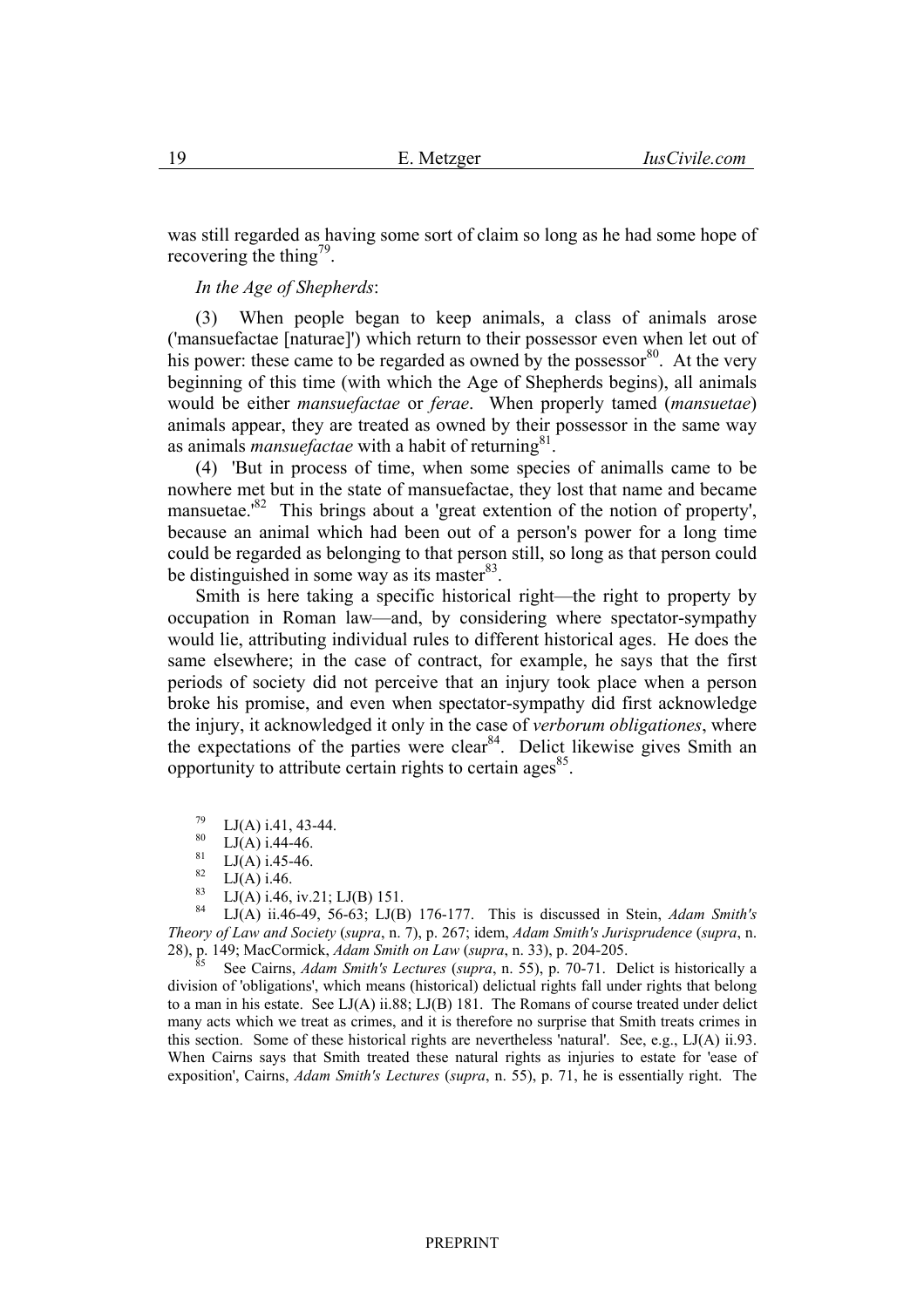<span id="page-20-4"></span>Appreciating the nature of this exercise is important for understanding Smith's treatment of servitudes, to which I now return.

#### 5. — The sources of Smith's account of servitudes

To recall: Smith argued that servitudes originally gave rise to personal rights. I suggested above that Smith deliberately adopted this view and did not wander into it by mistake. Here I set out what I believe are two of his sources. The first, I believe, was his principal source.

## 1. Samuel von Cocceji, *Introductio ad Grotium Illustratum* (1748)

Smith included Samuel von Cocceji (1679-1755) among a small number of writers whose jurisprudence he regarded as 'of note<sup>86</sup>. He says: 'There are five volumes in folio of his works published, many of which are very ingenious and distinct, *especially those which treat of laws*.'[87](#page-20-1) Whether Smith intended the last clause as a kind of joke is not clear; I tend to read it as a dig at Cocceji's natural law. It is also not clear whether Smith confused the son with the father (the son having both annotated the father's works on Grotius and added twelve *dissertationes* of his own)<sup>88</sup>. In the earlier course of lectures Smith cites Cocceji only once<sup>89</sup>, though the editors have pointed out other places where Cocceji's influence might be present. From the comment just quoted it seems certain at least that Smith admired Cocceji.

The passage which I believe was Smith's principal source for his treatment of servitudes is in the twelfth *dissertatio* in Cocceji's *Introductio*<sup>90</sup>. The

specific reason, however, is that historical rights largely dictate the organization of this part of Smith's lecture.<br><sup>86</sup> LJ(B) 4. He cites Grotius, Hobbes, Pufendorf, and 'Baron de Cocceii'. LJ(B) 1-4.<br><sup>87</sup> LJ(B) 4.<br><sup>88</sup> The notes of the second course of Smith's lectures, from which the quoted statement

<span id="page-20-0"></span>

<span id="page-20-2"></span><span id="page-20-1"></span>

is taken, do not always reproduce Smith's words verbatim: the notes have undergone some rewriting and often summarize matters which the earlier set of notes describes more fully. See Meek, et al., edd., *Lectures on Jurisprudence* (*supra*, n. 1), Introduction, p. 6-7. The works of father and son could easily have been conflated in the rewriting.<br><sup>89</sup> LJ(A) i.87, on prescription.<br><sup>90</sup> Samuel L. B. von Cocceji, *Introductio ad Henrici L. B. Cocceii . . . Grotium* 

<span id="page-20-3"></span>

*Illustratum, continens dissertationes prooemiales*, Halle 1748, Diss. XII, 4.3.6 (§§ 302-305). The twelfth *dissertatio* is a re-publication of a 1740 work, *Elementa jurisprudentiae naturalis et romanae* which, after its inclusion in the *Introductio*, appeared again as a single volume in 1750 under the title *Novum systema jurisprudentiae naturalis et romanae*. See *Allgemeine Deutsche Biographie*, 4, Leipzig 1876, p. 374 (a slightly different publication history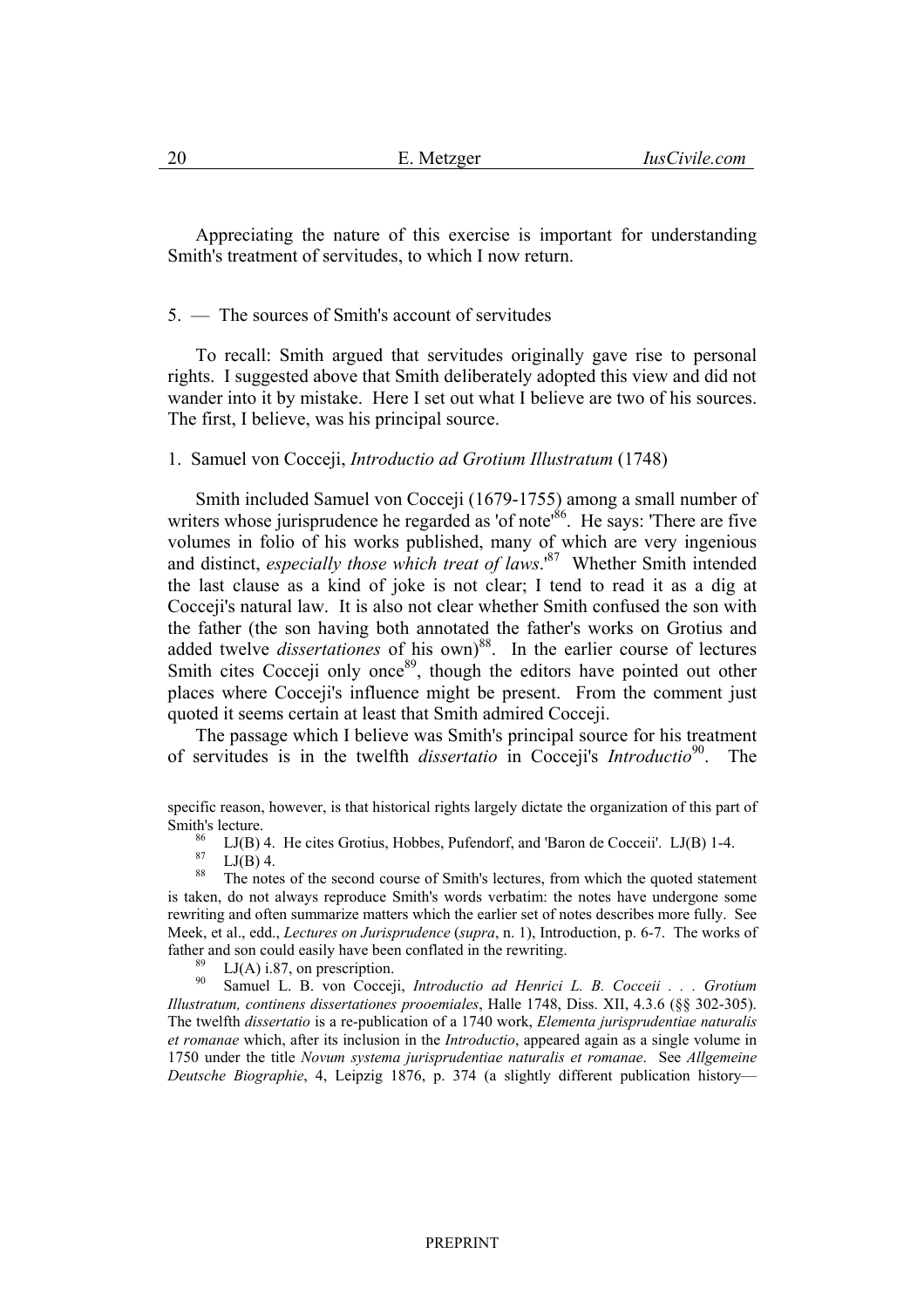*dissertatio* is titled 'Systema de iustitia naturali et romana', and the relevant section is titled 'Ubi probatur, servitutes natura non esse jus in re'. *The text and a translation are set out as an appendix to this essay*. Cocceji's argument, very briefly, is that both personal and predial servitudes, by natural law, gave rise only to personal rights and were therefore effective only between the agreeing parties, but that the civil law made these rights real. His arguments are of two kinds, formal and practical. His formal argument is that the agreements which the Roman jurists chose to treat as servitudes are only a selection of a broader class of similar agreements, and that many agreements in this broader class gave rise only to personal rights: this shows that the jurists selected the agreements we now call servitudes, and gave them special treatment<sup>91</sup>. His practical argument is that, so long as servitudes gave rise only to personal actions, they were inconvenient to the owner of the servitude. Two different points fall under this head. (1) If the burdened property were sold, the benefits of the servitude came to an end. (2) If a third person disturbed the owner of the servitude, that owner could sue only the owner of the servient estate, who in turn would have to sue the disturber, or cede the claim to the servitude owner $92$ .

The general message of Smith's account is of course the same as that of Cocceji's account: all servitudes once gave rise only to personal rights but were subsequently made real. What is largely missing in Smith's account is something we would not, in any event, expect to see; where Cocceji argues that servitudes were 'by nature' personal, Smith mostly argues that they were

perhaps more accurate than that given in the *ADB*—is given by Haakonssen, *Adam Smith Out of Context* (*supra*, n. 58), p. 137 & n.31). Which of these works Smith in fact relied on is not clear, though the *Introductio* was in Smith's library. See Hiroshi Mizuta, *Adam Smith's Library. A Catalogue*, Oxford 2000, p. 59. Cocceji's argument in the *Introductio* expands on a remark he appended to his father's commentary on Grotius. See Heinrich von Cocceji, *Grotius Illustratus, seu commentarii ad Hugonis Grotii de jure belli et pacis libros tres*, 1, Wratislava 1744, p. 79 (at Grotius 1.1.4): *Jure naturae servitutes non pertinent ad jura realia, sed omne jus hic oritur ex pacto, unde tantum oritur obligatio personalis.*<br><sup>91</sup> This is my own fuller account of what I take to be Cocceji's formal argument. See

<span id="page-21-0"></span>Cocceji, *Introductio* (*supra*, n. 90), § 303, and especially § 305 (*Jurisconsulti Romani quatuor saltem casibus usum rei alienae inter jura in re retulerunt. . . . Cum igitur saltem in quatuor illis casibus specialibus constitutum sit, ut actio realis detur, non in aliis, (ubi tamen eadem juris naturalis ratio est,) hae ipsae exceptiones probant, constitutionem illam esse mere civilem*.). A second formal argument, put forward for real servitudes only, is that when certain restrictions on servitudes are ignored, a personal action remains. Ibid., § 304 (*Hanc autem . . . manet*.).

<span id="page-21-1"></span><sup>92</sup> Cocceji, *Introductio* (*supra*, n. 90), § 304 (*Hac forma posita . . . cedere debet*) (real servitudes), § 305 (*Nam hoc quoque . . . possessori servitutis*) (personal servitudes).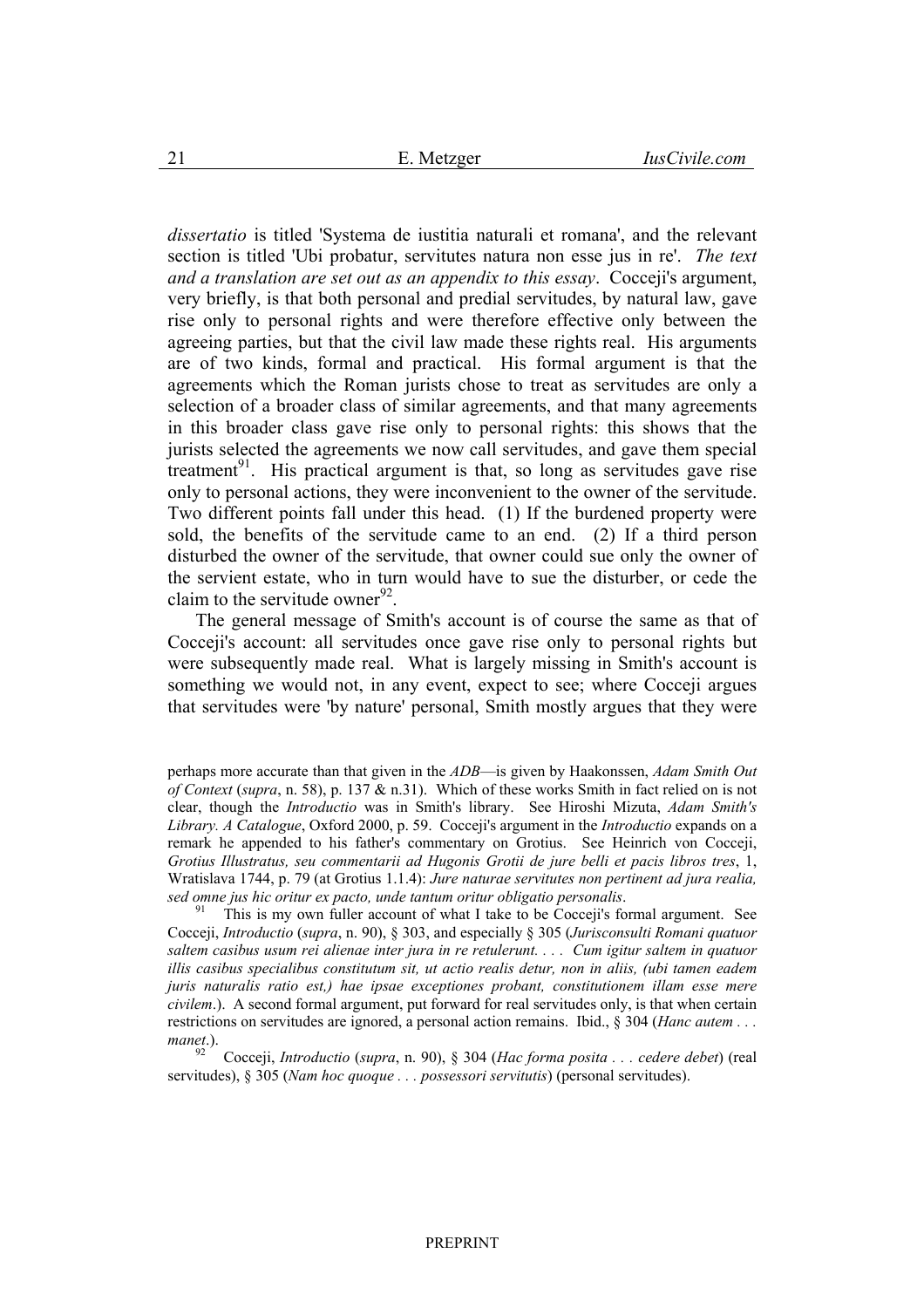'originally' personal<sup>93</sup>. Aside from the general message, some of Cocceji's points have found their way into Smith's account.

(1) Smith may have adopted part of Cocceji's formal argument. In the earlier set of notes Smith says that all burdens on property must have 'taken their rise' from a contract, and 'must originally have been personall . . . for a contract can produce nothing but a personall right<sup> $94$ </sup>, and this closely resembles Cocceji's 'servitus sua natura nihil aliud est, quam pactum . . . , ex omni autem pacto saltem oritur actio personalis'[95.](#page-22-2) (2) Smith's debt to Cocceji is clearer when we look at Cocceji's practical arguments. Like Cocceji, Smith attributes the reform to unnamed  $\text{legislators}^{36}$ . Smith's words, 'induced legislators to make them real, and claimable a quocumque possessore', closely recall Cocceji's words, 'actionem realem dedere Legislatores Romani praedio dominanti, ejusque possessori, ut servitutem a quocunque possessore vindicare possit<sup> $97$ </sup>. The reason why these legislators undertook the reform is again similar in the two accounts, but surprisingly it is the differences rather than the similarities which prove the connection. The two accounts are the same on the main point: the utility of a servitude is easily lost if it gives rise only to a personal right and the servitude owner cannot sue the offender directly. The utility can be regained only by a succession of personal actions (Smith: 'multiplicity of actions'; Cocceji: 'ambages<sup>'98</sup>) or by the person who is bound to the servitude owner ceding his right of action to that owner (Smith: 'oblige him to cede to him the obligation'; Cocceji: '[dominus praedii servientis actionem] cedere deberet<sup> $(99)$  $(99)$ </sup>. But in the detail these two account are somewhat different. As mentioned above, Cocceji describes two *alternative* circumstances in which the utility of a predial or personal servitude is lost. In the first, the owner of the burdened property becomes an offender by

<span id="page-22-0"></span> $93$  Smith's historical jurisprudence is of course inconsistent with the idea of a 'state of nature', as he points out in LJ(B) 3. Nevertheless, in one passage the notes record that servitudes 'are all naturaly personal rights'. LJ(B) 172.<br><sup>94</sup> LJ(A) ii.19.<br><sup>95</sup> Cocceji, *Introductio* (*supra*, n. 90), § 303. There is, however, nothing in Smith like

<span id="page-22-2"></span><span id="page-22-1"></span>

Cocceji's argument that predial servitudes are by nature personal because a personal action

<span id="page-22-3"></span>remains when the servitude breaches certain requirements. 96 LJ(B) 9; cf. Cocceji, *Introductio* (*supra*, n. 90), §§ 304, 305. See also LJ(A) ii.37 ('by the determination of the legislature'). On the identity of these legislators, see note 162 below.

<span id="page-22-4"></span>

<span id="page-22-6"></span><span id="page-22-5"></span>

<sup>97</sup> LJ(B) 9; Cocceji, *Introductio* (supra, n. 90), § 304.<br><sup>98</sup> LJ(A) ii.16; Cocceji, *Introductio* (supra, n. 90), § 305.<br><sup>99</sup> LJ(A) ii.16; Cocceji, *Introductio* (supra, n. 90), § 304. The phrase actionem cedere *debere* is found in the *Digest* (see D.43.18.1.1 (Ulpian 70 *ed*.)), so Smith did not necessarily get it from Cocceji.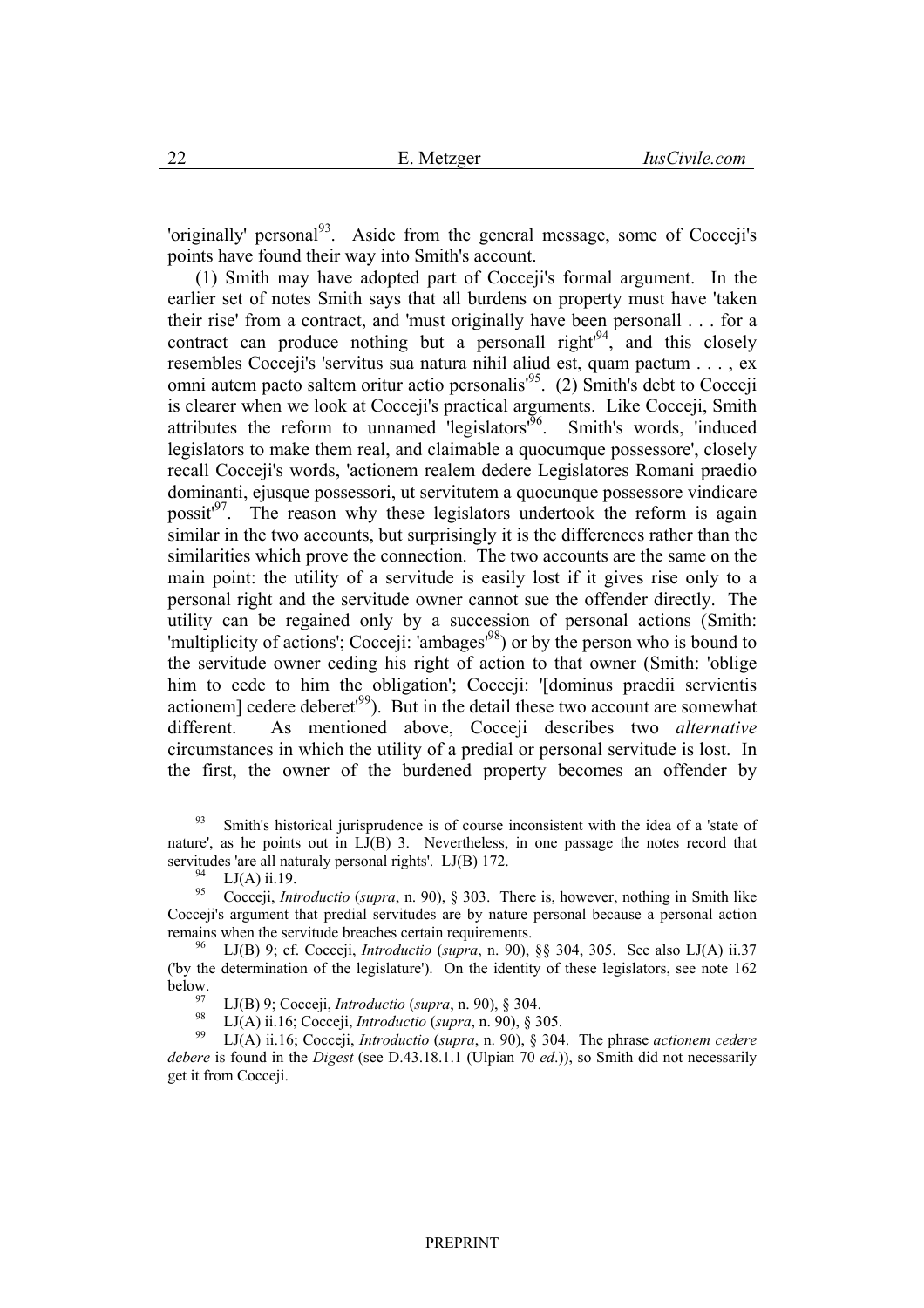alienating the property; in the second, a third person is the offender and the servitude owner is forced into a circuit of actions. Unfortunately, it is not immediately clear from Cocceji's Latin that these are alternatives: he joins the two with only *sed* and a reader is apt to read the second alternative as a continuation of the first $100$ . This in fact is what Smith has done: he has conflated the two examples and taken Cocceji to mean that the *turbans* of the second is the buyer of the first. To give any sense to Smith's argument, however, the buyer-*turbans* must be bound by contract to observe the servitude, and thus Smith adds a new fact, that the owner of the servient estate 'take the purchaser bound to grant [the servitude owner] the liberty stipulated<sup>'101</sup>. The result is a somewhat contrived example, where successive sellers and buyers carefully observe the servitude in their contract terms, but a single buyer nevertheless impedes the servitude. The case for law reform is perhaps not so pressing here. In any event, the nature of the discrepancy between Smith's single example and Cocceji's two-fold example demonstrates Smith's debt to Cocceji in an interesting way. The nature of the discrepancy, moreover, shows that the two writers are not themselves indebted to some third source.

Smith's reliance on Cocceji also explains how Smith came to miscite the Servian and quasi-Servian actions in LJ(A) ii.16. In the section immediately following the section on servitudes, Cocceji speaks very briefly about pledge ('Ubi demonstratur, per pignus naturali ratione non constitui jus aliquod in re')<sup>102</sup>. Smith's account of pledge is again very similar to Cocceji's<sup>103</sup>. It is in this section that Cocceji mentions how first the Servian and then the quasi-Servian made the rights of the creditor real<sup>104</sup>. It is reasonable to infer that Smith, having consulted Cocceji's accounts of both servitudes and pledge, misattributed part of the second account to the first.

#### 2. Lord Kames, *Historical Law-Tracts* (1758)

Lord Kames (1696-1782) was sponsor, adviser, and friend to Smith for

argument. 104 Cocceji, *Introductio* (*supra*, n. 90), §§ 307, 308.

<span id="page-23-0"></span>In his account of both predial and personal servitudes, Cocceji introduces the second alternative with *sed et si*; he possibly had in mind a German word with a more disjunctive force (*außerdem? dennoch?*) not carried by *sed*.<br><sup>101</sup> LJ(A) ii.15.<br><sup>102</sup> Cocceji, *Introductio* (*supra*, n. 90), Diss. XII, 4.3.7 (§§ 306-308).<br><sup>103</sup> Cf. Ibid., § 306, with LJ(A) ii.19-20. Both authors repeat the 'cir

<span id="page-23-1"></span>

<span id="page-23-3"></span><span id="page-23-2"></span>

<span id="page-23-4"></span>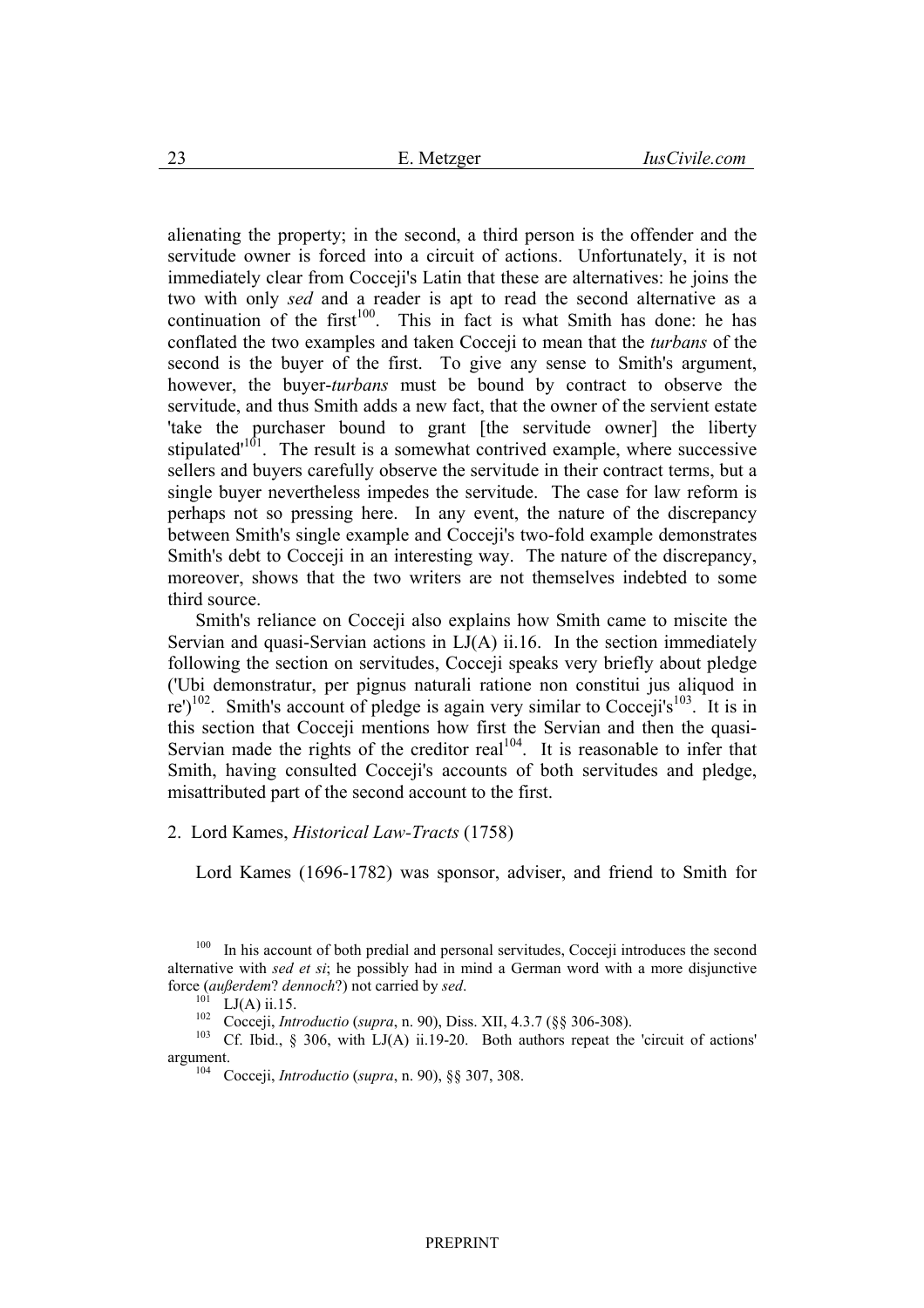much of Smith's professional life<sup>105</sup>, and parts of his *Historical Law-Tracts* share the spirit of Smith's historical jurisprudence<sup>106</sup>. The third tract is titled 'History of Property'. In the relevant passage<sup>107</sup> Kames is discussing the relation of property and possession, and in particular the proposition that property was not always acquired with possession. This leads to a discussion of theft, and remedies for pursuing the person into whose hands stolen goods have fallen. In a lengthy footnote to this discussion<sup>108</sup>, he discusses the development of certain relevant Roman institutions, in particular the *condictio furtiva*, *restitutio in integrum*, and the *actio metus*. The last of these was available against a good-faith possessor, and so, in Kames' opinion, was hardly different from *rei vindicatio*. He then writes:<sup>[109](#page-24-4)</sup>

Hence it is, that, in the Roman Law, the *actio metus* is classed under a species denominated, *Actiones in rem scriptae*, a species which has puzzled all the commentators, and which none of them have been able to explain. . . . All actions pass under that name, which, originally personal, were, by the augmented vigour of the relation of property, made afterwards real.

We also discover from the Roman law, that other real rights made a progress similar to that mentioned concerning property. There was, for example, in the Roman law no real action originally for recovering a pledge, when the creditor, by accident or otherwise, had lost the possession. It was the Pretor Servius who gave a real action.

There are no real similarities of language between Kames and Smith; what recommends this as a source is the fact that, like Cocceji, Kames discusses the general progress of personal rights into real rights, and that he joins to the discussion a reference to the Servian action. This passage, along with Cocceji's account of pledge, may also have prompted Smith to misremember the proper context of the Servian and quasi-Servian actions.

## 6. — The problem

Why did Smith adopt Cocceji's argument? He does not tell us, and it is possible of course that he was simply persuaded by what Cocceji had written.

<span id="page-24-4"></span>

<span id="page-24-0"></span><sup>105</sup> I. S. Ross, *Lord Kames and the Scotland of his Day*, Oxford 1972, p. 91-95; W. C. Lehmann, *Henry Home, Lord Kames, and the Scottish Enlightenment*, The Hague 1971, p. 61.<br><sup>106</sup> Kames' attitude to the growth of law and its foundation in morals is discussed in

<span id="page-24-1"></span>Ross, *Lord Kames* (*supra*, n. 105), p. 202-21. *Historical Law-Tracts* was in Smith's library. Mizuta, Adam Smith's Library (supra, n. 90), p. 137.<br><sup>107</sup> Kames, *Historical Law-Tracts* (supra, n. 4), p. 83-88.<br><sup>108</sup> Ibid., p. 85-88 note.<br><sup>109</sup> Ibid., 87-88 note. On *metus* and 'actio in rem scripta', see D.4.2.9.8 (

<span id="page-24-2"></span>

<span id="page-24-3"></span>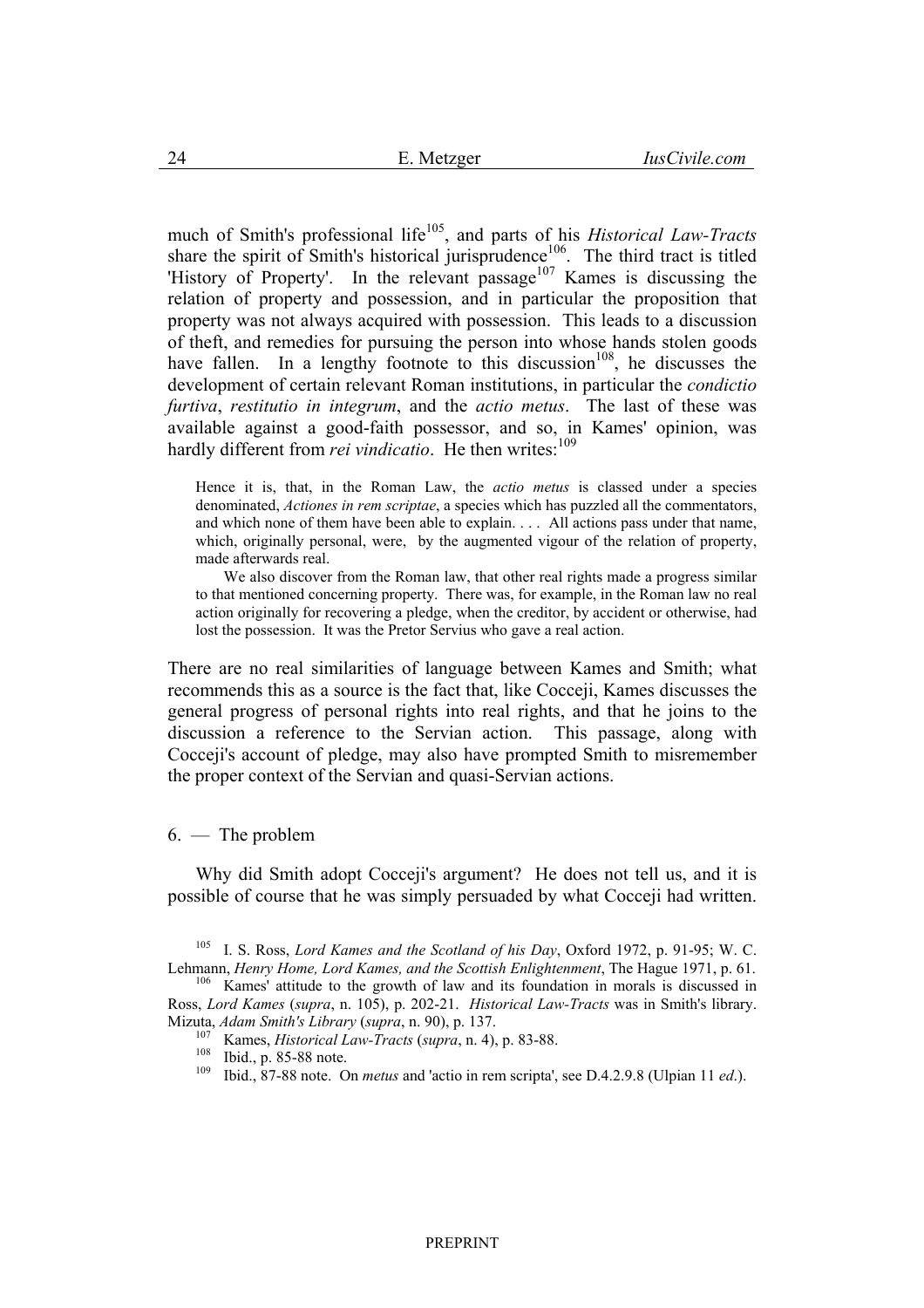But that Smith needed the argument is easily shown. The problem, very briefly, is that it would have been difficult for Smith to include servitudes in his historical jurisprudence if he had relied uncritically on their treatment in the Roman sources. Roman law of course treats predial servitudes and certain personal servitudes as rights in the immoveable property of another $110$ . In Smith's jurisprudence, the existence of immoveable property presumes that a civilization is moderately advanced: immoveable property is not recognized until the Age of Agriculture. The difficulty arises because in practice the idea of a servitude is simpler than its many refinements make it appear, and in Smith's historical jurisprudence the idea is needed, and urgently so, before property in immoveables is recognized. There are two areas of conflict, or more accurately, two areas where Smith may have tried to mend a conflict. The first is not serious and I mention it only as a possibility.

According to Smith, property in land was introduced in the Age of Agriculture by a gradual process<sup>111</sup>. First, the community as a whole gave to individuals particular rights over the surface: the right to plough, sow, reap the fruits, and pasture. In time, the possessors of these rights came to be regarded as the owners of the surface. Finally, by accession the remainder of the land the trees, stones, minerals—became the property of the owner of the surface. This evolutionary account is interesting and even credible, but it is nevertheless impossible to reconcile with the Roman sources. The order of events (limited surface rights, then a general proprietary right in the land) is essentially an argument that servitudes preceded land ownership, and is therefore at odds with the usual account of, e.g., the right to take the fruits of the land, or the right to pasture, which presume the prior existence of land ownership. This poses a problem for Smith: because some of these limited surface rights are what we regard as servitudes, Smith perhaps did not wish to leave unchallenged the suggestion that servitudes were *always* rights in the immoveable property of another. Cocceji's account of the origin of servitudes would solve the problem, because personal rights avoid any implication of property in land.

This is the lesser of Smith's problems, however: predial servitudes alone will have caused him genuine trouble. This is because, if we follow Smith's account, something like predial servitudes were needed before the Age of

<span id="page-25-0"></span><sup>110</sup> See, e.g., J. *Inst*. 2.3.3, 2.4.2; D.8.1.3 (Paul 21 *ed*.); D.8.2.2 (Gaius 7 *ed. prov*.);

<span id="page-25-1"></span>D.7.1.3 pr. (Gaius 2 *rerum cott.*).<br><sup>111</sup> For this account, see LJ(A) i.66; LJ(B) 152. The account of the development of property in land in the Anderson Notes is quite different: see Meek, ed., *Anderson Notes* (*supra*, n. 1), p. 467 (labour expended on the area about the house causes neglect of public fields).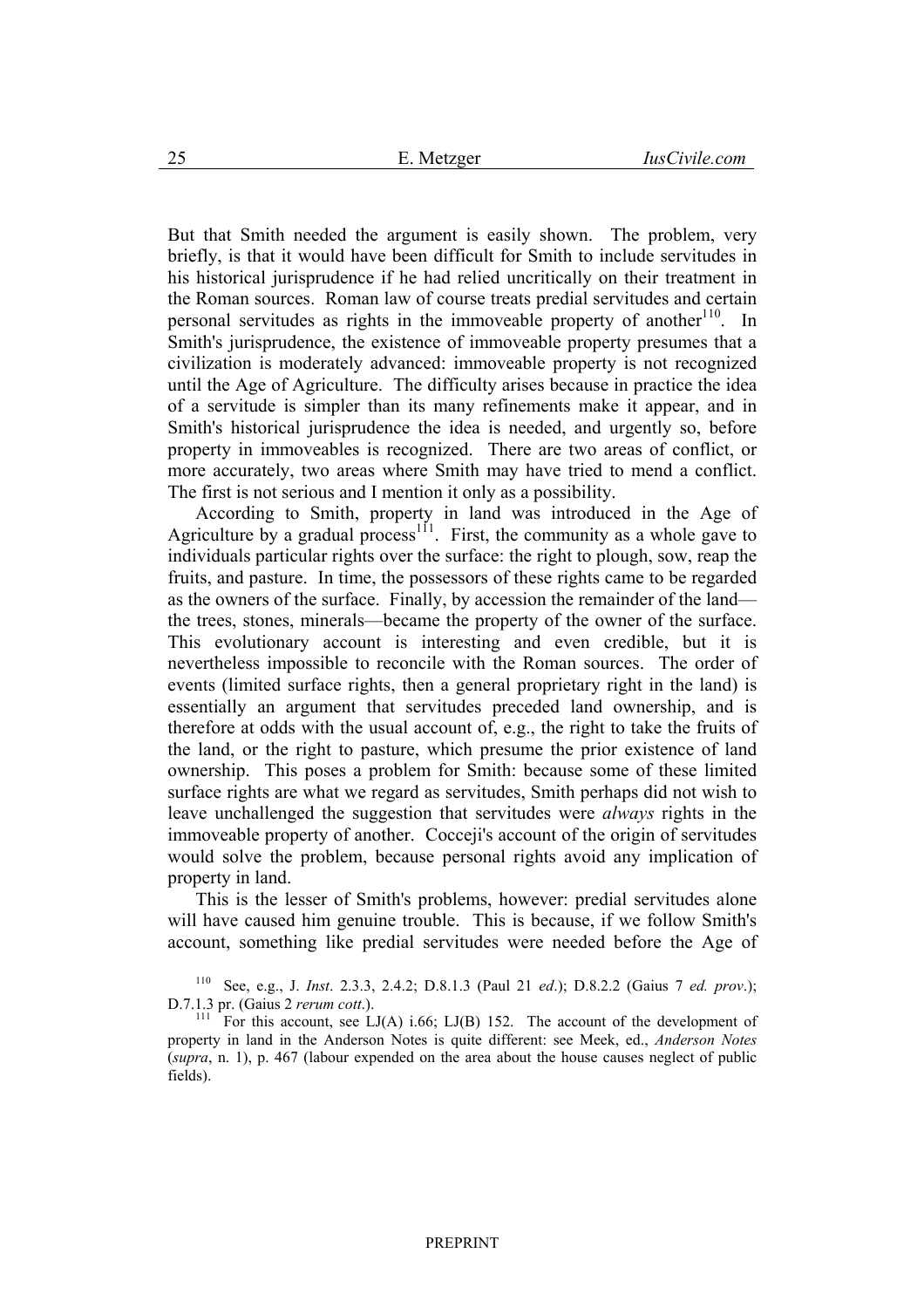Agriculture had even begun. In the Age of *Shepherds*, animals are the principal item of wealth. Animals also happen to be one of the principal subjects of the law of predial servitudes: neighbours typically have to make accommodations with one another about the drawing of water and the driving and pasturing of animals. We might therefore presume that, from time to time, neighbours in the Age of Shepherds would require something like a servitude so that one neighbour could, e.g., drive his animals over his neighbour's land. But there is a problem here: if ownership of land was not recognized in the Age of Shepherds, then there is no such thing as 'neighbour's land', no basis for ownership rights to be relaxed, and thus no opportunity for these  $a$ ccommodations ever to arise $112$ . In other words, these accommodations were badly needed, and yet unavailable.

Smith, I suggest, recognized the problem, but recognized also that to put the problem this way relied overmuch on the developed law. Disputes about pasturing, driving, and watering animals, and the accommodations needed to resolve these disputes, would arise wherever land is *possessed*: ownership is not essential. In the first course of lectures, we notice, he gives examples of servitudes between neighbouring *possessors* rather than owners, and in fact speaks more frequently of possessors than owners, e.g. $^{113}$ :

. . . the possessor of [one] farm should have the liberty of a road thro the farm of his neighbour. This he may obtain for a certain gratuity from the possessor; and take his obligation to grant him that liberty in time to come. This would be given him not as being such a man but as being possessor of such a farm . . . .

It is clear, moreover, that inhabitants of the Age of Shepherds, though not owners of land, do possess pieces of land for themselves and their animals $114$ :

<span id="page-26-0"></span>112 Haakonssen, *Natural Jurisprudence* (*supra*, n. 62), p. 177: '. . . there can hardly be disputes over property in land as long as a society has not got the idea that land is the sort of thing which can be owned; and consequently even the most exemplary application of the principles of the impartial spectator will not by itself extend the law of property to land.'<br><sup>113</sup> LJ(A) ii.14-15. In the second set of lectures this is not so clear. The language is

<span id="page-26-1"></span>often ambiguous as to whether the neighbours own or only possess the land, but the illustrations are not reproduced very fully.<br><sup>114</sup> LJ(A) i.48-49. The version in LJ(B) 150-151 is much abbreviated. See also

<span id="page-26-2"></span>Dalrymple, *General History* (*supra*, n. 4), p. 76:

During this period [sc. pasturage], as soon as a flock have brouzed upon one spot of ground, their proprietors will remove them to another; and the place they have quitted will fall to the next who pleases to take possession of it: For this reason such shepherds will have no notion of property in immoveables, *nor of right of possession longer than the act of possession last*.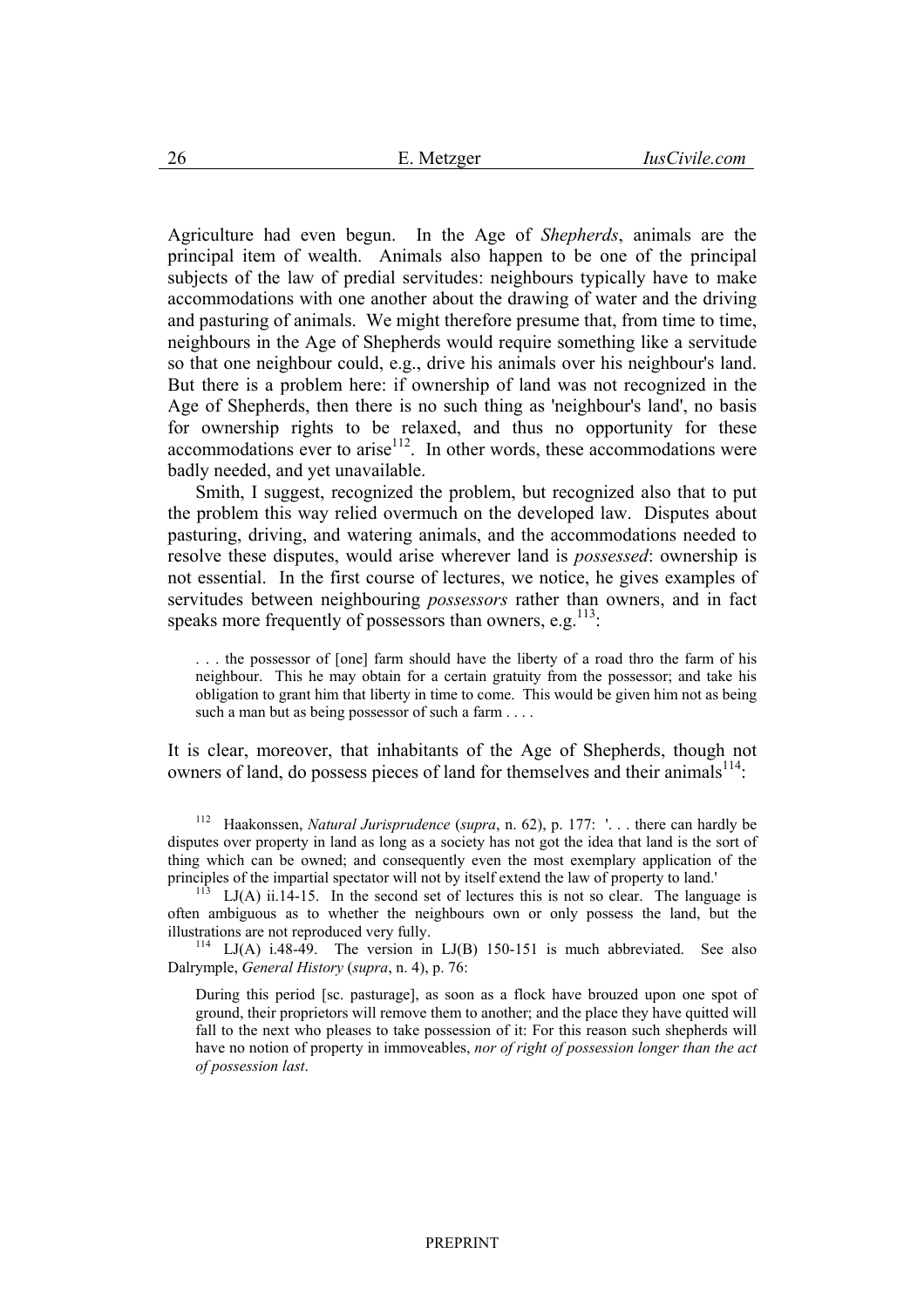The life of a shepherd requires that he should frequently change his situation, or at least the place of his pasturing, to find pasture for his cattle. *The property of the spot he built on would be conceived to end as soon as he had left it, in the same manner as the seats in a theatre or a hut on the shore belong no longer to any person than they are possessed by him*. They would not easily conceive a subject of such extent as land is, should belong to an object so little as a single man. It would more easily be conceived that a large body such as a whole nation should have property in land. Accordingly we find that in many nations the different tribes have each their peculiar territory on which the others dare not encroach (as the Tartars and inhabitants of the coast of Guinea). *But here the property is conceived to continue no longer in a private person than he actually possessed the subject. A field that had been pastured on by one man would be considered to be his no longer than he actually staid on it*.

In short, the possession of neighbouring lands would have required neighbours to make agreements with each other, particularly agreements in the nature of *actus*, *aquae haustus*, and *ius pascendi*[115.](#page-27-0) Agreements of various kinds existed in the Age of Shepherds, as already discussed<sup>116</sup>. The obstacle was in the Roman sources: if Smith relied on them uncritically, he would have to accept that the inhabitants of the Age of Shepherds were incapable of making these kinds of agreements, because immoveable property was not yet recognized. Therefore to avoid the objection that servitudes could not have existed in this age, presuming as they do the existence of immoveable property, he put forward the explanation that servitudes originally gave rise only to personal rights.

#### 7. — Progress of Smith's views

The progress of Smith's views on servitudes can be described to some extent, though only tentatively. In the earlier course of lectures, Smith summarizes how he intends to discuss servitudes in a later lecture. But the account he gives here is not the same as the account he eventually gave; it is instead an entirely conventional one<sup>117</sup>:

Property is to be considered as an exclusive right by which we can hinder any other person from using in any shape what we possess in this manner. A man for instance who possesses a farm of land can hinder any other not only from intermedling with any of the products but from walking across his field. 'Tis from the relaxation or yielding up some part of this exclusive right in favours of a particular person that the right of servitudes has arose.

<span id="page-27-1"></span>

<span id="page-27-0"></span><sup>&</sup>lt;sup>115</sup> J. *Inst.* 2.3 pr., 2.<br><sup>116</sup> Above, notes 49 to 50 and accompanying text.<br><sup>117</sup> LJ(A) i.17-18.

<span id="page-27-2"></span>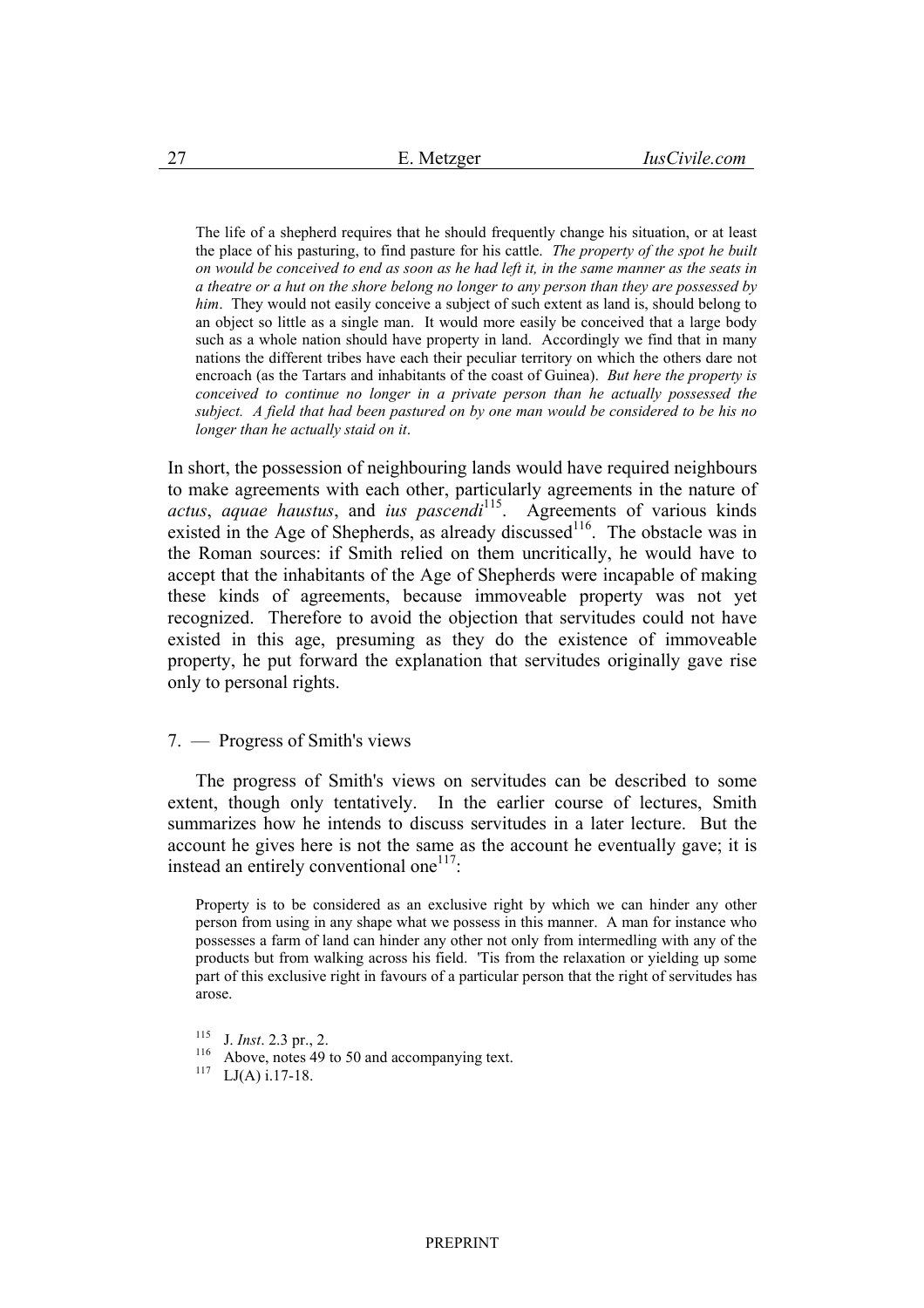<span id="page-28-5"></span>The 2d species of real rights therefore is servitudes. These are precisely the giving up some part of the full right of property. As if a mans farm lies betwixt me and the publick road or any market town, I may by agreement or by law (as we shall hereafterwards observe) obtain a servitude (that is, relaxation of his exclusive right) by which I am allowed to travel on horse or foot or drive carriages thro' his farm.

In the later course of lectures, the passage corresponding to this one<sup>118</sup> summarizes Smith's view that servitudes originally gave rise to personal rights. The passage quoted here, on the other hand, repeats the standard view that all servitudes are a relaxation of a right of property<sup>119</sup>—a view omitted from the later accounts<sup>120</sup>. It is possible that at the time he gave this conventional account (27 December  $1762^{121}$ ) he did not yet appreciate the problem in chronology that 'real rights in the immoveable property of another' would cause. If this is right, the problem came to his attention at some time between that day and 18 January 1763, when he gave the new account, having taken guidance from Cocceji $^{122}$ .

Cocceji's guidance may have created problems of its own, however. There is virtually no discussion of *personal* servitudes in Roman law in either course of lectures, so far as I am aware<sup>123</sup>. It is particularly surprising to find no

<span id="page-28-0"></span>

<span id="page-28-2"></span><span id="page-28-1"></span>

<sup>118</sup> Quoted above accompanying note 14.<br><sup>119</sup> More or less like the account given by Hutcheson, *System*, 1 (*supra*, n. 27), p. 351.<br><sup>120</sup> Cf. LJ(A) ii.38 (servititude 'always implies that there is a jus in re aliena constitutum'). Since this contradicts the 'originally personal' thesis, I take Smith to be referring to the modern law, which the context supports.<br><sup>121</sup> In giving this date I am following the suggestion of the editors. See Meek, et al.,

<span id="page-28-3"></span>edd., *Lectures on Jurisprudence* (*supra*, n. 1), Introduction, p. 18.<br><sup>122</sup> Similarly, Smith's account of pledge in LJ(A) i.18-19, accompanying his

<span id="page-28-4"></span>conventional account of servitudes, is itself conventional: this supports the idea that he did not consult Cocceji until after this lecture.<br><sup>123</sup> There is one sentence in LJ(A) ii.16 which alludes to Roman personal servitudes:

Most of these [predial servitudes EM] besides many others are in use amongst us. {The life rent or 2dly the use of a house or other subject, as the opera servorum, may also be considered as servitudes as soon as it is lawfull, as it certainly may be, to sell a superiority with such a burthen}

The corresponding passage in LJ(B) 172 says more briefly 'Life rents on estates and many other things are also servitudes, and are properly personal.' A 'life rent' is the Scots equivalent of *usus fructus*; 'use of a house or other subject' must be a reference to *habitatio* and *usus*; and *opera servorum* is what is usually more fully given as *opera servorum vel animalium*. All of these are Roman personal servitudes, but confusingly Smith is not discussing Roman law. He has begun a discussion of *feudal law*, and is speaking of the sale of the rights of a feudal superior, where the property is burdened by a life rent. The '2dly' muddies things by introducing three Roman rights. To make matters more confusing, the bracketed sentence does not appear on the page with the main body of the text, but on the reverse. This means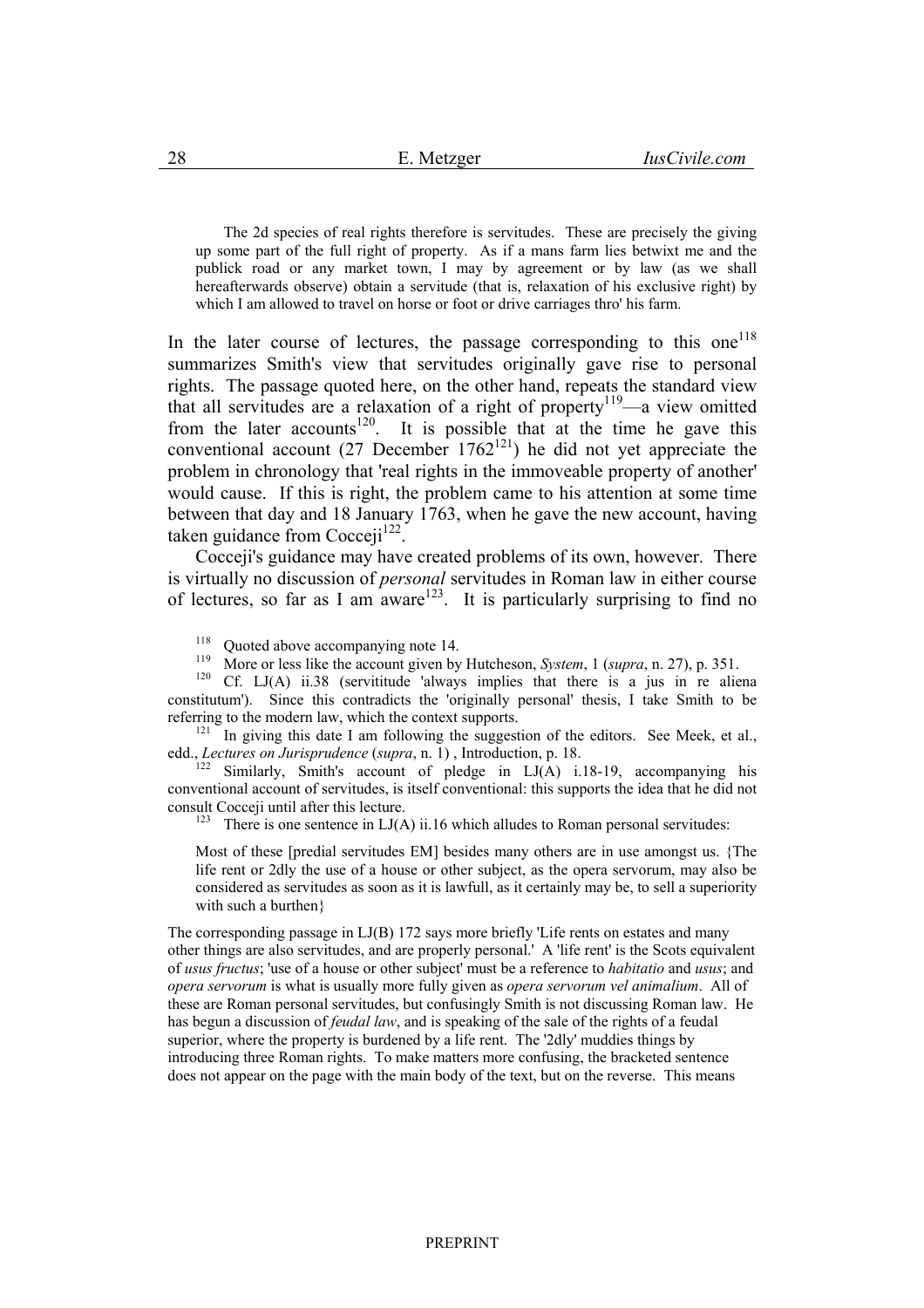<span id="page-29-7"></span>discussion of Roman usufruct<sup>124</sup>. Personal and predial servitudes are different in many respects, but from Justinian onwards the usual textbook treatment keeps them together<sup>125</sup>, and this is certainly what Hutcheson (whom Smith follows so closely<sup>126</sup>) does<sup>127</sup>. Does the omission of Roman personal servitudes say anything about the progress of Smith's views?

There are two innocent explanations for the omission: (1) Smith had nothing to say about personal servitudes because they had no special qualities which any historical age could be said to 'determine'; or (2) personal servitudes presented no special problems as predial servitudes did, and thus there was no urgent reason to discuss them. The less innocent explanation which I suggest is the correct one—is that Smith, though agreeing with Cocceji that all servitudes originally gave rise to personal rights<sup>128</sup>, was unable to make the case for personal servitudes. Cocceji gives the same argument for both kinds of servitude: they were easy to frustrate, and awkward to enforce, until they were made real<sup>129</sup>. The argument is adequate for most personal servitudes—*habitatio*, *usus*, *opera servorum*—but for *usus fructus*, the most common one, the argument does not work at all. This is because *usus fructus* is not simply a right to possess and use, which could conceivably be the object of a simple bilateral relation, but a right to take and become *owner* of fruits which would otherwise be another's property<sup>130</sup>. Cocceji's argument misses the fact that if a usufruct had ever created personal rights and personal rights only, it would provide no fruits to the usufructuary and would be no usufruct at  $all^{131}$ . This suggests the possibility that Smith, though happy to adopt

that its position in the text is not absolutely certain (though by reference to the corresponding passage in LJ(B) the sentence belongs either where it is printed or after the sentence immediately following). My best judgment is that Smith has added Roman servitudes to the discussion to show hypothetically how they would be treated in feudal law. He is nevertheless silent on how they arose in Roman law, which is my point above.<br><sup>124</sup> There is the briefest mention in LJ(A) iii.85, and discussions of life rent in Scots law

<span id="page-29-0"></span>

<span id="page-29-1"></span>in places, but no proper discussion of the Roman institution anywhere, so far as I am aware.<br><sup>125</sup> See Pufendorf, *De officio hominis et civis* 1.12.8; Heineccius, *Elementa iuris civilis secundum ordinem Institutionum* (*supra*, n. 27), § 392; Arnold Vinnius, *Institutionum imperialium commentarius academicus et forensis, J. G. Heineccius recensuit*, Leiden 1726,

<span id="page-29-3"></span><span id="page-29-2"></span>

*ad Inst*. 2.3. 126 See Meek, ed., *Anderson Notes* (*supra*, n. 1), p. 461-66. 127 Hutcheson, *System*, 1 (*supra*, n. 27), p. 351; idem, *Short Introduction* (*supra*, n. 27), p. 169-70.<br><sup>128</sup> LJ(A) ii.14.<br><sup>129</sup> See Appendix.<br><sup>130</sup> See, e.g., D.7.1.7 pr.-2 (Ulpian 17 *Sab*.).<br><sup>131</sup> My main point is that Cocceji does not give a cogent argument for the 'personal'

<span id="page-29-4"></span>

<span id="page-29-5"></span>

<span id="page-29-6"></span>

origin of usufruct (and that Smith saw through it), but I should not leave the impression that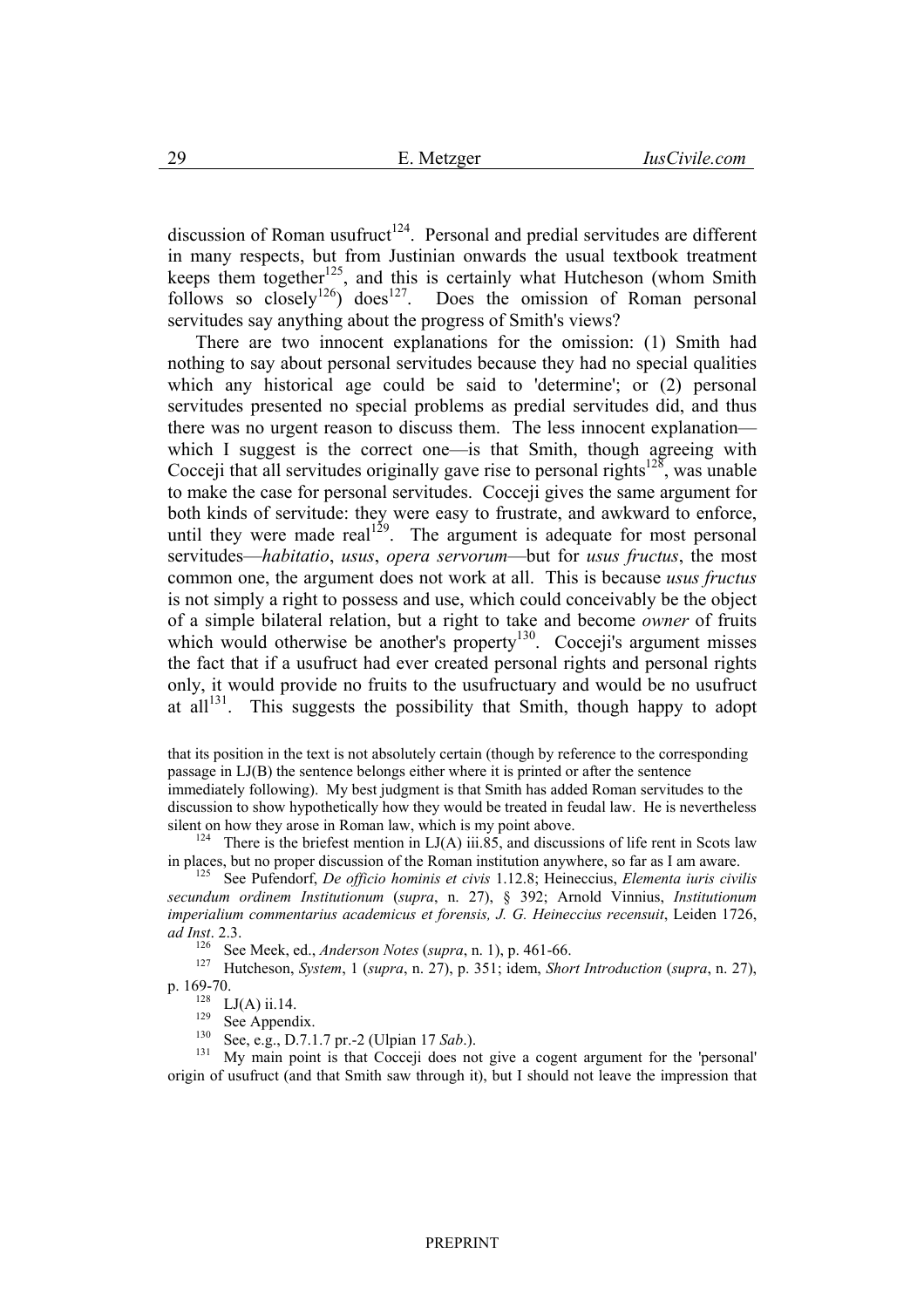Cocceji's theory as it related to predial servitudes, preferred to stay silent on the origins of personal servitudes.

8. — The wider problem, of which servitudes in an example

I have been discussing a problem with servitudes alone, and it would be wrong to exaggerate the problem or to suggest that Smith was overly bothered by it. The nature of the problem is nevertheless revealing, because it shows that Smith's historical jurisprudence brought him face-to-face with certain opponents that his natural-law predecessors had less trouble with: the Roman lawyers. Carmichael, for example, was unhappy with Pufendorf's belief that agreements between men to limit their ownership took place in society, but not in a state of nature. Carmichael suggested that such 'agreements or dispositions' could indeed take place in a state of nature, and he mentions servitudes as an example of this<sup>132</sup>. It is a simple argument: to make the point that a bare 'servitude agreement' could exist in a state of nature, he did not have to do battle with the juristic literature; all the lawyerly refinements in the law of servitudes could, so to speak, be left among the great mass of adventitious rules and ignored. Similarly, Heineccius has only to make the point that servitudes were naturally created by an act of will, and to dismiss all the rest as the 'subtle creations of jurists'<sup>133</sup>. Smith's natural jurisprudence, on the other hand, was more ambitious and in many respects harder to prove. Whenever Smith sought to give a *historical account* of a Roman rule or institution, he ran the risk of coming up against a *contrary historical account* in the Roman sources. Contrary accounts are not intrinsically fatal to Smith's enterprise; the right history is not necessarily the one a jurist gives or the legal

'usufruct created a right of ownership' because the institution is more subtle than that. The usufructuary only became owner of the fruits by taking them; what qualified as a fruit was circumscribed; and whether a usufruct was an incident of ownership or an independent right was, and is, disputed. See Kaser, *Das römische Privatrecht* (*supra*, n. 18), p. 447-51; W. W. Buckland, *A Text-Book of Roman Law*, 3rd ed. rev P. Stein, Cambridge 1963, p. 269-71. An unusual description of usufruct, from some years ago, says that usufruct was not even itself a servitude, but that 'usufruct *had* a servitude', namely the physical possession of the corpus, by means of which the usufruct was exercised. K. Kagan, *The Nature of Servitudes and the Association of Usufruct with them*, Tulane Law Review, 22 (1947), p. 94-110. The description is a reasonable attempt to show that usufruct is not ownership, but necessarily

<span id="page-30-1"></span><span id="page-30-0"></span>

carries ownership within itself. 132 Carmichael, *Supplementa* (*supra*, n. 27), p. 133-34. 133 Johann Gottlieb Heineccius, *Elementa juris naturae et gentium*, Venice 1802, p. 221  $(\S$  282). The passage refers to  $\S$  279, where the author discusses the view that what passes by *traditio* is only what the person wills. Ibid., p. 219.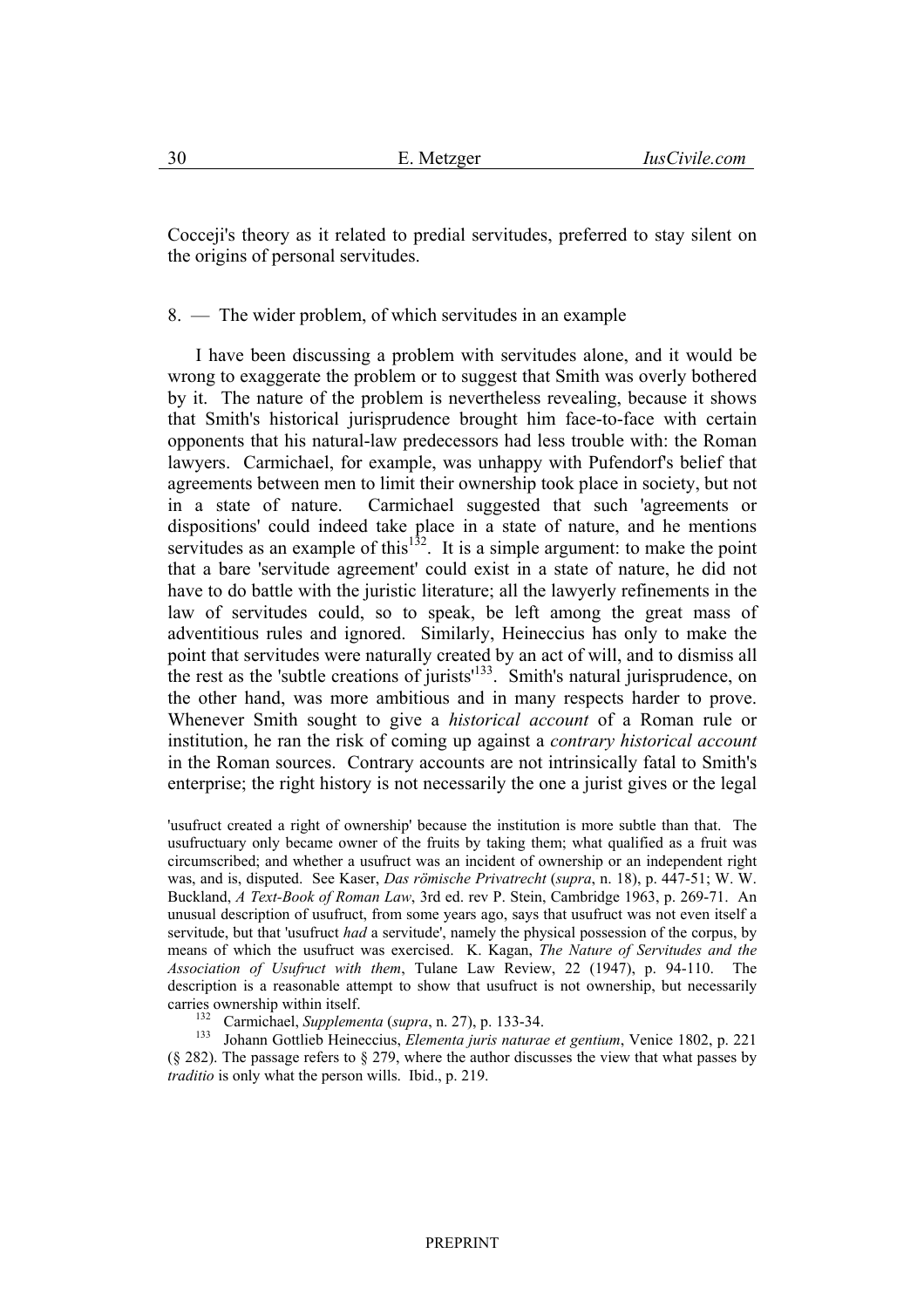forms imply. But it may take argument and effort to show why the sources have it wrong. Some contrary accounts Smith chose to ignore, as for example he chose to ignore the fact that some 'lawyers' regarded intervening in another's chase as a breach of property (though according to Smith property did not exist in the earliest age)<sup>134</sup>. But the anomaly of a right in immoveable property existing in an age before immoveable property was recognized was serious and could not be ignored.

I mentioned above that Smith uses his historical jurisprudence for two purposes: (1) to speculate about the development of historical rights whose history is otherwise unknown, and (2) to show how some historical rights deviated from the model<sup>135</sup>. The first of these is difficult to accomplish when the subject is Roman law. *The thesis that certain rights tend to arise under certain conditions is not an easy thesis to maintain in the face of a highly developed legal literature, and that is the lesson of Smith's treatment of Roman servitudes*. Smith's single most successful effort to bring Roman law into his historical jurisprudence is his treatment of the Roman rules of occupation, described in detail above<sup>136</sup>. Was it his only real success? The editors of the *Lectures* have noted that Smith altered the second course of lectures in a way that downplays the four ages as a framework for private law. Where in the earlier lectures the discussion of the four ages introduces acquisition of property generally, in the latter the discussion has been altered so as to introduce occupation only<sup>137</sup>. Though mode of subsistence is still used in the latter course of lectures to explain other rules of private law, the change of emphasis is clear.

In closing I note that Smith's remarks on the original nature of servitudes are not entirely contrary to current opinion. Watson, for example, accepts the common view that originally servitudes in some way involved ownership over the object of the servitude, but expresses doubts about one argument which supports the view: $138$  the argument that, because early law recognized ownership as the only real right, and because in early law the four original servitudes could only be transferred by *mancipatio*, those servitudes necessarily vested ownership in part of the land<sup>139</sup>. He begins with a 'mode of subsistence' observation: 'As a social and economic fact those things which

<sup>134</sup> Above, note 78. The 'lawyers' are also ignored in LJ(A) i.65, 75-76 (accession); i.73-75 (specification).<br>
<sup>135</sup> Above, note 63 and accompanying text.<br>
<sup>136</sup> Above, notes 78 to 83 and accompanying text.<br>
<sup>137</sup> Meek, et al., edd., *Lectures on Jurisprudence* (*supra*, n. 1), Introduction, p. 30.<br>
<sup>138</sup> Wats

- <span id="page-31-1"></span><span id="page-31-0"></span>
- <span id="page-31-2"></span>
- <span id="page-31-3"></span>
- <span id="page-31-4"></span>
- <span id="page-31-5"></span>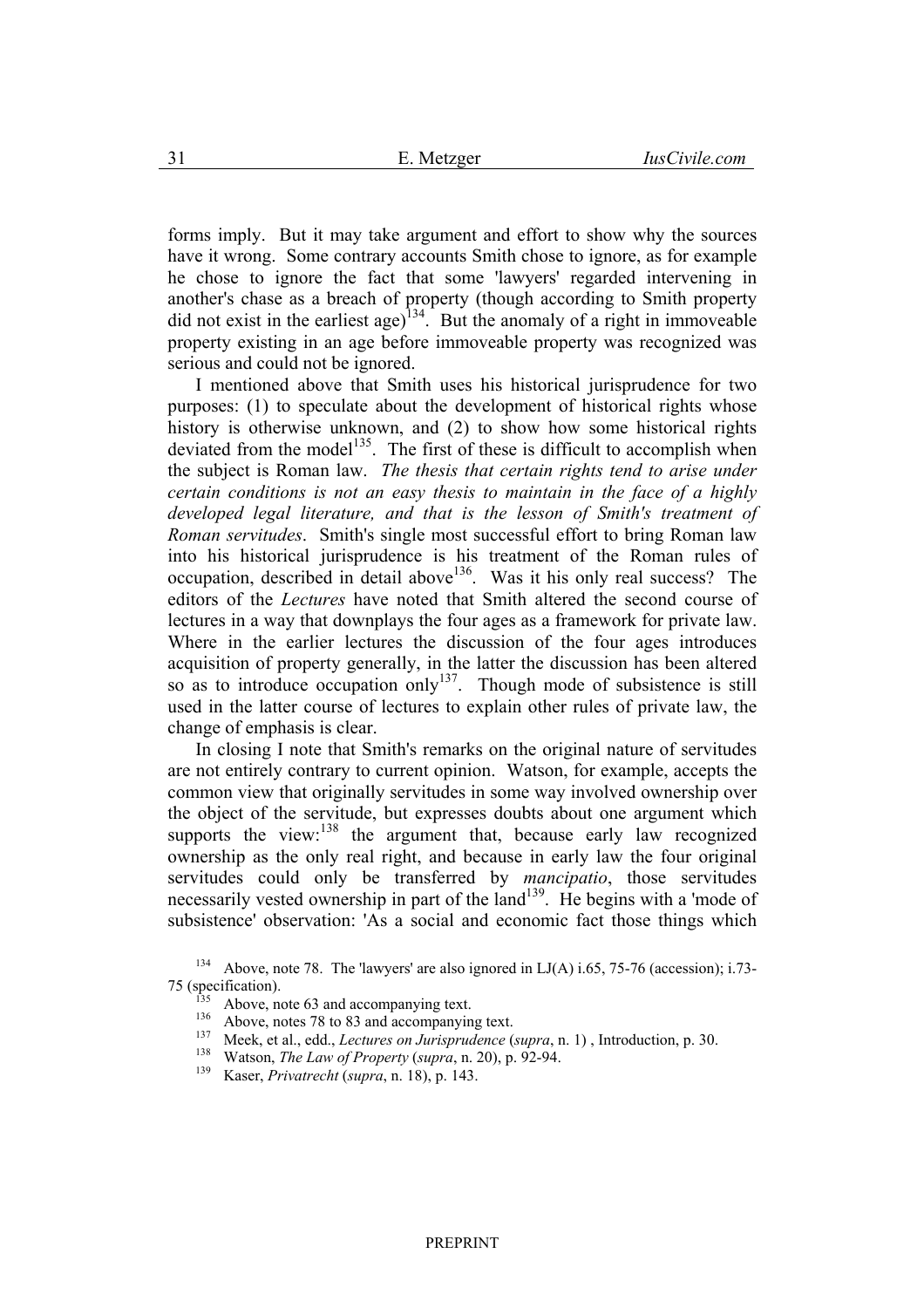came to be legally recognized as the four original servitudes are of extreme importance in a primitive agricultural society.<sup> $140$ </sup> He then argues that *mancipatio* was probably the only available method for transferring a servitude, whatever its character. He concludes $141$ :

Given the social importance of the four original servitude situations, the resulting need for a legal method of creating servitudes, the fact that no other possible direct method of creating servitudes existed, and that individuals must have tried to create servitudes by *mancipatio*, I think it could easily happen that 'servitudes' created by *mancipatio* would be given legal recognition even without there being the slightest feeling that the servitude was a corporeal thing or that what was being transferred was ownership of the land over which the way or aqueduct passed.

Diósdi is another sceptic of the prevailing view, and some of his views recall Smith's, though he avoids the anachronism of Smith's real/personal distinction $142$ .

It is indeed questionable whether the idea of walking or going o[n] the strip of land designed for it was the primary meaning of *via*. In other words in this case, I think that the act is a more concrete idea than the thing necessary for realizing it.

He goes on to challenge the view that ancient servitudes were corporeal $143$ , arguing as Watson does that they were treated as *res mancipi* only so that *mancipatio* could be used to transfer them. He concludes that they came into existence as 'independent rights', perhaps lacking a definite form of legal protection $144$ .

Both writers are making a different point than Smith, that originally predial servitudes were not necessarily corporeal rights. But the exercise is broadly the same: both writers show that one can give a sociological account of the development of servitudes that goes contrary to the legal sources; that what the jurists said or what the legal forms imply is not the final word; in short, that Smith's battle was winnable.

9. — Appendix: Cocceji on servitudes

Samuel L.B. von Cocceji, *Introductio ad Henrici L. B. Cocceii . . .* 

<span id="page-32-0"></span>140 Watson, *The Law of Property* (*supra*, n. 20), p. 92-93. 141 Ibid., p. 94. 142 Diósdi, *Ownership* (*supra*, n. 18), p. 114. 143 Ibid., p. 113-16. 144 Ibid., p. 116.

- <span id="page-32-2"></span>
- <span id="page-32-3"></span>
- <span id="page-32-4"></span>

<span id="page-32-1"></span>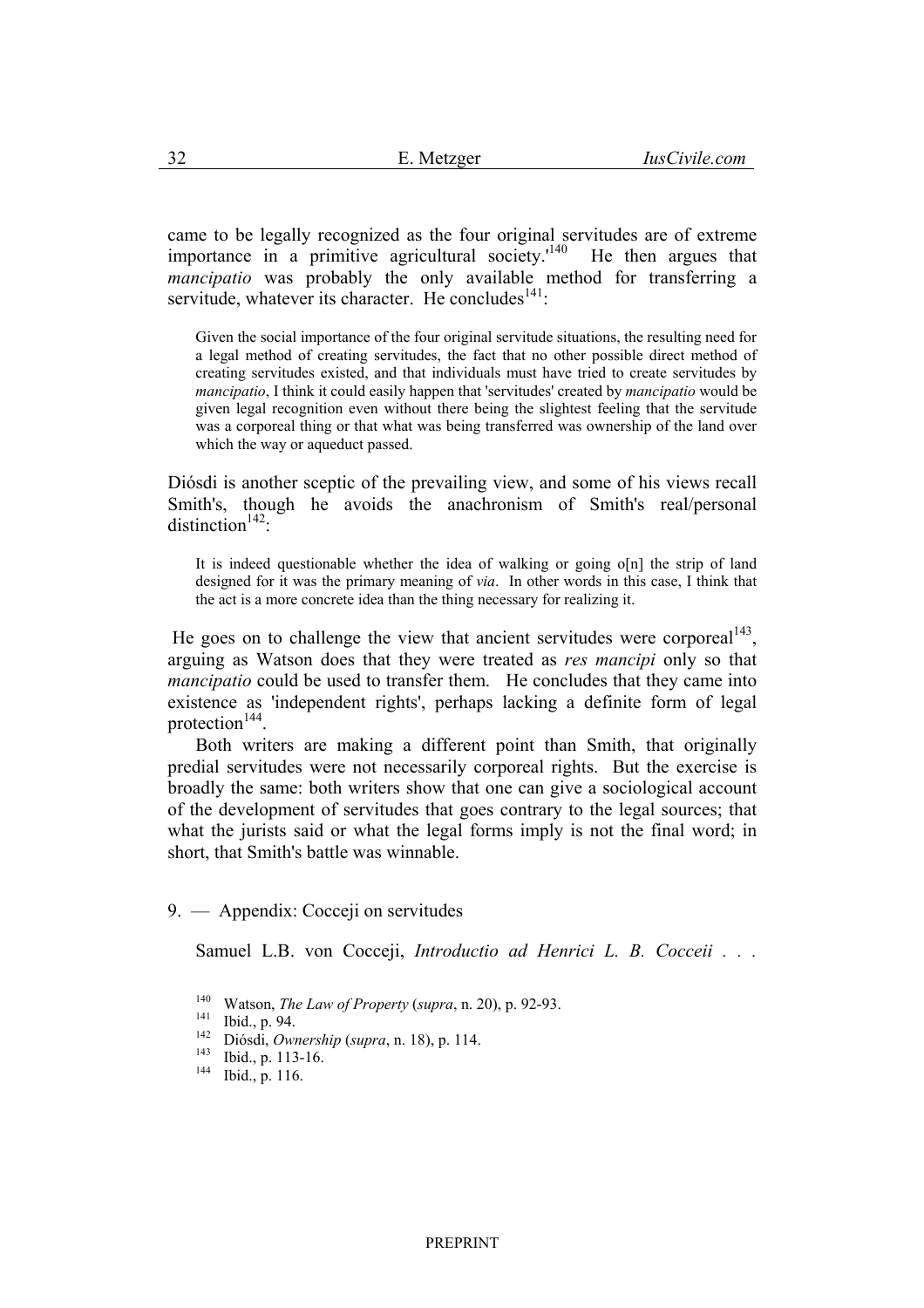*Grotium Illustratum, continens dissertationes prooemiales*, Halle 1748, Diss. XII ('Systema de iustitia naturali et romana'), 4.3.6 (§§ 302-305).

The text below is a short discussion of the nature of servitudes by Samuel von Cocceji. He makes a similar but more brief observation in Heinrich von Cocceji, *Grotius Illustratus, seu commentarii ad Hugonis Grotii de jure belli et pacis libros tres*, 1, Wratislava 1744, p. 79 (at Grotius 1.1.4). Grotius is here speaking of the nature of rights, and how they give a moral quality to one's acts, even though they may, as in the case of predial servitudes, relate to a piece of property. To Grotius' comment *ut servitus praediorum, quae jura realia dicuntur*, Heinrich von Cocceji comments that these rights, though real, do give rights to persons. Samuel von Cocceji takes issue with this: *Jure naturae servitutes non pertinent ad jura realia, sed omne jus hic oritur ex pacto, unde tantum oritur obligatio personalis*. He then refers the reader to the text set out below. His footnotes are included below but modernized.

# *a) Text*

#### UBI PROBATUR, SERVITUTES NATURA NON ESSE JUS IN RE

§ CCCII. Jurisconsulti Romani praeter *dominium*, et, quae dominii species est, *haereditatem*, adhuc duas alias species juris in re constituerunt, nimirum *servitutem* et *pignus*. Nos demonstrabimus, haec *iura in re* ex mera ratione juris civilis originem traxisse: Primo autem de *servitute* agemus.

§ CCCIII. SERVITUS sua natura nihil aliud est, quam pactum de usu rei suae in alium transferendo, ex omni autem pacto saltem oritur actio personalis. Neque enim usus alii permittitur alia intentione, quam ut utatur vi pacti; unde non magis jus in re oritur, quam ex pacto commodati, et locati, quo utilitas rei meae vel gratis, vel pro mercede in alium transfertur.

§ CCCIV. Ratio autem, cur Jurisconsulti Romani ei, qui *servitutem* talem quaesivit, ius in ipsa re competere voluerint, in aprico est. Nam

I.) In *servitutibus praedialibus* Jurisconsulti Romani supponunt (a) duo praedia<sup>145</sup>,  $\langle$ (b) eaque vicina<sup>146</sup>: (c) ut servitus utilitatem habeat<sup>147</sup>; et quidem (d) perpetuam<sup> $148$ </sup>.

- <span id="page-33-0"></span><sup>145</sup> J.2.3 pr.; D.8.2.23.1 (Pomp. 23 Sab.).<br><sup>146</sup> D.8.3.5.1 (Ulp. 17 ed.).<br><sup>147</sup> D.8.1.15 pr. (Pomp. 33 Sab.); D.8.3.5 (Ulp. 17 ed.); D.8.1.8 (Paul 15 *Plaut.*).<br><sup>148</sup> D.8.2.28 (Paul 15 Sab.).
- <span id="page-33-3"></span>

<span id="page-33-2"></span><span id="page-33-1"></span>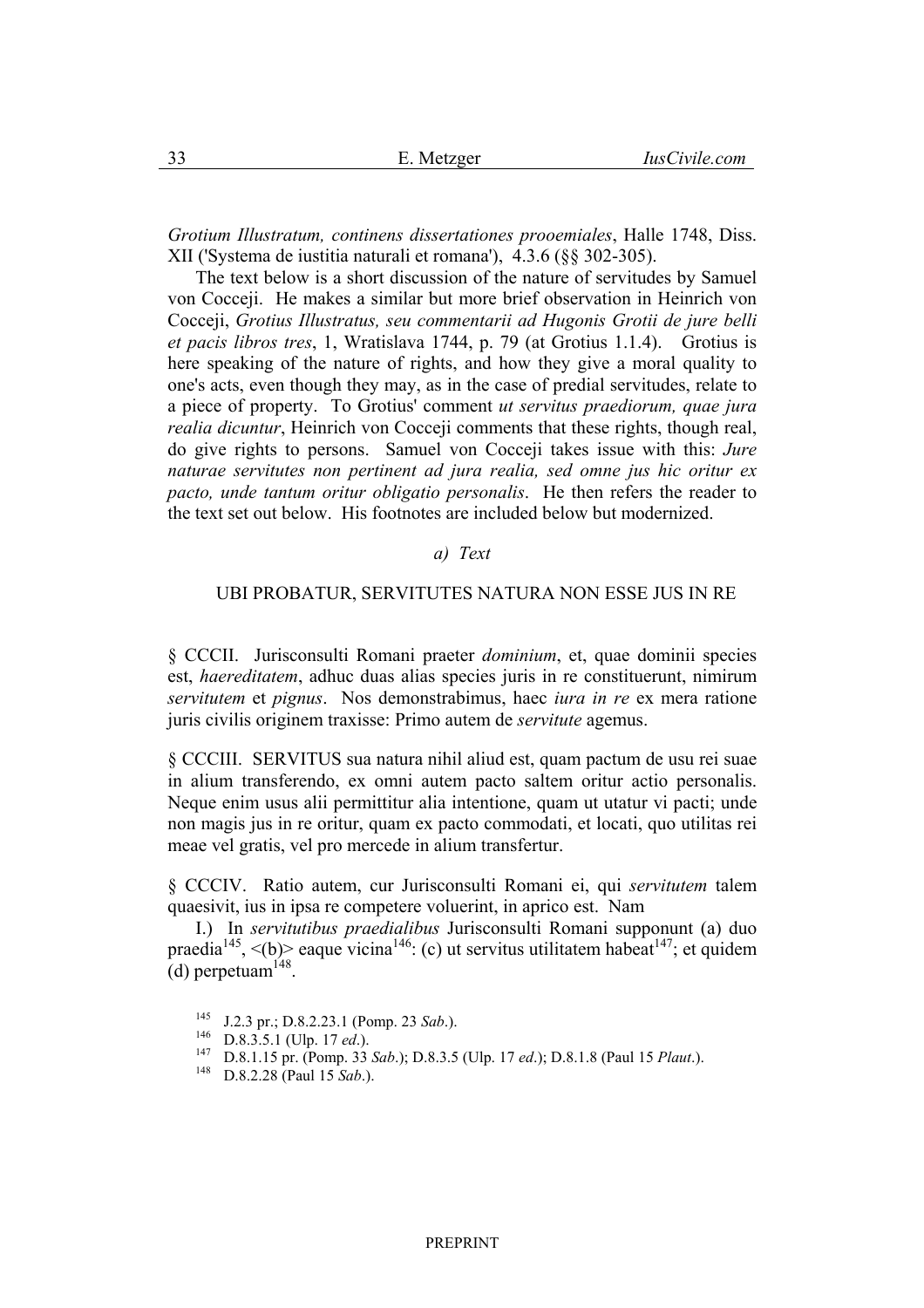Hac forma posita, Jurisconsulti Romani crediderunt actionem personalem non sufficere ad utilitatis illius perpetuae effectum consequendum: Nam (1) dominus praedii servientis, alienando praedium, intervertere servitutem quae praedio meo perpetuam utilitatem procurare debet, posset: Sed et (2) si tertius me in servitute turbaret, vel usum rei prohiberet, actio non contra turbantem, sed contra dominum praedii, intendanda esset, et hic demum actionem contra turbantem intentare, vel eam cedere deberet $149$ .

Ne igitur per indirectum quis privetur utilitate praedio suo utili, eique perpetuo destinata, actionem realem dedere Legislatores Romani praedio dominanti, ejusque possessori, ut servitutem a quocunque possessore vindicare possit: Atque hinc quasi traditionem quoque requirunt (quia ius in re non nisi traditione constituitur,) pro traditione autem ipsis est usus actualis, vel patientia domini $150$ .

Hanc autem constitutionem esse mere civilem, patet (1) ex forma lege praescripta, qua cessante actio personalis manet. Nam (2) servitus, quae in praediis non vicinis constituitur, actionem producit mere personalem<sup>151</sup>: Aeque ac (3) servitutes, quae praedio meo utiles non sunt, uti si paciscor cum vicino domino, ne per fundum suum eat, aut ibi consistat $^{152}$ ; ne suo fundo fruatur; ne in suo fundo aquam quaerat; ne viridaria tollat; ut locum suum amoeniorem reddat mei prospectus causa, etc $^{153}$ . Huc quoque pertinet pactum, ut spatiari, coenare, pomum decerpere in vicino liceat<sup>154</sup>. Sed et (4) mera actio personalis mihi datur, si servitus non habet causam perpetuam<sup>155</sup>. Si vero  $(5)$ servitus, seu jus percipiendi utilitatem in praedio alieno, sua natura jus aliquod in re ipsa nobis concederet, id quoque verum esset in praediis non viciniis, et licet praedium inde perpetuam utilitatem non haberet.

§ CCCV. II.) In *servitutibus personalibus* ratio juris civilis itidem clara est. Nam (1) Jurisconsulti Romani quatuor saltem casibus usum rei alienae inter jura in re retulerunt (a) in *usufructu*, si usufructus, i.e. jus utendi fruendi re aliena, salva substantia, alicui pacto conceditur: vel quoties res, quae usu consumuntur, ea lege utendae conceduntur, ut vel res in genere, vel earum aestimatio restituatur, quod negotium *quasi usufructus* vocatur, ubi cautio loco

- <span id="page-34-2"></span>
- <span id="page-34-3"></span>
- <span id="page-34-4"></span>
- <span id="page-34-5"></span>
- <span id="page-34-6"></span>

<sup>149</sup> Vide D.7.1.12.5 (Ulp. 17 *Sab*.); D.47.2.62(61).8 (Afric. 8 *quaest*.); D.19.2.60.5 (Lab. 5 post. Iav. epit.), etc.<br>
<sup>150</sup> D.8.1.20 (Jav. 5 post. Lab.).<br>
<sup>151</sup> D.34.1.18 [sc. D.34.1.14.3 (Ulp. 2 *fid.*)].<br>
<sup>152</sup> D.8.1.15 (Pomp. 33 *Sab.*).<br>
<sup>153</sup> D.8.1.15.1 (Pomp. 33 *Sab.*).<br>
<sup>154</sup> D.8.1.8 pr. (Paul 15 *Plaut.* 

<span id="page-34-1"></span><span id="page-34-0"></span>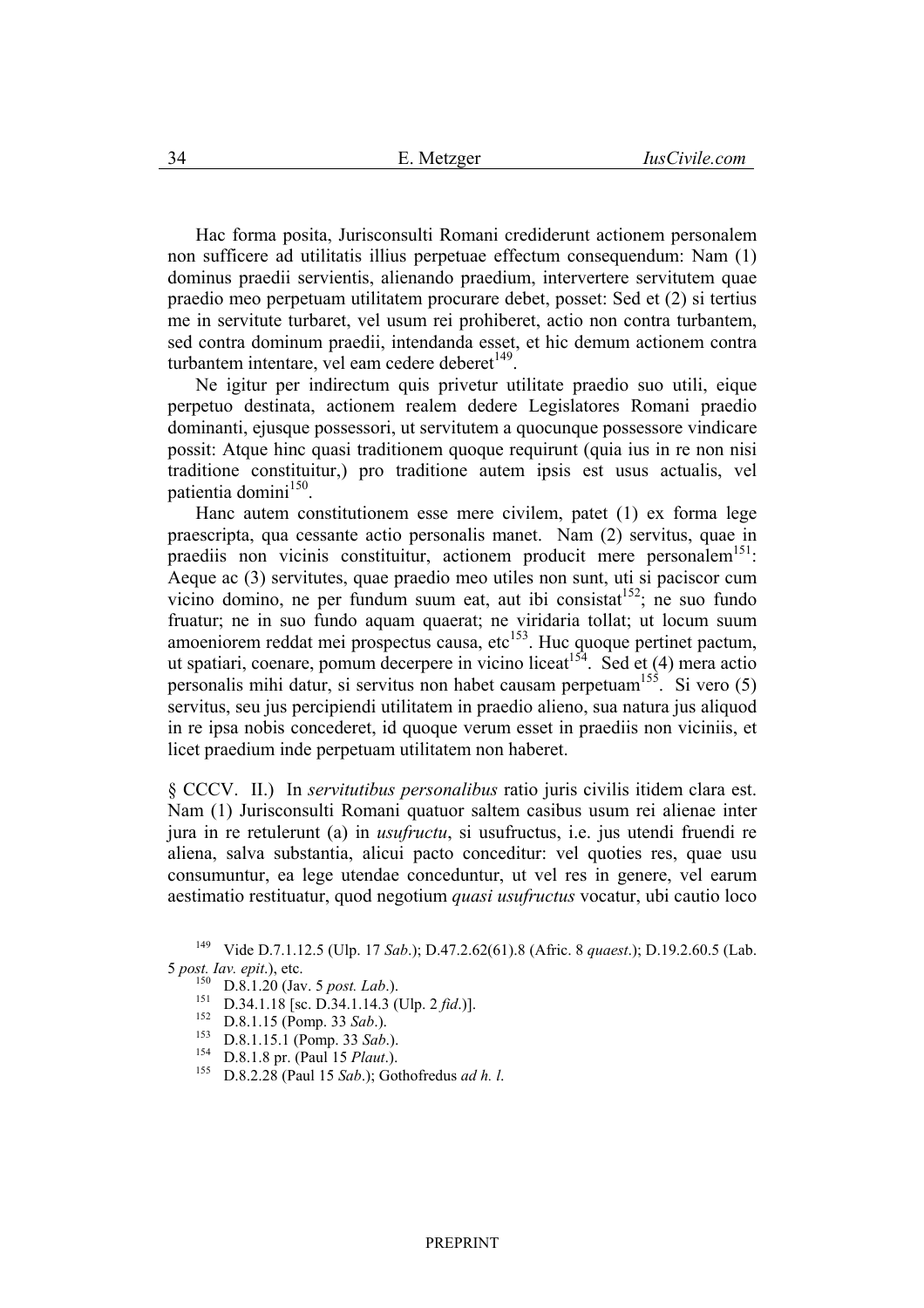proprietatis est, quae ex natura rei salva esse nequit. (b) In *usu*, si jus utendi fruendi re aliena salva substantia, *ad quotidianas necessitates* alicui permittitur. (c) In *habitatione*, si non totus aedium usufructus, sed saltem pars ea, quae in habitando consistit, conceditur. (d) In *opera servorum*, si itidem non totius servi usufructus sed ea pars, quae in *operis* consistit, alicui conceditur.

In omnibus reliquis casibus actio manet personalis, uti si per *commodatum* res alii utenda gratis conceditur, item si per *locationem* usus rei pro mercede in alium transfertur; porro, si per pactum jus decerpendi pomum in vicino horto permittitur<sup>156</sup>. Etc.

Cum igitur (2) saltem in quatuor illis casibus specialibus constitutum sit, ut actio realis detur, non in aliis, (ubi tamen eadem juris naturalis ratio est,) hae ipsae exceptiones probant, constitutionem illam esse mere civilem. Ratio autem, cur (3) Jurisconsulti Romani hos quatuor casus inter jura in re retulerunt, eadem videtur fuisse, quae in servitutibus realibus: Nam hoc quoque pacto utilitas quaedam perpetua in utentem transfertur, (sua enim natura non nisi morte finitur) quam dominus rei fructuario per indirectum auferre posset, rem alienando: (nam emtor non tenetur stare pacto antecessoris) quo casu fructuario nil nisi actio personalis superesset, ad id quod interest. Sed et si tertius aliquis hunc fructuarium impediret, hic contra solum dominum rei, dominus autem demum contra turbantem agere deberet<sup>157</sup>. Has ambages tollunt legislatores Romani, dando actionem realem possessori servitutis.

Sane (4) ob has utilitatis rationes Jurisconsulti Romani etiam in aliis causis, quae sua natura obligationem personalem producunt, jus aliquod in re constituerunt. Haec enim ratio est, cur conductori vel emtori superficiei, si aedificat, plantat, vel alio modo aliquid imponit, actio realis detur: *Si quis enim in superficiei usu turbatur, actione personali ex conducto vel emto cum domino agere, et dominus cedere suas actiones superficiario tenebatur[158,](#page-35-2) sed longe utilius visum est (quia melius est possidere, quam in personam experiri) quasi in rem actionem polliceri, atque ideo Praetor actionem realem inde dedit*[159.](#page-35-3) Jure naturali igitur conductor vel emtor jus reale in *superficiem* non habet, (superficies enim naturali jure cedit solo $^{160}$ ) sed Praetor ex singulari illa ratione dat actionem realem.

- <span id="page-35-1"></span><span id="page-35-0"></span>
- <sup>156</sup> D.8.1.8 pr. (Paul 15 *Plaut.*).<br>
<sup>157</sup> Vide D.7.1.12.5 (Ulp. 17 *Sab.*); D.19.2.60.5 (Lab. 5 *post. Iav. epit.*).<br>
<sup>158</sup> D.43.18.1.1 (Ulp. 70 *ed.*).<br>
<sup>159</sup> D.43.18.1 (Ulp. 70 *ed.*).<br>
<sup>160</sup> D.43.18 i.f. (Gaius 25
- <span id="page-35-2"></span>
- <span id="page-35-3"></span>
- <span id="page-35-4"></span>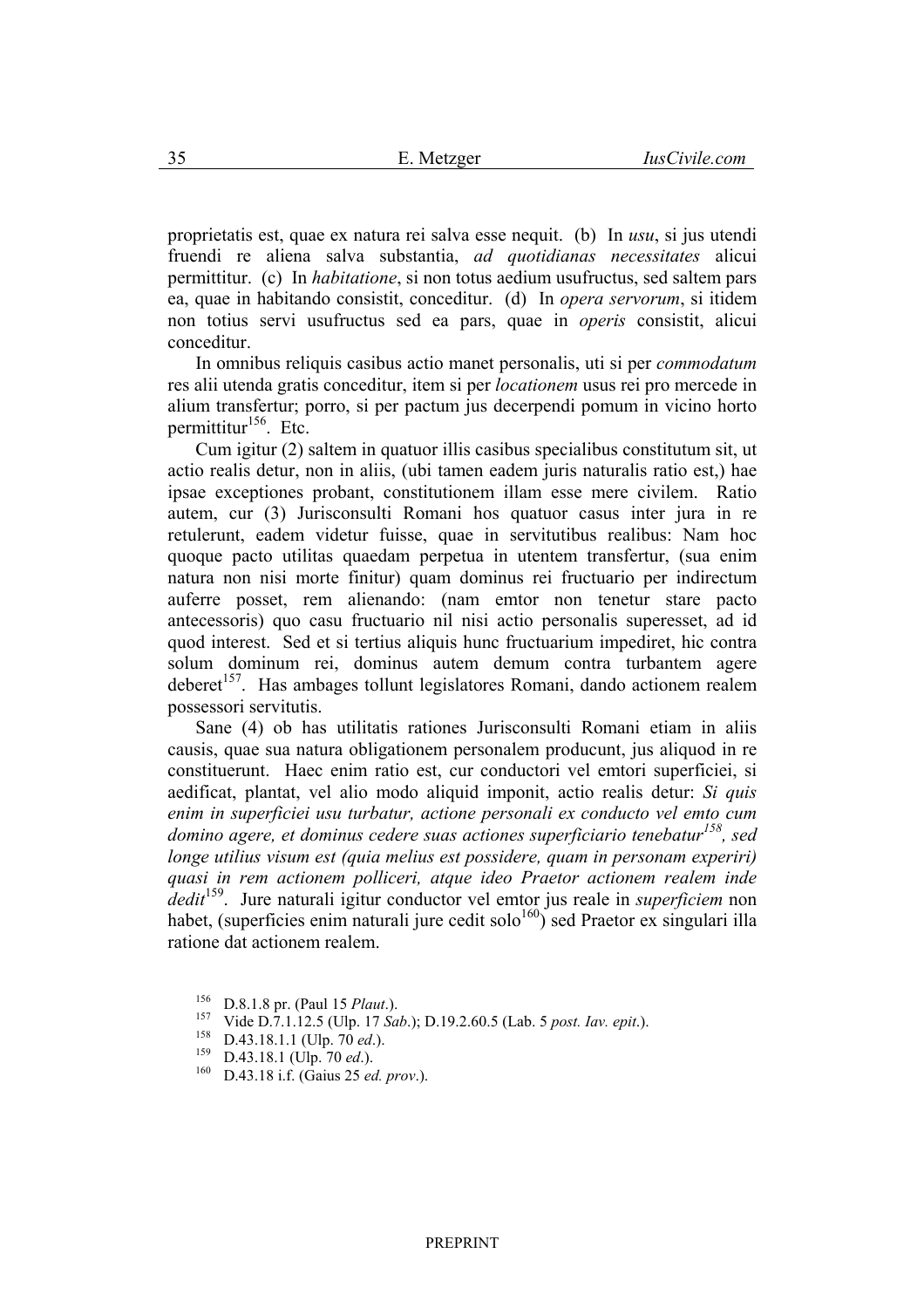Sed et porro, Emphyteusin, quae nihil aliud est quam locatio perpetua, inter jura in re retulerunt<sup>161</sup>, ac dominii speciem declararunt; ne in arbitrio domini sit usum illum perpetuum alienando intervertere, et ne fructuarius per ambages usum illum sibi afferere opus habeat.

Pari ergo ratione pro servitutibus vindicandis actiones reales, nimirum actiones confessoriae et negatoriae, datae fuit.

## *b) Translation*

#### WHERE I SHOW THAT BY NATURE SERVITUDES ARE NOT REAL

### RIGHTS

§ 302. The Roman jurists established two further kinds of *ius in re* other than *dominium* and *hereditas* (itself a kind of *dominium*): they are of course *servitus* and *pignus*. I will show that these *iura in re* derive entirely from the reasoning of the civil law. I must address servitudes first.

§ 303. By nature a SERVITUDE is simply an agreement whereby the use of one's own property is transferred to another, every agreement giving only a personal action. And the other person is allowed the use only on the understanding that he use the property according to the agreement. A real right does not arise here any more than in an agreement to loan or to let, where the benefit of my property (whether for free or for a charge) is passed to another.

§ 304. And the reason why the Roman jurists would want a person who sought such a servitude to have a right in the thing itself is clear. Namely:

I.) In the case of *praedial servitudes* the Roman jurists imagined (a) two estates; (b) close to one another; (c) that the servitude would convey a benefit; and (d) that this benefit would be perpetual.

With this outline in mind the Roman jurists believed that a personal action would not adequately ensure that the benefit would be perpetual: for (1) the owner of the burdened estate, by conveying the estate to another, would be able to subvert the servitude, which ought to be securing a perpetual benefit for my estate. Moreover, (2) if a third person had disturbed me in the use of my servitude, or prevented my use of the property, my claim would have had

<span id="page-36-0"></span><sup>161</sup> D.6.3.1.1 (Paul 21 *ed*.); D.13.7.16.2 (Paul 29 *ed*.).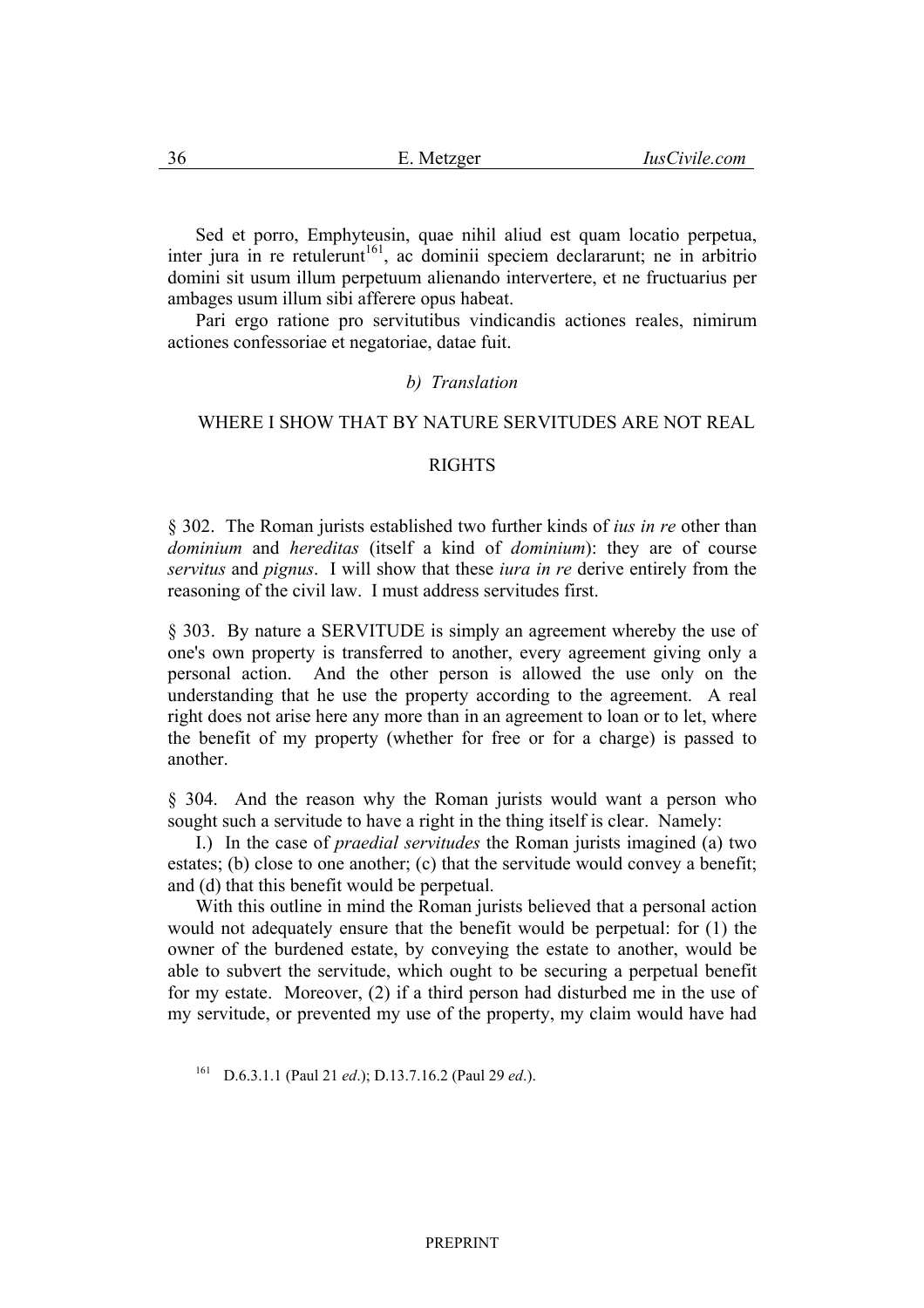to be directed, not against the man disturbing me, but against the owner of the estate, and only then would the owner have been obliged to bring a claim against the man disturbing me, or cede the claim to me.

Therefore lest anyone be deprived indirectly of the benefit accruing to his estate, and so that he could enjoy the benefit in perpetuity, the Roman legislators<sup>162</sup> gave a real action to the dominant estate and its possessor, so that he could assert his ownership of the servitude from any possessor whatsoever. And therefore they also demand something like tradition (because a real right is created only by tradition), but they regard actual use, or forbearance by the owner, as the equivalent of tradition<sup> $163$ </sup>.

That this arrangement is merely civil is made clear by  $(1)$  the legal<sup>164</sup> requirements, failing which a personal action remains. For (2) a servitude which is established for two estates which are not close to one another gives rise to a mere personal action. The same is true of (3) servitudes which do not benefit my estate, for example if I agree with the owner next door that he shall not go across his own land, or not remain there; that he shall not enjoy his own land; that he shall not obtain water from his own land; that he shall not remove trees, a removal which would make his property the more pleasant for my view<sup>165</sup>; etc. The same is also true of an agreement allowing one to stroll, dine, or gather fruit on a neighbouring property. Moreover, (4) a mere personal action is granted to me if the servitude is not aimed at securing something in perpetuity. But (5) if a servitude, that is to say a right of obtaining a benefit in the estate of another, had by nature given one some right in the thing itself, the right would have extended to non-neighbouring estates,

<span id="page-37-0"></span>I am not able to determine what law or laws Cocceji is referring to. He may have believed that the *lex Scribonia* (see D.41.3.4.28(29) (Paul 54 *ed*.)) made servitudes real at the same time as it forbid their usucaption. This is contrary to the modern view, that the *lex* abolished the usucaption of servitudes because they had come to be treated as *res incorporales*. Diósdi, *Ownership* (*supra*, n. 18), p. 111. It is also possible (1) that he misunderstood the Servian and quasi-Servian actions as Smith did, or (2) that he is drawing

<span id="page-37-1"></span>some inference from D.8.5.2 pr. (Ulp. 17 *ed.*), quoted above in note 25. In the cited passage (D.8.1.20) Javolenus expresses the opinion that the exercise of the right should be regarded as the equivalent to tradition of

<span id="page-37-2"></span><sup>&</sup>lt;sup>164</sup> He may mean 'statutorily prescribed', with *lege* being a reference to the 'legislatores Romani', above.<br><sup>165</sup> The last of these examples is confused; in the cited passage, Pomponius has left off

<span id="page-37-3"></span>speaking about the issue of 'benefit', and is now addressing servitudes which attempt to make the servient owner do something (such as remove trees). Cocceji seems to believe Pomponius is still talking about 'benefit' and, in an effort to force the example to make sense, has given the very contrived example of a servitude not to remove trees, where the removal would effect a benefit to the neighbouring property.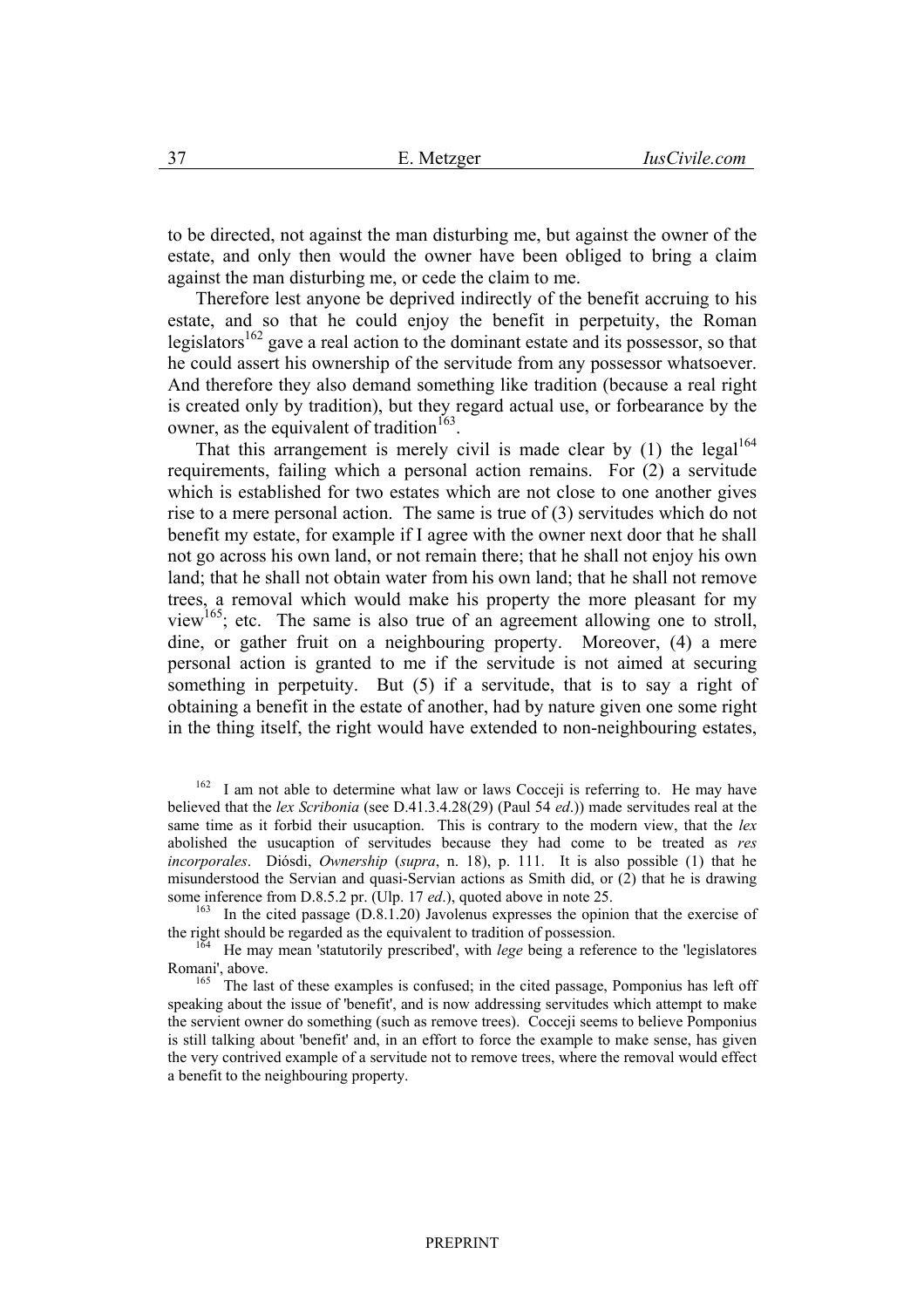even if the estate did not enjoy a perpetual benefit.

§ 305. II.) In the case of *personal servitudes* the reasoning of the civil law is equally apparent. For (1) in only four cases did the Roman Jurists include the use of another's property in the category of real rights: (a) in *usufruct*, where the usufruct (i.e., the right to use, and to the fruits of, the property of another, but not the substance) is granted by agreement to someone; or whenever things which are consumed by use are given to the user on the condition that a thing of the same kind, or its equivalent, is restored, a transaction which is called 'quasi-usufruct' (where a *cautio* is given for the property which, because of the nature of the thing, cannot be preserved); (b) in *usus*, where a person is allowed, *for ordinary needs*, the right to use, and to the fruits of, the property of another, but not the substance; (c) in *habitatio*, where not the entire usufruct in a building, but only that part which constitutes occupancy, is granted; (d) in *opera servorum*, where similarly not the usufruct of the whole slave, but that part which constitutes *daywork*, is granted to someone.

In all of the remaining cases there is but a personal action, as when one is granted the use of another's thing gratuitously by *commodatum*; similarly when the use of a thing is transferred to another for a charge by *locatio*; further, when one is allowed by agreement to pick the fruit in the neighbouring garden, etc.

Therefore because (2) it was decided that in only four specific cases a real action would be given, and not in others (though the same natural-law reasoning obtains there), these very exceptions show that this arrangement is merely civil. The reason, moreover, why (3) the Roman Jurists classified those four cases as real rights appears to be the same as in the case of real servitudes: in this kind of agreement, too, a kind of perpetual benefit is transferred to the user (by its very nature ended only by death), a benefit which the owner of the thing is able indirectly to spoil for the fructuary by selling the thing (for the buyer is not bound by the agreement of his predecessor), in which event only a personal action, for the amount the matter is worth, remains to the fructuary. Yet even if some third person should impede that fructuary, he would be obliged to sue only the owner of the thing, the owner then being obliged to sue the one disturbing the fructuary. The Roman legislators got rid of this merry-go-round by giving a real action to the possessor of the servitude.

It was clearly for these reasons of utility that the Roman jurists extended the idea of real rights to other causes. This is the very reason why the *conductor* or buyer of a *superficies* is given a real action if he builds, plants, or otherwise installs something on the property. *For if anyone was disturbed in*